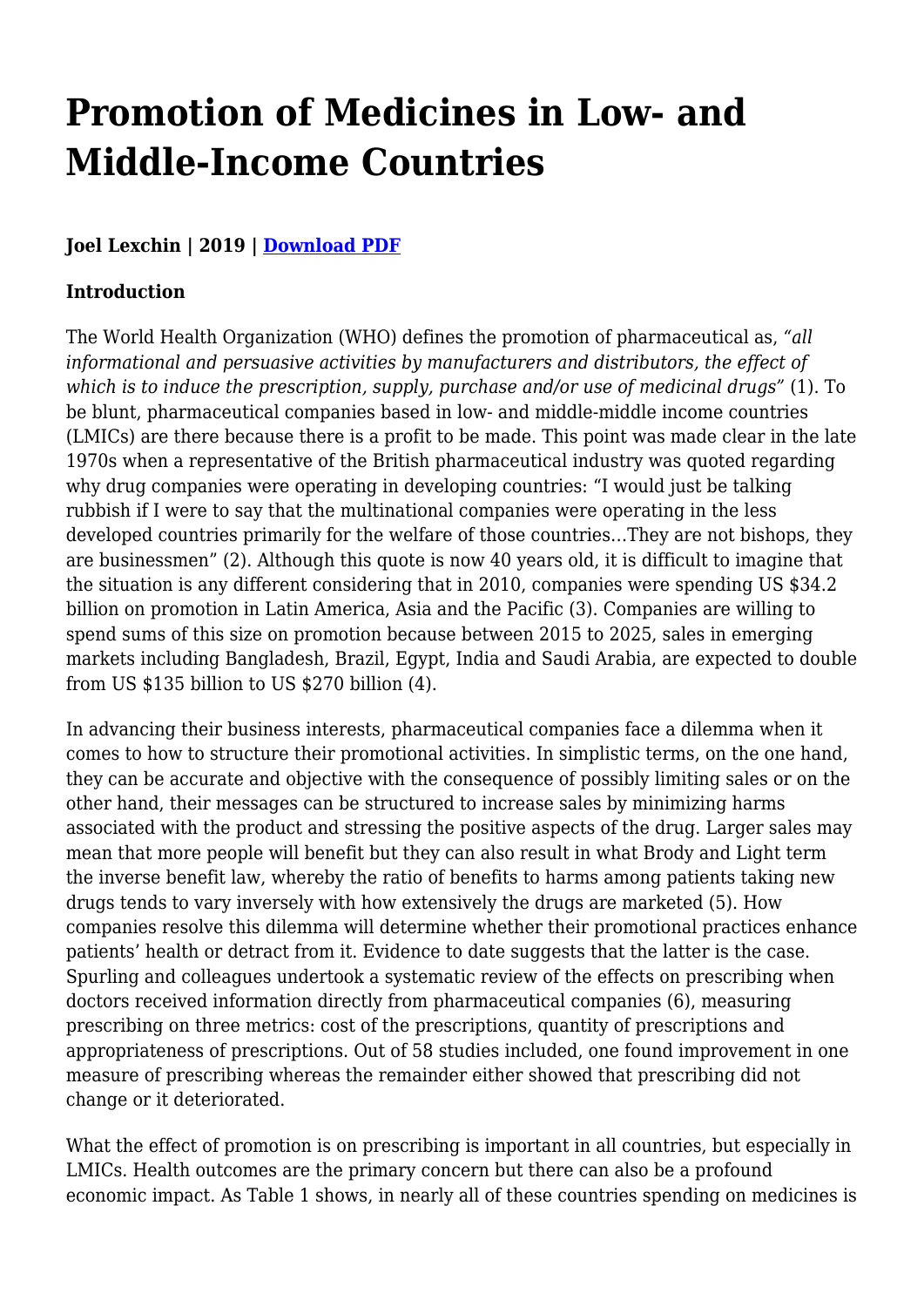well below US \$100, compared to an average of US \$550 in high-income countries belonging to the Organisation for Economic Co-operation and Development (7), and medicines' expenditures generally account for more than 20% of all health spending. Moreover, purchasing one of four basic medicines (a salbutamol inhaler for asthma, glibenclamide for type 2 diabetes, atenolol for high blood pressure and amoxicillin for various infections such as pneumonia), could push up to 86% of the population in some of 15 LMICs into poverty (8). Therefore, to the extent that promotion leads to more expensive or less appropriate prescribing, the little money that these countries have for healthcare is being wasted and poverty conditions are made even worse.

| Country                          | Pharmaceutical sales (USD Pharmaceutical sales (% of<br>per capita) | health expenditure) |
|----------------------------------|---------------------------------------------------------------------|---------------------|
| Algeria                          | 119.30                                                              | 33.00               |
| Angola                           | 13.50                                                               | 7.50                |
| Bangladesh                       | 12.50                                                               | 40.50               |
| Benin                            | 11.00                                                               | 29.10               |
| <b>Brazil</b>                    | 127.90                                                              | 13.50               |
| Cambodia                         | 14.90                                                               | 24.00               |
| Congo, Democratic Republic 25.20 |                                                                     | 18.90               |
| Ecuador                          | 94.30                                                               | 16.30               |
| Egypt                            | 46.50                                                               | 26.20               |
| Eritrea                          | 3.90                                                                | 18.20               |
| Ghana                            | 12.30                                                               | 25.00               |
| Haiti                            | 4.10                                                                | 3.80                |
| India                            | 12.10                                                               | 16.10               |
| Jordan                           | 122.00                                                              | 34.00               |
| Lao                              | 14.40                                                               | 44.30               |
| Libya                            | 68.00                                                               | 18.20               |
| Malawi                           | 11.50                                                               | 46.60               |
| Mozambique                       | 8.90                                                                | 21.20               |
| Nepal                            | 9.00                                                                | 21.20               |
| Nigeria                          | 5.80                                                                | 5.20                |
| Pakistan                         | 12.40                                                               | 34.20               |
| Peru                             | 53.10                                                               | 14.90               |
| Saudi Arabia                     | 244.80                                                              | 21.30               |
| Sierra Leone                     | 17.90                                                               | 21.50               |
| Sri Lanka                        | 27.90                                                               | 27.70               |
| Thailand                         | 66.10                                                               | 18.40               |
| Turkey                           | 110.40                                                              | 19.80               |

#### **Table 1: Spending on medicines in low- and middle-income countries, 2014**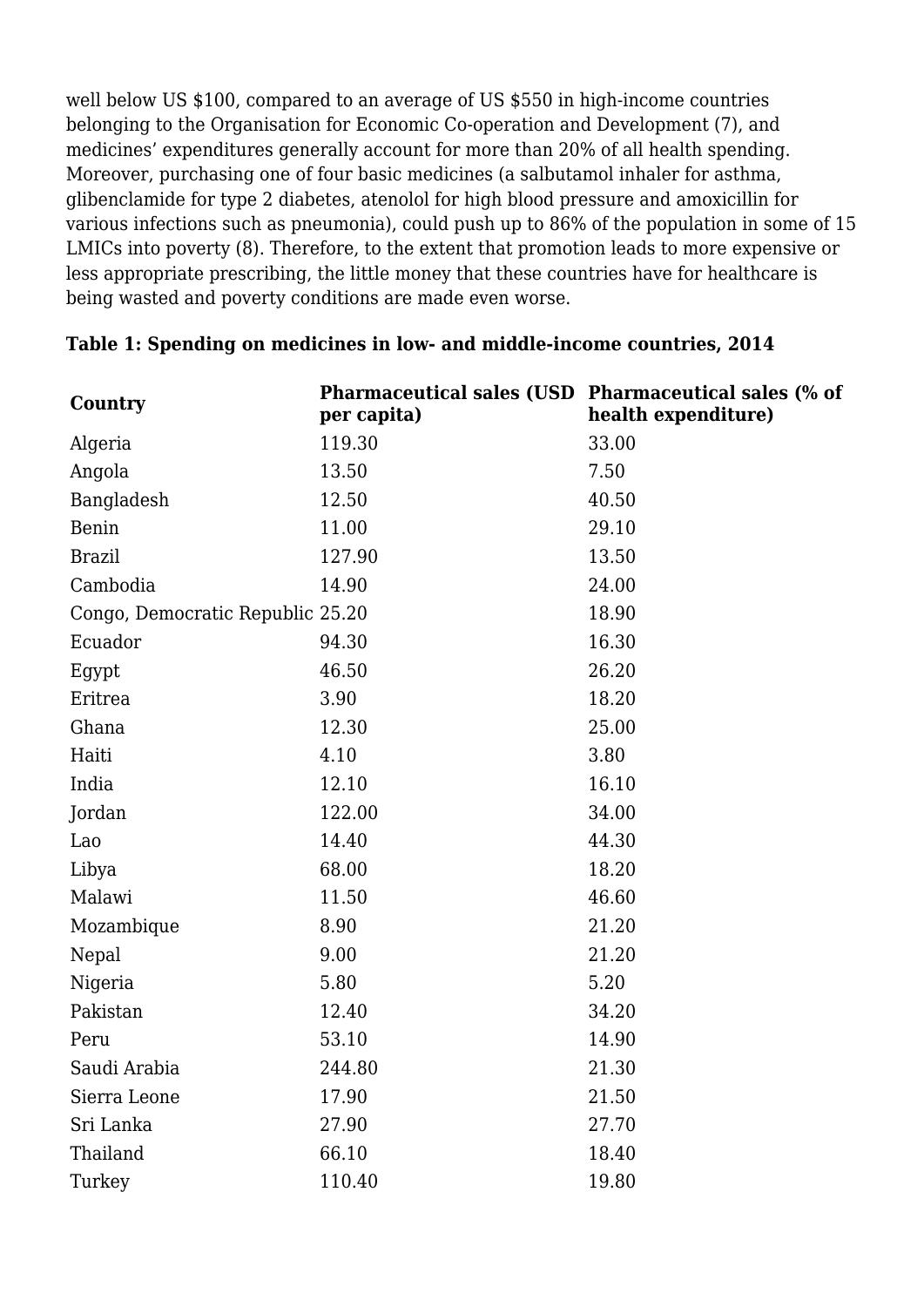| Vietnam | 41.20 | 29.00 |
|---------|-------|-------|
| Zambia  | 15.30 | 17.90 |

Source: (9)

The aim of this article is to investigate promotional practices in LMICs, defined by the World Bank criteria (10), that focus on physicians. Promotion is defined broadly as all actions taken directly by pharmaceutical companies with the aim of enhancing product sales. The article cites a wide range of literature published from 2000 onwards, almost exclusively based on primary research, but it is not comprehensive. Instead, the selection is based on my in-depth knowledge of pharmaceutical promotion gained over a 40-year period including my involvement with a variety of organizations that have focused on this topic among them Health Action International, Healthy Skepticism and Medical Lobby for Appropriate Marketing. In generally, the material used is what has been reported in academic journals or reports rather than anecdotal examples to emphasize the systemic nature of how promotion is carried out. Only articles written in English were used.

The article begins with an examination of how often irrational drugs are marketed in LMICs and then moves to a series of case studies that illustrate some of the problems with promotion – drug promotion in Mumbai, the misuse of the World Health Organization logo in promotion in India, the actions of three German companies in Brazil and promotion in Nepalese hospitals from the perspective of two medical students. It then looks at particular types of promotion – medical journal advertisements, brochures and pamphlets, sales representatives, drug compendia, gifts and drug samples and continuing medical education (CME) and medical conferences. The next sections examine the exposure to and the education that students receive about promotion, medical students' attitudes about promotion and the attitudes of doctors about their interactions with the pharmaceutical industry and then whether promotion has an influence on prescribing. The article concludes with a critique of self-regulation at both the international and country level by the pharmaceutical industry and individual companies and regulation by government and intergovernmental organizations (WHO).

Unfortunately, due to resource considerations some important topics could not be included including promotion to pharmacists, direct-to-consumer advertising of prescription medicines, methods to finance the regulation of promotion and an analysis of the regulatory codes and guidelines in place in different countries.

## **Therapeutic value of medicines being marketed**

The therapeutic value of medications on the market is a rational starting place to look at the promotional practices of companies. By definition, if a drug has no therapeutic value or has a negative benefit to harm ratio, then any promotion of that drug is inappropriate.

From 1984 to 2003, BUKO PharmaKampagne, a German non-governmental organization, published a series of 5 investigations into the rational/irrational breakdown of drugs from German companies marketed in LMICs. Initially, 33% were rational and although that figure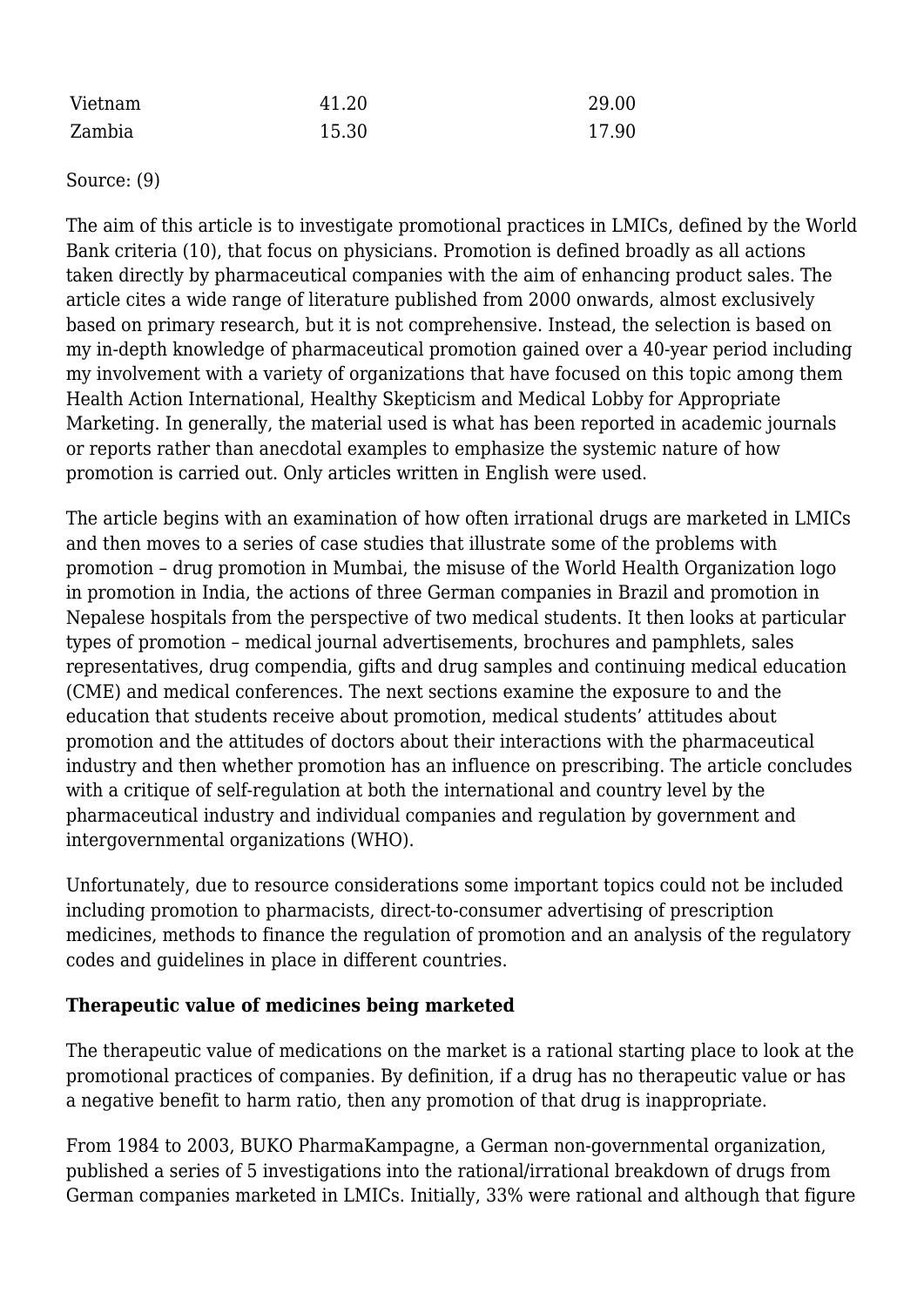steadily improved, by the time of the final survey it had only risen to 61% (11). (Irrational medications were defined using the following criteria: irrational combination, less risky alternative available, disputed efficacy, ineffective, more effective alternative available, insufficiently tested, wrong form, wrong dosage). Drugs made by German companies are still problematic in some countries. In Brazil, Boehringer Ingelheim marketed 104 drugs of which 55 were irrational, out of Bayer's 167 drugs 62 were irrational. In contrast, all of Baxter's 53 drugs were rational (12). In India, 70% of Boehringer Ingelheim's 27 drugs were irrational, 36% of Bayer's 77 drugs were irrational as were 12.5% of Baxter's 80 drugs (13).

Overall, in 2005 in India 10 of the top 25 best selling drugs were irrational, inessential or hazardous (14).

More recently, research has focused on fixed-dose combination (FDC) drugs marketed in various countries. A FDC is a drug that contains fixed amounts of two or more active ingredients. Across 8 Latin American countries, 175 antibacterial FDCs were analyzed (15). They contained a mean of 1.3 antibacterial substances and 3.2 other active substances. Thirty-seven (21%) FDCs were classified as unsafe, 124 (70%) as lacking sufficient evidence for efficacy and only 14 (9%) of all FDCs were considered rational. Researchers in Nigeria assessed 99 FDCs of which 41 were irrational (16). In Nepal, 194 prescriptions for FDCs were collected in a tertiary care hospital. Out of these only 2 (1.0%) and 5 (2.5%) contained FDCs as recommended by Nepal and the WHO essential drug list, respectively. Among the non-recommended FDCs, the most commonly prescribed were 73 multivitamins, 40 cough and cold remedies and 34 antimicrobials (17). Forty-one FDCs that were not registered with the national drug regulatory authority were collected from retail pharmacies in five cities in Nepal and analyzed based on a series of criteria developed by Health Action International Asia-Pacific (18). None of the FDCs fulfilled all of the fundamental requirements as stated in the toolkit and therefore were categorized as 'irrational' (19).

A total of 8 studies looking into FDCs have been done in India. There were 278 prescriptions for FDCs collected in a tertiary care hospital, of which just 15 were rational. Table 2 categorizes why the remaining 263 should not have been used (20).

| <b>Class of FDC</b>         |    |          | <b>Number Rational Irrational Absurd Banned</b> |    |    |
|-----------------------------|----|----------|-------------------------------------------------|----|----|
| Antimicrobials              | 68 | 6        | 55                                              | 4  | З  |
| Anti-inflammatory agents 65 |    |          | 44                                              | 10 | 11 |
| Nutritional supplements 48  |    | 4        | 29                                              | 9  | 6  |
| Cough and cold agents       | 25 |          | 18                                              |    | 6  |
| Anti-ulcers                 | 12 |          | 11                                              |    |    |
| Antihypertensives           | 11 | $\Omega$ | 11                                              |    |    |
| Hypolipidemics              |    | 0        |                                                 |    |    |
| Antidiabetics               | З  | $\Omega$ | 3                                               |    |    |
| Antihistamines              |    |          |                                                 |    |    |

## **Table 2: Fixed Dose Combination products and reasons for not prescribing them**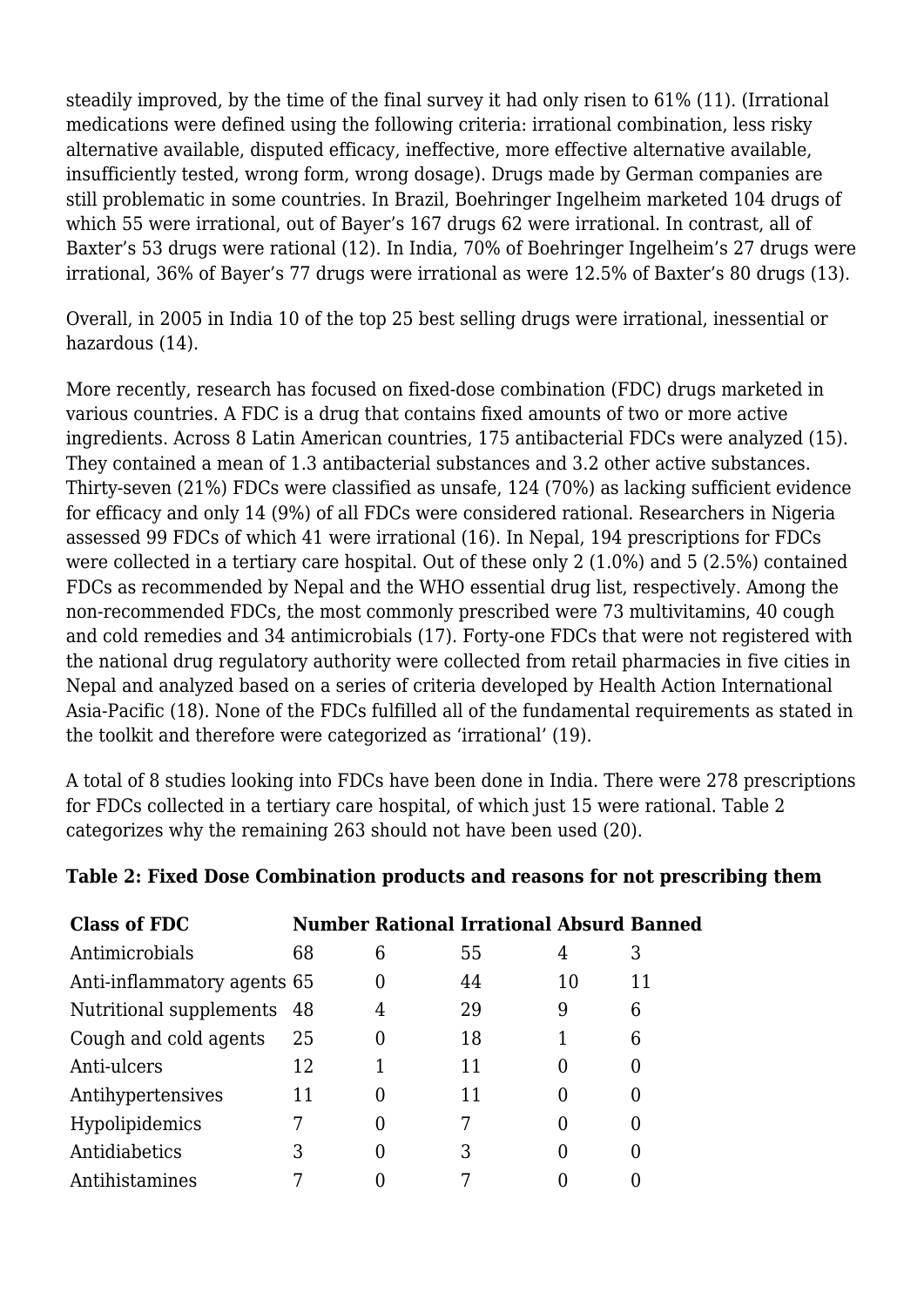| Digestive enzymes |  |  |  |  |  |
|-------------------|--|--|--|--|--|
|-------------------|--|--|--|--|--|

Reference: (20)

Over a period of 24 months, 941 prescriptions containing 1647 FDC formulations were collected from pharmacies in a city in India. Irrational FDCs that were banned or FDCs containing irrational active ingredients were 1343 (81.5%) and 203 (12.3%), respectively (21). All 264 FDCs that were entered into the list of drugs maintained by the Central Drugs Standard Control Organization, the national regulatory body for Indian pharmaceuticals and medical devices, were examined and a scoring system for rationality was developed based on the WHO *Guidelines for registration of fixed-dose combination medicinal products* (22)and the *Guideline on fixed combination medicinal products* from the European Medicines Agency (23). Drugs scoring 0-<3 was considered irrational, 3-<6 semi-rational and 6-9 rational.

Fifty-two (19.7%) FDCs were rational, 75 (28.4%) were semi-rational and 137 (51.9%) irrational (24). Table 3 summarizes the results of the remaining 5 Indian studies.

| Diagnosis/condition<br>being treated/Drug<br>class | <b>Number of FDC</b><br>drugs/prescriptions | <b>Setting/source</b>                                        | <b>Percent</b><br>irrational | <b>Reference</b> |
|----------------------------------------------------|---------------------------------------------|--------------------------------------------------------------|------------------------------|------------------|
| Antimicrobial                                      | 108                                         | Indian Drug<br>Review                                        | 81                           | (25)             |
| Cardiovascular<br>(primarily)<br>antihypertensive) | 17                                          | Outpatient<br>department,<br>private hospitals               | 100                          | (26)             |
| Cardiovascular                                     | 18                                          | General medicine<br>department,<br>tertiary care<br>hospital | 61                           | (27)             |
| Cardiovascular                                     | 106                                         | Indian Drug<br>Review                                        | 57                           | (28)             |
| Central nervous system                             | 45                                          | Indian Drug<br>Review                                        | 82                           | (28)             |
| Cough and cold                                     | 1305                                        | The Drug Today<br>(drug<br>compendium)                       | 100                          | (29)             |
| Respiratory                                        | 101                                         | Indian Drug<br>Review                                        | 86                           | (25)             |

#### **Table 3: Rationality of Fixed Dose Combination drugs marketed in India**

#### **Case studies in promotion**

*Drug promotion in Mumbai*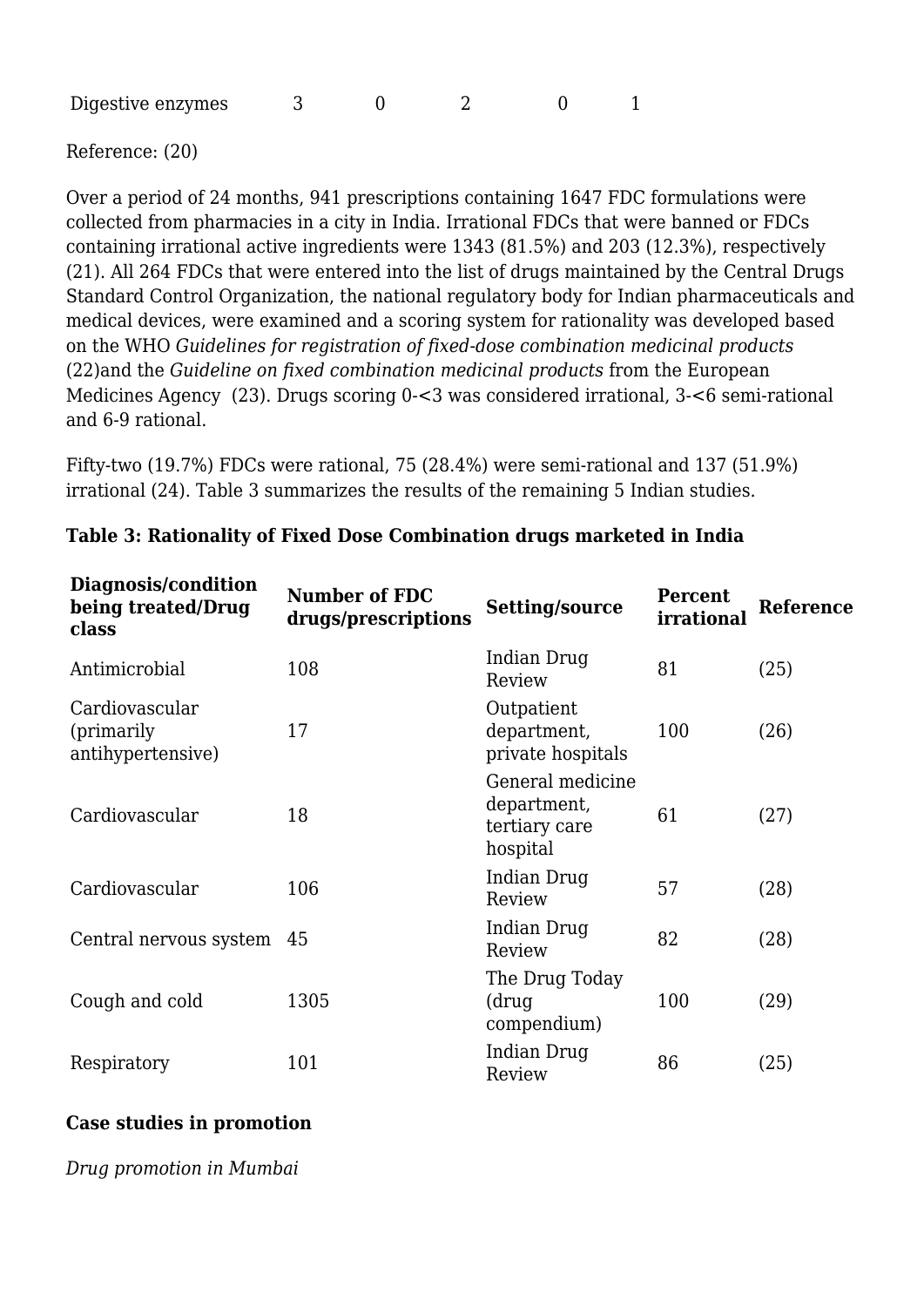Between February and August 2003, Roy and colleagues conducted open ended interviews with 15 senior executives in drug companies, 25 pharmacists and 25 doctors in Mumbai. In addition, 36 sales representatives were interviewed in five focus group discussions (30).

Doctors stated that they received information on new drugs primarily through visits by sales representatives. According to doctors, sales representatives rarely mentioned drug

interactions and adverse reactions but they were otherwise generally satisfied with the information provided. However, sales representatives noted that there were often inconsistencies between what they had been told to tell the doctor, what was written in the

flip charts that they used in presentations and what was in the detailed literature.

Sales representatives also provided doctors with a variety of gifts including

minor medical equipment, prescription pads and rubber stamps (with the names of drugs

manufactured by the company). In some cases, it was reported that brand reminders

were increasingly being replaced by gifts of greater value ranging from jewelry to electronic items and even automobiles. Some doctors justified the acceptance of gifts because they

felt that it only compensated them for the time they spent listening to the sales representatives.

Another promotional practice was to finance educational programs and conferences and pay for individual doctors' travel, stay and conference fees. Once again, doctors felt that these payments were justified on the grounds that otherwise they could not afford to attend these meetings.

# *Misuse of the WHO name and emblem in promotion*

Research in the late 2000s by Thawani and Gharpure, found that many domestic Indian companies and multinational subsidiaries were using the standing of the WHO to promote their products in an attempt to enhance the acceptability and reputation of the drugs and vaccines that they were selling (31). The WHO does not give "good manufacturing practice" (GMP) certification to any manufacturing plant but it recommends that regulatory authorities give out a "WHO type" certificate, but without the WHO emblem. However, in India there were multiple examples of companies claiming WHO certification in their promotional literature. Similarly, the WHO emblem was used in the marketing of oral rehydration solutions for the treatment of diarrhea in children.

Sanofi-Aventis used the claim that its rabies vaccine, Rabipur, was recommended by the WHO including distributing a table-top pen stand as promotional material, where the packing and the gift both mentioned "WHO recommended…approved Rabipur". Ranbaxy Laboratories, at that time an Indian owned generic company, similarly used the WHO name in its flyers for its version of a rabies vaccine. GlaxoSmithKline promoted its combination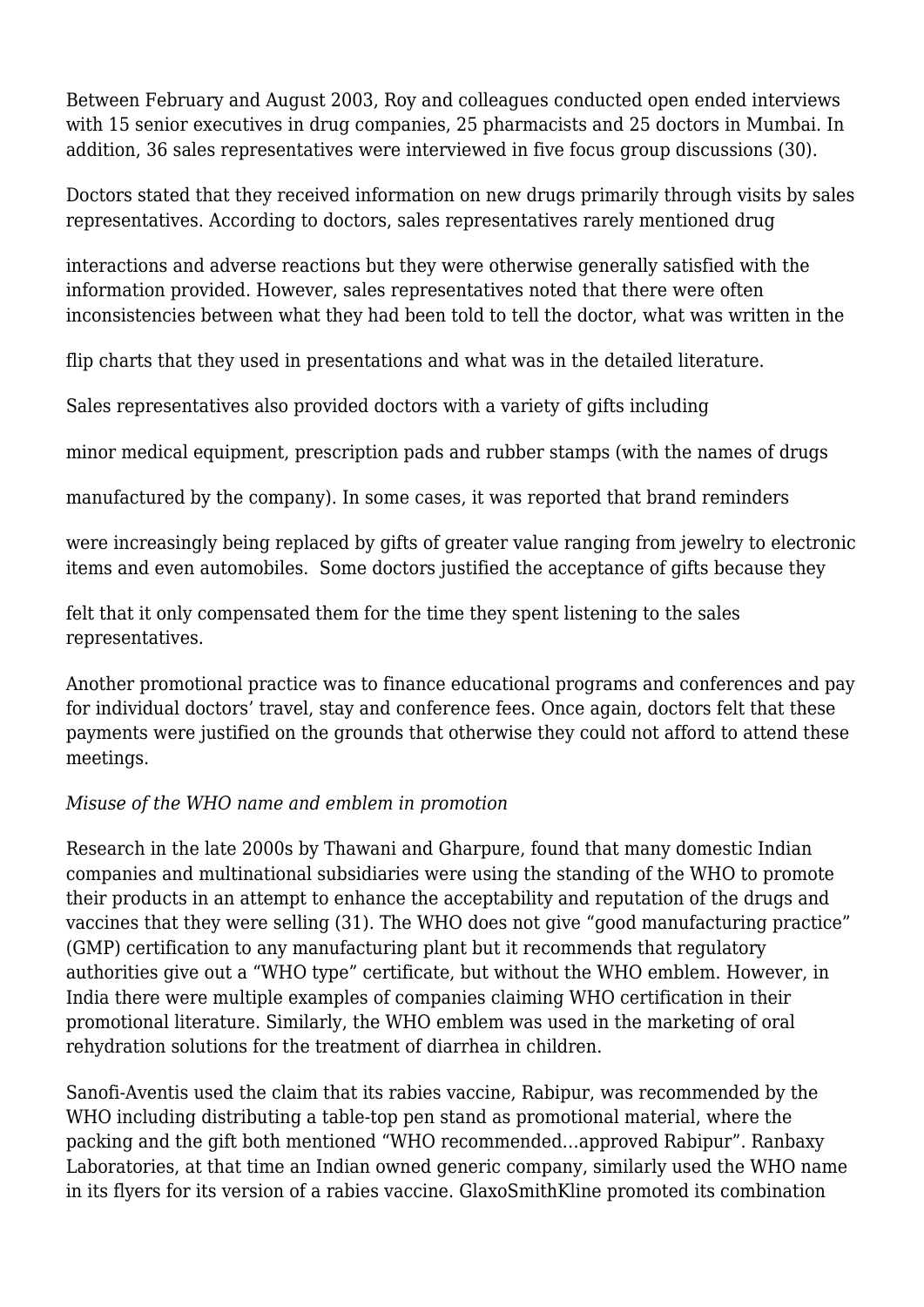vaccine Tritanrix HB + Hiberix (for diphtheria, tetanus, pertussis, hepatitis B, polio and haemophilus type B) as "The only WHO approved pentavalent combination".

## *German companies in Brazil*

As part of its examination of the business behaviour of three German multinationals – Bayer, Baxter and Boehringer Ingelheim – in Brazil in 2011, BUKO PharmaKampagne analyzed the promotional campaigns of two of these companies, Bayer and Boehringer Ingelheim (12).

Boehringer Ingelheim advertised Micardis® (telmisartan), a drug for the treatment of hypertension, to Brazilian patients through an information leaflet. The leaflet promised consumers that they could purchase the drug at a price reduction of 30-50% if they provided the company with personal data such as their name, address, telephone number and the name of the physician who prescribed the drug. Bayer used the same advertising tactic in its "Bayer Para Você" (Bayer for you) benefit program.

Boehringer promoted Kiddi Pharmaton, a drug that supposedly increased bone density, using a 1962 study. The same drug was also promoted as increasing physical and mental performance. One Brazilian television ad or this product in 2009, showed a woman who skillfully avoided a football rolling onto the road in front of her car, while in a second one a man was able to catch a subway at the last moment.

Bayer aggressively advertised its erectile dysfunction drug Levitra (vardenafil) in Brazil not only to specialists, but also occasionally to the general public including one instance where ads were found at elevators and car park barriers. On its website, Bayer tempted young women with a free app for a menstruation calendar or a calendar to help them take the company's oral contraceptive regularly and cited experts who made a connection between using one of Bayer's contraceptives and having more beautiful skin.

# *Promotional tactics in hospitals in Nepal*

Promotion in Nepalese hospitals was observed by two medical students who wrote about what they saw in PLoS Medicine (32). Most hospitals in Nepal allowed free access of sales representatives to doctors and drugs that were promoted by these people were often prescribed by hospital consultants. As well these consultants sometimes recommended these products to the Drug and Therapeutics Committee for inclusion in the hospital formulary. Sales representatives also provided gifts to consultants including, in one case, a beautifully handcrafted nameboard with the professor's name in golden letters. The side facing the professor had the brand name of a drug in equally stylish lettering.

Medical conferences in Nepal were heavily dominated by the pharmaceutical industry. "Often, companies organize[d] parties for doctors in which a continuing medical education topic [wa]s followed by a lavish cocktail dinner."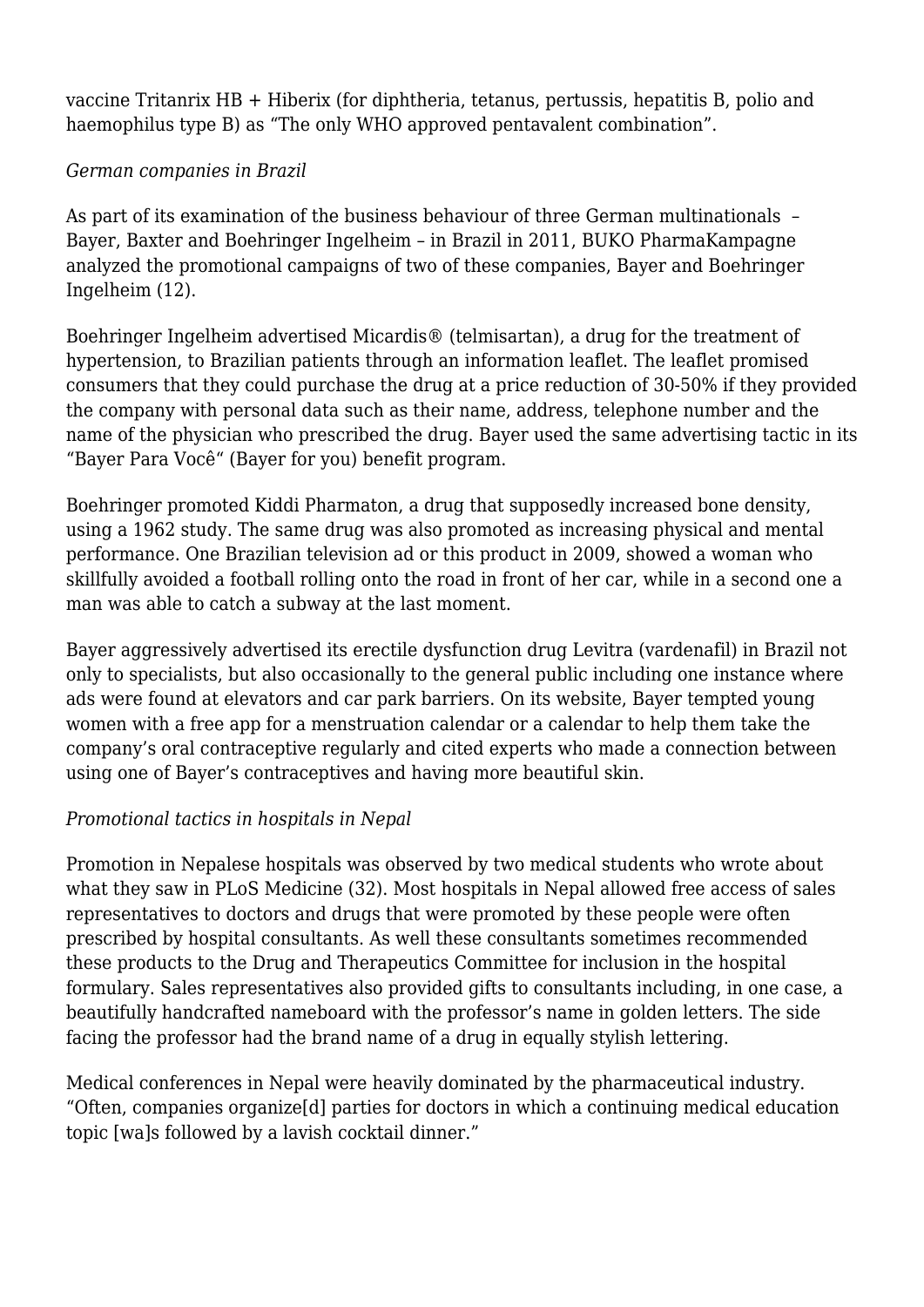## **Forms of promotion**

## *Medical journal advertisements*

Othman and colleagues did a systematic review of 24 studies that analyzed medical journal advertising published from 1950 to February 2006, including 5 studies from LMICs (33). Looking at all of the studies that were included, the positive finding was that brand name, generic name and indications were usually provided, but mentions of contraindications, interactions, side effects, warnings and precautions were less commonly provided and only two-thirds of claims were supported by high quality evidence. About half of the references that were cited were linked with pharmaceutical companies. Studies that assessed misleading claims had at least one advertisement with a misleading claim and only slightly more than a quarter of claims were unambiguous clinical ones. When ads provided quantitative information it was usually in the form of relative risk reductions rather than the more useful absolute risk reduction or number needed to treat. Overall, the authors concluded that evidence from their review indicated that low quality of journal advertising was a global issue.

The results of the systematic review are echoed or even worse in studies of journal ads in specific LMICs. An analysis of 207 advertisements with health claims in Thai journals found that 10% of ads lacked generic names, only 22.7% disclosed any adverse effects and just 25% provided any precautionary information. Finally, just over half cited any references (14).

In Zimbabwe, out of 110 ads, information about dosages and administration, indications, and names and strength of active ingredients appeared in 6 out 10 ads and all ads listed the generic and brand names (34). However, safety information was much less common with only about 4 in 10 ads mentioning contraindications, adverse effects, major interactions,

warnings and precautions and treatment of overdoses. The information in less than half

of the advertisements was legible (34%), current (24%), or balanced (38%). Whereas, 92% of the claims were substantiated by information in the British National Formulary, 62% of the ads had potentially misleading information.

An assessment was done of how well 102 medical journal ads in India complied with the WHO ethical criteria and found that none satisfied all of the criteria. Safe prescribing information on major adverse drug reactions, contraindications and warnings was provided in

only 19 advertisements. Of 292 claims, "only 80 (27%) were supported with reference(s), of which only 7 (9%) claims were unambiguous, or well substantiated with references, 14 references quoted did not substantiate the claim and 15 constituted weak scientific evidence. Superlatives like 'tested', 'trusted', 'guarantees success' and 'matchless safety' were used without evidence to substantiate such claims" (35). A second Indian study of 107 medical journal ads came to substantially the same conclusions about the quality of the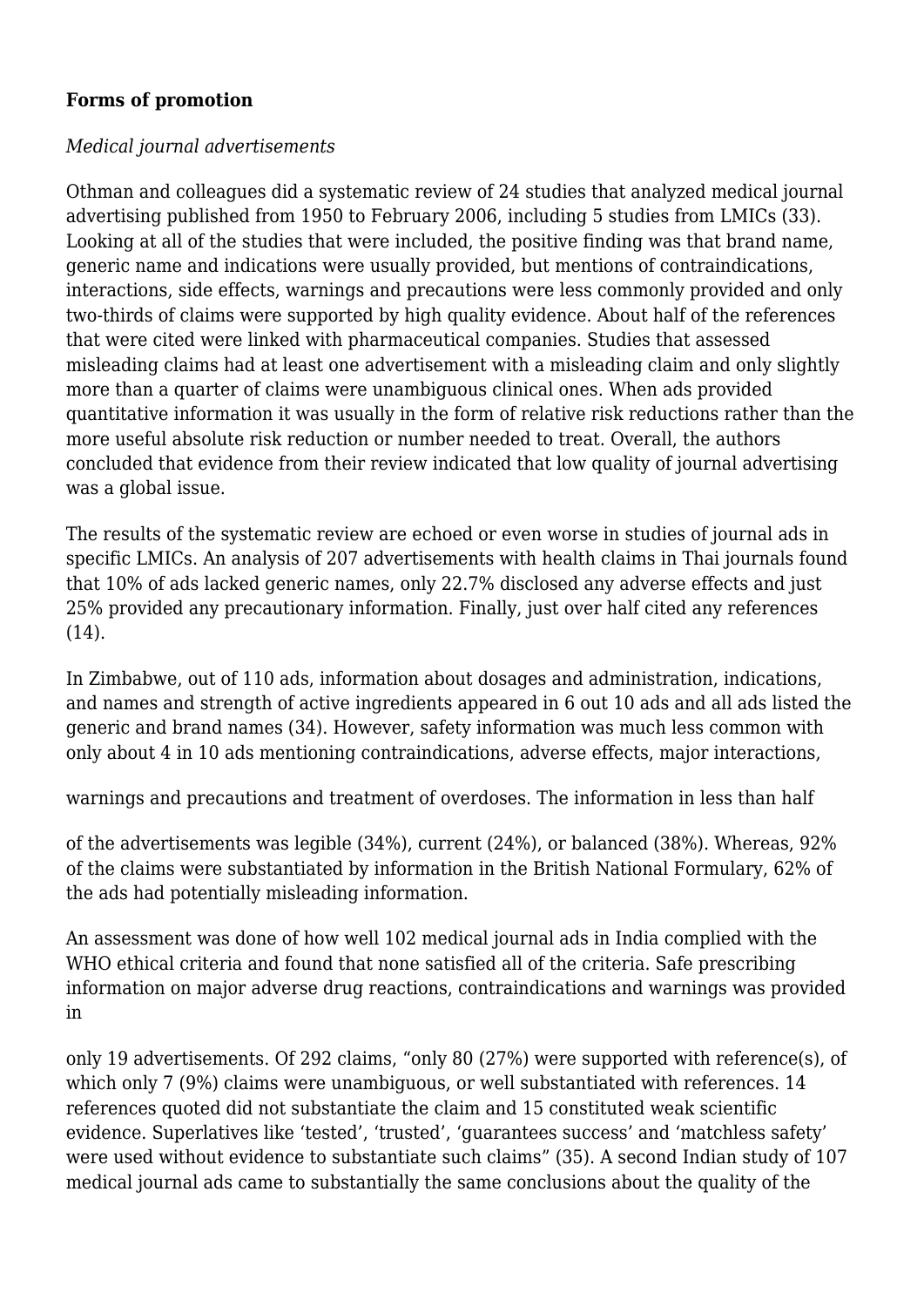information included in them (36).

Researchers examined 192 drug ads from a range of African medical journals (37). Only 4 (2.1%) mentioned the generic name, whereas 157 (81.8%) mentioned the clinical indications. Other clinical information was absent in the majority of ads: dosage for adults and children (39.6%), use in special situations (36.5%), adverse effects (30.2%), average duration of treatment (26.0%), and potential for interaction with other drugs (18.7%). None of the ads met all of the criteria developed by the WHO for ethical promotion (1). Eighty-two percent of Bangladeshi ads failed to provide any references to support claims made in the ads. "Superlatives claims were found commonly used without any further scientific evidence. Commonly used adjectives were 'high-quality', 'unsurpassed', 'unmatched', 'fastest', 'best', 'superior', 'safest', 'trusted', 'firstline', 'powerful', 'outstanding'" (38). In Brazil, in 2002-2003, almost two-thirds of 296 ads did not comply with regulations issued by National Health Surveillance Agency about the amount of information that had to be included (39).

Four studies compared journal ads in LMICs to those in journals from high-income countries. Information from ads in 50 Indian journals was compared to information in ads in 50 journals from the United States (US) and the United Kingdom (UK) (40). In general, ads in the US and UK journals provided more complete drug information as per the recommendations laid down by WHO in comparison to ads in Indian journals. Some information was occasionally absent in the US and UK ads like pharmacological effects (12%), mechanism of action (16%) and pharmacokinetic data (8%). But in the Indian journals, information was "inadequate in nearly all aspects of pharmacological data, clinical information (0%), pharmaceutical information (0-33.3%)…The main stress in national journals appeared to be on brand names (100%), indication (92%) and address of manufacturers (88.88%)".

A comparison of the quantity and quality of technical information (information about indications, dosage, adverse reactions to medications, interactions, precautions, and warnings) in American, Brazilian and British ads for psychoactive drugs found that "information on usage restrictions, adverse reactions, drug interactions, contraindications, warnings and precautions was less frequent in Brazilian advertisements than in advertisements in the United States and United Kingdom. When such information was included at all, it was incomplete and in a print size that was smaller than for the items favoring the use of the drug" (41).

Information in ads in Australia, Malaysia, and the US was compared (42). Ads in all countries almost always provided brand and generic names but information about dosage was more likely to be missing in the US (68%), compared to the Australia (8%) and Malaysia (52%). Warning information was significantly less likely to be provided in Australia (5%) than in the US (81%) and Malaysia (9%). However, other product information, especially regarding the negative effects of medicines, was significantly less likely to be provided in journal advertising in Malaysia compared to Australia and the US.

Finally, ads in two local Turkish journal were more compliant with the WHO ethical criteria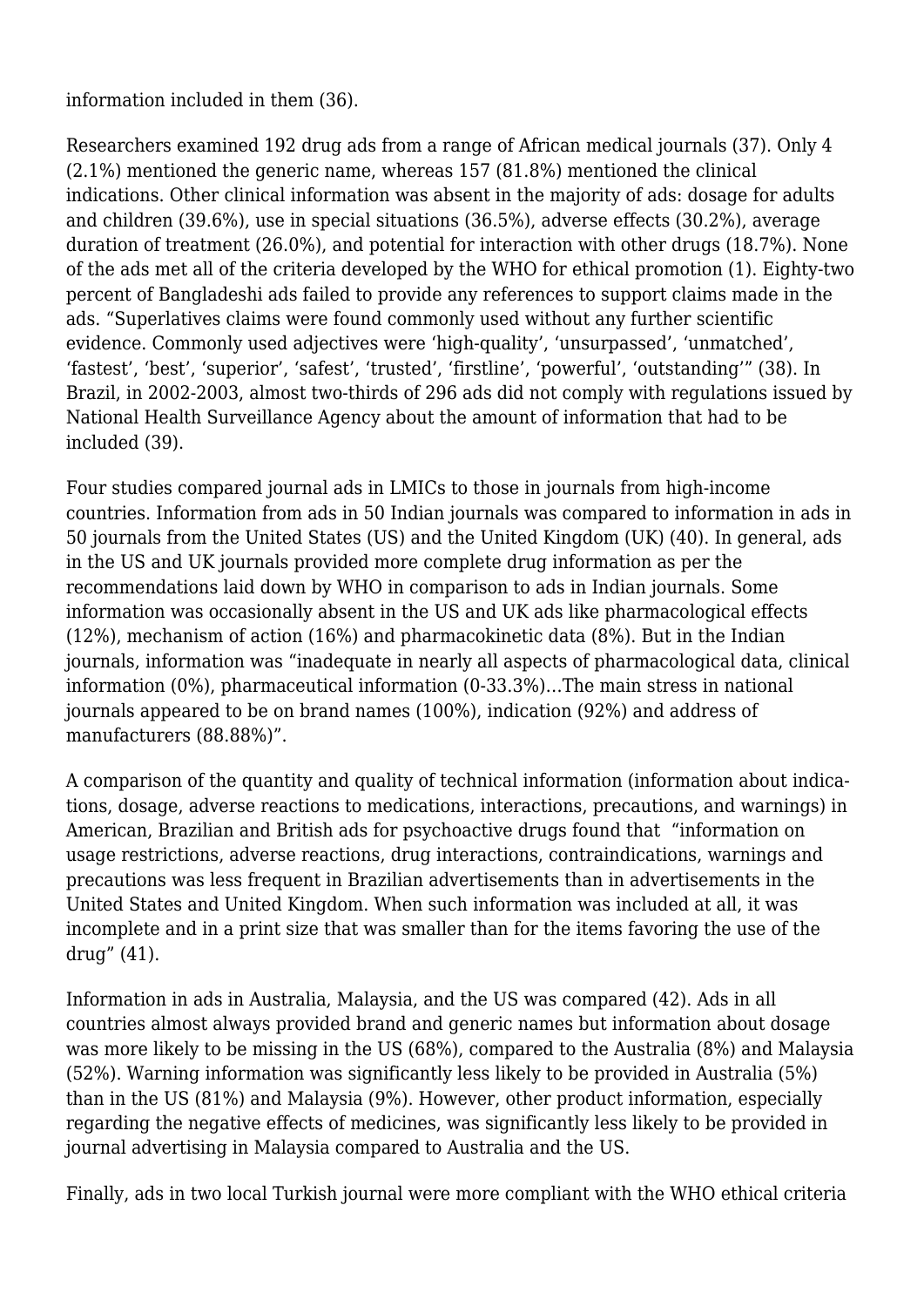than were ads in the Journal of the American Medical Association (43).

## *Brochures and pamphlets*

In general, promotional material in brochures and pamphlets followed the pattern in journal ads whereby information about the name of the drug and its indications was typically mentioned but other types of information, especially with regard to cautions and proper usage was much less likely to be present.

Promotional material collected in a Nepalese drug information center gave the name of the active ingredient and the therapeutic indication almost 90% of the time, but information about side effects was present in only one-third of ads, use in pregnancy and lactation was present 12% of the time and mention of drug interaction in less than 10% of ads (44). In a second study of 71 brochures dealing with psychotropic drugs, 83% gave therapeutic indications but only 11% mentioned safety issues such as safety, side effects or major adverse drug reactions (45).

Over 200 pieces of drug promotional material were collected in 2015 in Sri Lanka (46). A considerable number of the ads used poor quality scientific research as references and some of the references were untraceable and almost half of the journal references were published before 2000, i.e., at least 15 years before the ads citing them appeared. Drug promotional brochures were collected from a convenience sample of general practitioners' offices in Bangladesh in November 2006 (47). Over a third of claims for the products were classified as misleading. Half of the misleading claims were not supported by substantial scientific evidence. Brochures were also used in Bangladesh to promote off-label uses for drugs, most commonly in drugs for diabetes and centrally acting medications (48).

Multiple studies have looked at whether ads in brochures in India followed the recommendations developed by the WHO about the inclusion of information. In one, researchers looked at over 500 brochures collected between October 2007 and March 2008 (49). None of the ads fulfilled all the WHO criteria. The large majority of the brochures (92%) had claims about the efficacy of product, whereas only 38% mentioned safety. Out of 1003 references given in support of various claims, under 30% of those claims were supported by valid research. Finally, fewer than 10% of the brochures gave brief prescribing information. A second study examined 200 brochures gathered in 2014 from a hospital associated with a medical school (50). Generic and brand names and dosage forms were almost always mentioned as were indications for use. On the other hand, contraindications, adverse effects, precautions, and drug interactions were only present one-third of the time or less. Fifty percent of the WHO criteria were adhered to in 69% of the brochures. Eight other similar studies in India have all found basically the same pattern (51-58).

Three hundred and forty-five distinct advertisements covering 182 drugs from different manufacturers were randomly collected from the clinics of 122 general practitioners in Pakistan and the 1035 claims in these ads were critically analyzed (59). Sixty-two (34.1%) of the ads were judged to contain misleading or unjustifiable claims based on the basis of being exaggerated, ambiguous, false or controversial. A second Pakistani study analyzed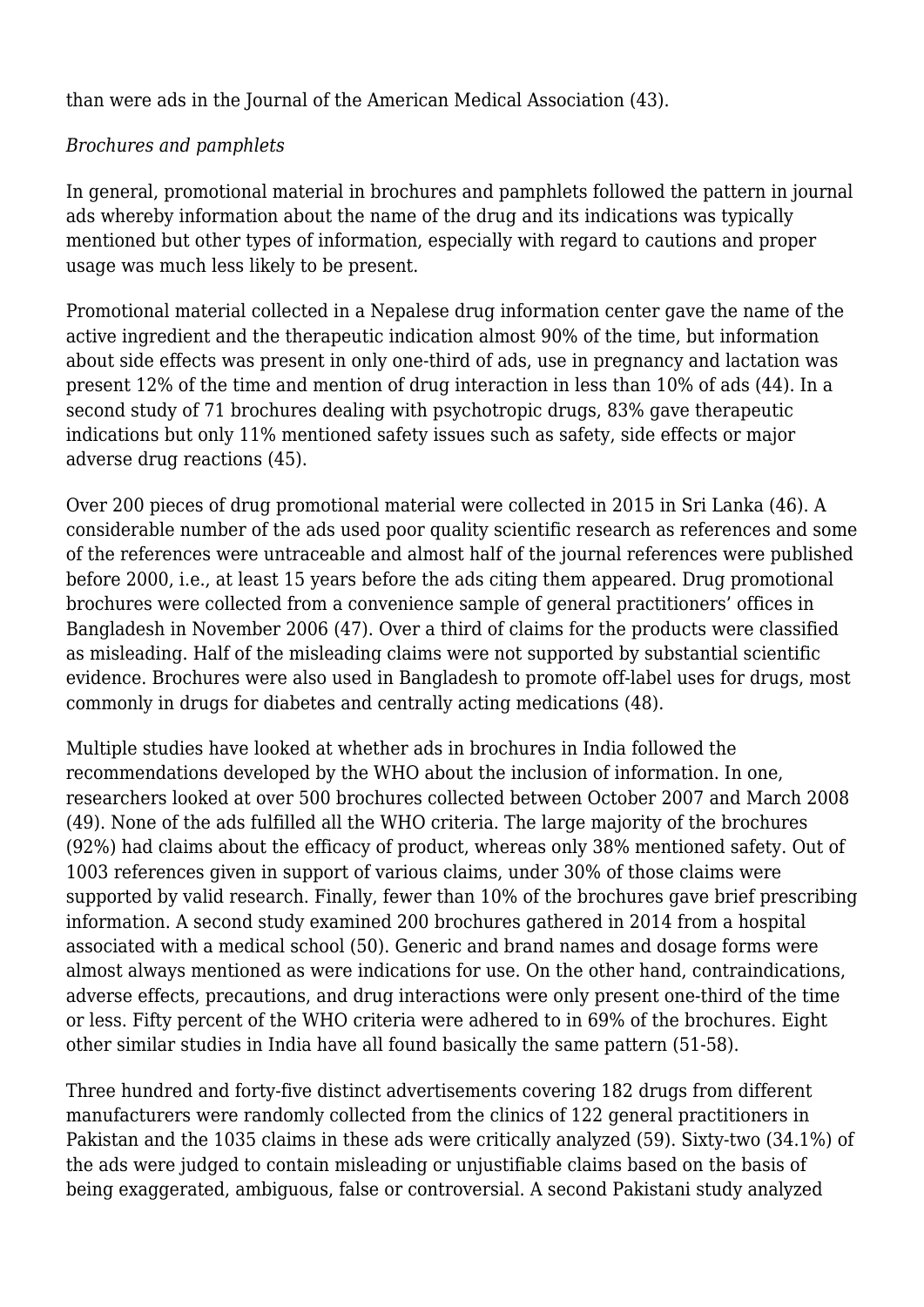559 references in ads in 136 brochures (60). Only 56% of the references could be found and out of that number 197 (63.5%) were judged justifiable, 30 (9.7%) inaccurate or false, 79 (25.5%) exaggerated and 15 (4.8%) ambiguous. In an analysis of 23 brochures for nonsteroidal anti-inflammatory drugs, only 5 met 14 out of 16 criteria for ethical advertisements as laid out in the Pakistani Drugs Act (61).

One Pakistani study specifically looked at references in drug brochures. Out of a total of 559 references in 136 ads, 249 (44.5%) could not be traced. Of the ones that could be found, 197 (63.5%) were judged justifiable, 30 (9.7%) inaccurate/ false, 79 (25.5%) exaggerated and 15 (4.8%) ambiguous (60). A Brazilian study also looked at the quality of 395 references used to support 639 claims in the ads. When the references were requested, only one company provided all references asked for; the remainder of the companies provided on average less than 50% of references. As a result, the researchers were only able to obtain slightly more than a quarter (107) of the references directly from companies, with an additional 156 coming from libraries or other databases. The 263 references were cited for 346 claims. Two thirds of the claims were supported by the references, in 54 cases the information was either incomplete or partly supported and in 58 cases no supporting information was found in the reference cited (62).

Similar to the findings in the other countries, drug ads in brochures in Iraq largely omitted safety information (63). Although references were present in 72% of brochures, only 75% of references in were correct. Less than 44% of 110 advertisements in Zimbabwe mentioned contraindications, adverse effects, major interactions, warnings and precautions and treatment for overdose, and none had complete information as stipulated by the Medicines and Allied Substances Control Act (64). Analysis of the advertisements' compliance with the WHO ethical criteria showed that the information in less than half of the advertisements was legible (34%), current (24%), or balanced (38%). Nearly all of the claims in the advertisements could be substantiated against information in the British National Formulary and all advertisements contained accurate pharmacologic information, but at the same time 62% of advertisements had potentially misleading information. Information on contraindications, precautions, pregnancy and lactation, and adverse effects appeared in only 70.5% of Libyan drug brochures and out of the 134 (70%) of brochures that cited references, only 28 (20.8%) of these brochures cited their references appropriately (65). Only four of the advertisements displayed the generic name as prominently as the brand name and over 70% used only the trade name in the prescribing information section.

## *Drug compendia*

Drug compendia are meant to be unbiased sources of information for doctors but in Brazil, according to de Barros, "The preponderant role of commercial sources of information is quite evident in the *Dicionario de Especialidades Farmaceuticas* (DEF) issued and distributed each year using data provided by manufacturers" and he claimed that the volume was nothing more than a tool for advertising (66). Information in the DEF on the 44 best-selling pharmaceutical products in Brazil was compared to that in the *Physicians' Desk Reference*, the American compendium and the *United States Pharmacopeia Drug Information for the Health Care Professional*. Information about key safety issues, including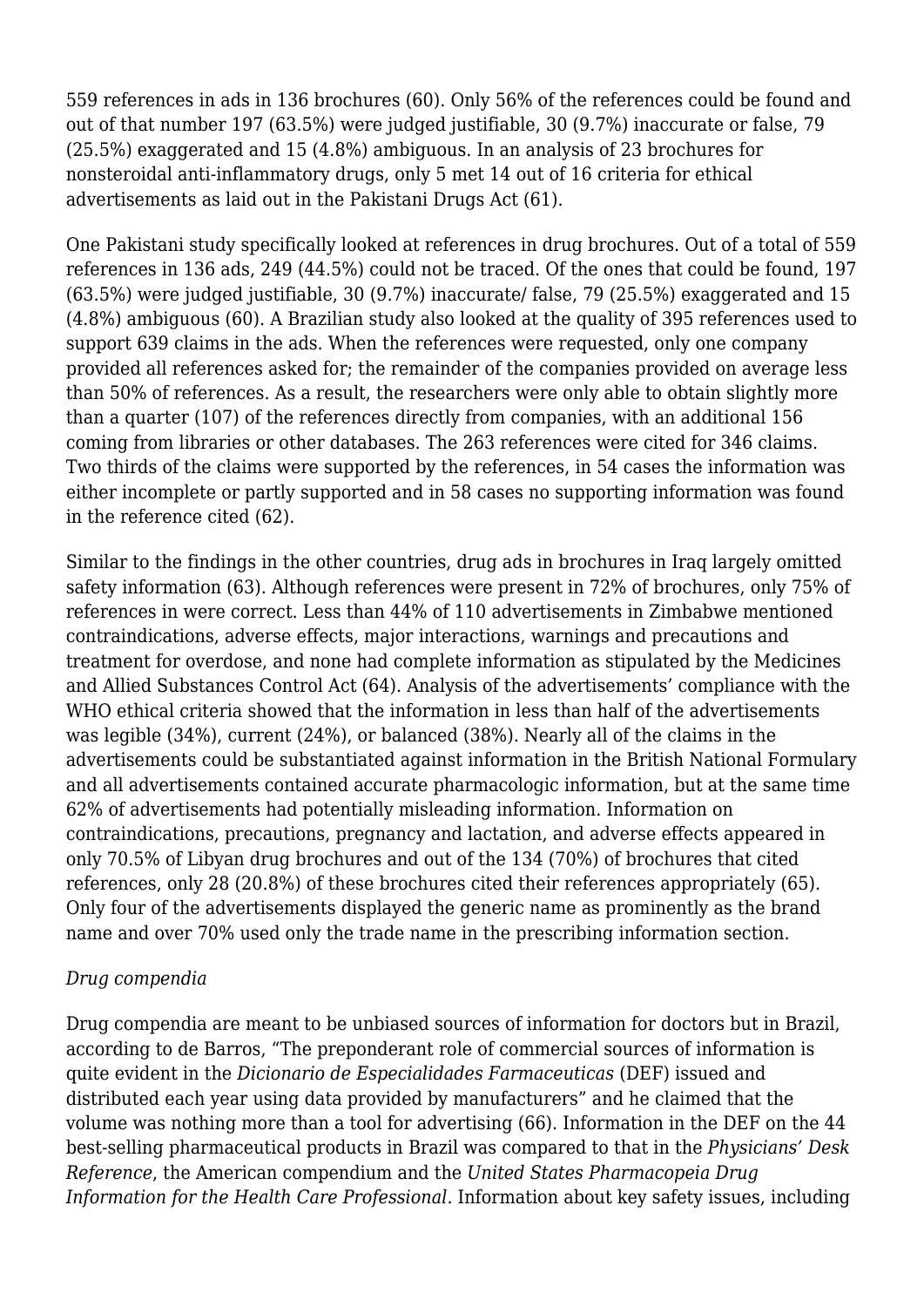adverse effects, drug-drug interactions and contraindications was much more likely to be absent in the DEF compared to the two American volumes.

## *Sales representatives*

In 2013-2014 there were over 52,000 sales representatives in Latin America and almost 138,000 in Asia and the Pacific (not including Japan or China) (67).

#### *Perspective of sales representatives*

A number of studies have examined the relationship between sales representatives and physicians from the perspective of the sales representative. In one case in Sudan, 160 were interviewed. Almost all Sudanese sales representatives are pharmacists by training. When they were asked about their job training as sales representatives, 136 (86.3%) reported that they had been trained on basic professional sales skills, but three-quarters described their training as insufficient. Only two-thirds agreed that they provided full and balanced information about products, 21.9% were sometimes or always inclined to give untrue information to make sales and 66.9% considered free gifts as ethically acceptable (68). In a second study where Sudanese sales representatives were interviewed, almost 95% About 94.5% reported that they used free medical samples, gifts and brochures and that they thought that these have an impact on prescribing. Somewhat less than half of them considered giving free drug samples to prescribers was the most effective tool in promotion. Three-quarters claimed that they had the sufficient knowledge about the drugs that they promoted; and two-thirds said that they were familiar with interactions and contraindications. Eighty-two percent said that the promotional practices of their companies were not ethical and most believed that their companies' financial situation would be negatively affected if they followed ethical standards for promotion (69).

A series of 11 interviews were undertaken with sales representatives from both local and multinational companies in Bangladesh to understand how the representatives functioned. After the representatives were recruited, they went through a structured training program to teach them not only about the technical details of the products that they were going to be promoting but also how to observe and assess doctors' personalities and preferences. They used these observations to gather personal information about the doctors that they interacted with, such as family and lifestyle details, hobbies and personal interests. This information was then applied by catering to the identified needs and demands of the physicians. Sales representatives used approaches such as inducements, persuasion, emotional blackmail and serving family members to induce doctors to prescribe their companies' products and thus achieve their sales targets. The type, quantity and quality of inducements offered to the physicians depend upon his/her capacity to produce prescriptions. Each pharmaceutical company also had an individual target (monthly, quarterly, annually) for its sales representatives and they received an increment or incentive based on targets achieved. Thus, representatives were under pressure to meet these targets by any means and sometimes doctors end up prescribing because of constant pressure from the representatives. None of the 11 sales representatives working for national and multinational companies in Bangladesh were aware of the Code of Pharmaceutical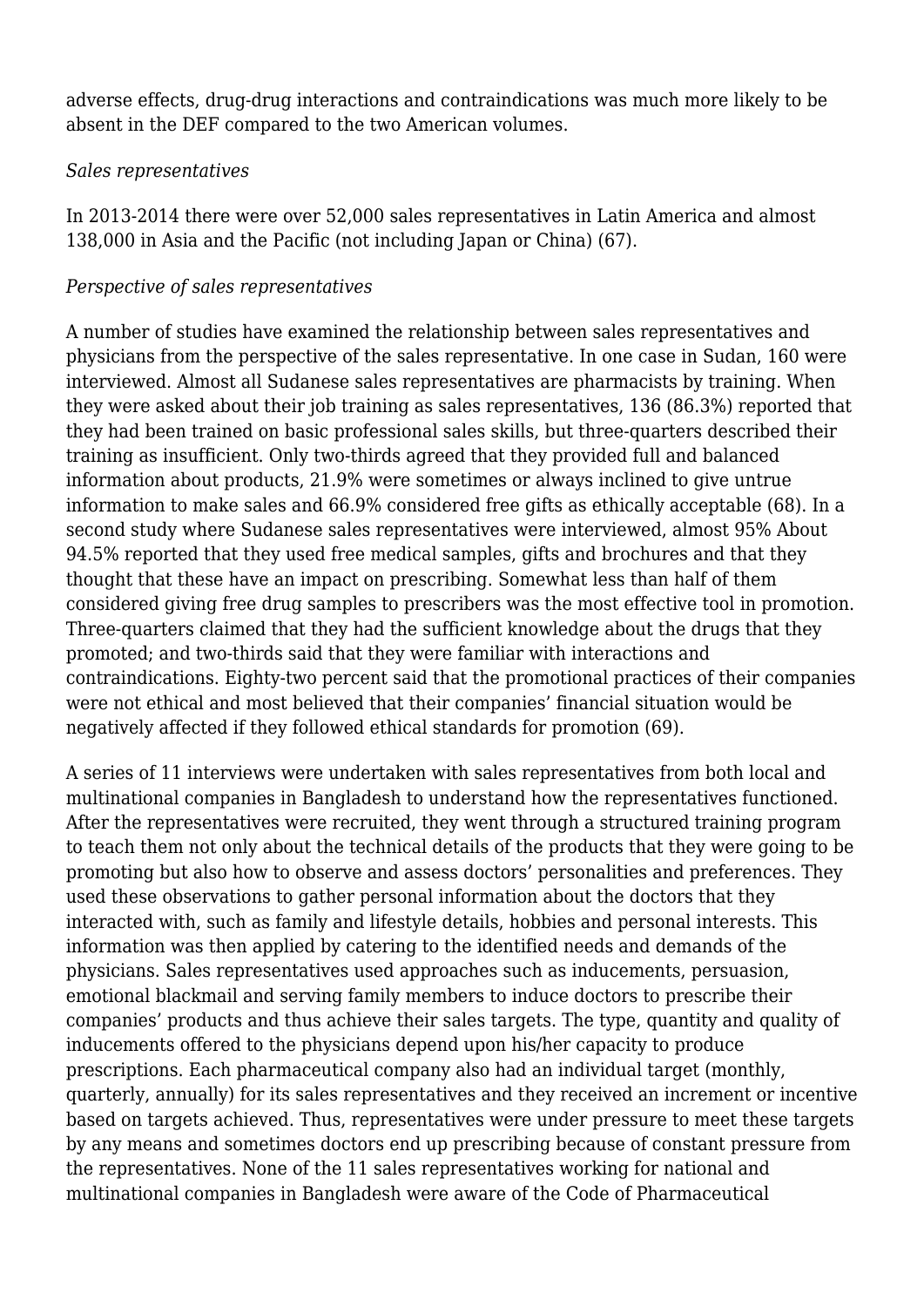Marketing Practices that is supposed to govern their activities (70).

Young, enthusiastic and well-educated people were hired as sales representatives in Turkey

and were offered a good salary and high lifestyle standards (71). In return, they were obligated to ensure the prescribing of a certain quantity of drugs in a specified time and area. If they were successful, they were rewarded with bonus payments and various expense credits; if they were not successful, they were fired. Companies deliberately created a stressful environment for representatives that combined a constant fear of job loss with an extra reward system. Sales representatives in Turkey described their goal of influencing prescribers through building a personal friendship based on trust, exerting a subtle influence, and creating a sense of indebtedness. Representatives "are instructed how to behave and talk when they communicate with physicians. Their education focuses on communication skills, personality types and behavior models. [They] gather information about the personal characteristics and hobbies of physicians, and representatives use this information for marketing. The[y]…stated that developing personal closeness with physicians is crucial; this closeness is accomplished by following the happy and sad events in the personal life of a physician and by organizing social activities, such as trips, picnics and football tournaments". Sales representatives addressed the personal needs, values and emotions of doctors as a means of influencing them. "The need to feel valuable, have fun, have a break, achieve personal ambitions, and respect people who work for a living are all carefully considered by representatives as opportunities to tailor a marketing tactic. Creating social opportunities to fulfill the need to gather with friends, join for an occasion, rest, or have a holiday are also used. Providing a personal financial interest for increasing sales was also mentioned during the interviews as a method." In a second study of sales representatives in Turkey, over 95% reported that they had faced ethical dilemmas in marketing drugs to physicians with the most commonly reported problems being requests for materials such as free lab test kits and the necessity of bargaining with physicians over the use of their firm's drugs by offering gifts and sponsorships (72). These representatives felt that physicians were the primary source of ethical problems in the marketing of drugs.

Fourteen Yemeni sales representatives from domestic and multinational companies were interviewed to obtain their perspective about their roles in pharmaceutical marketing (73). When asked about the use of educational materials as a drug promotion tactic, there were mixed opinions with some believing that the use of educational materials or scientific brochures was not an effective strategy for persuading physicians to prescribe their products, especially in the case of local companies. On the other hand, sales representatives generally believed that the use of free medical samples played "a large role as a means to promote pharmaceutical products and that physicians usually perceive this as an unprecedented opportunity for financial gains" as doctors sell the samples for their own benefit. Sales representatives believed that organizing scientific meetings and symposia were also useful promotional activities and for the marketing of new or existing products and they sponsored physicians to attend local and international conferences as a form of enticement. One of the most widely used ways to promote products from the point of view of the representatives was to offer doctors invitations for meals, entertainment, travels and hotel reservations. Gift giving was believed to a lawful way of showing support for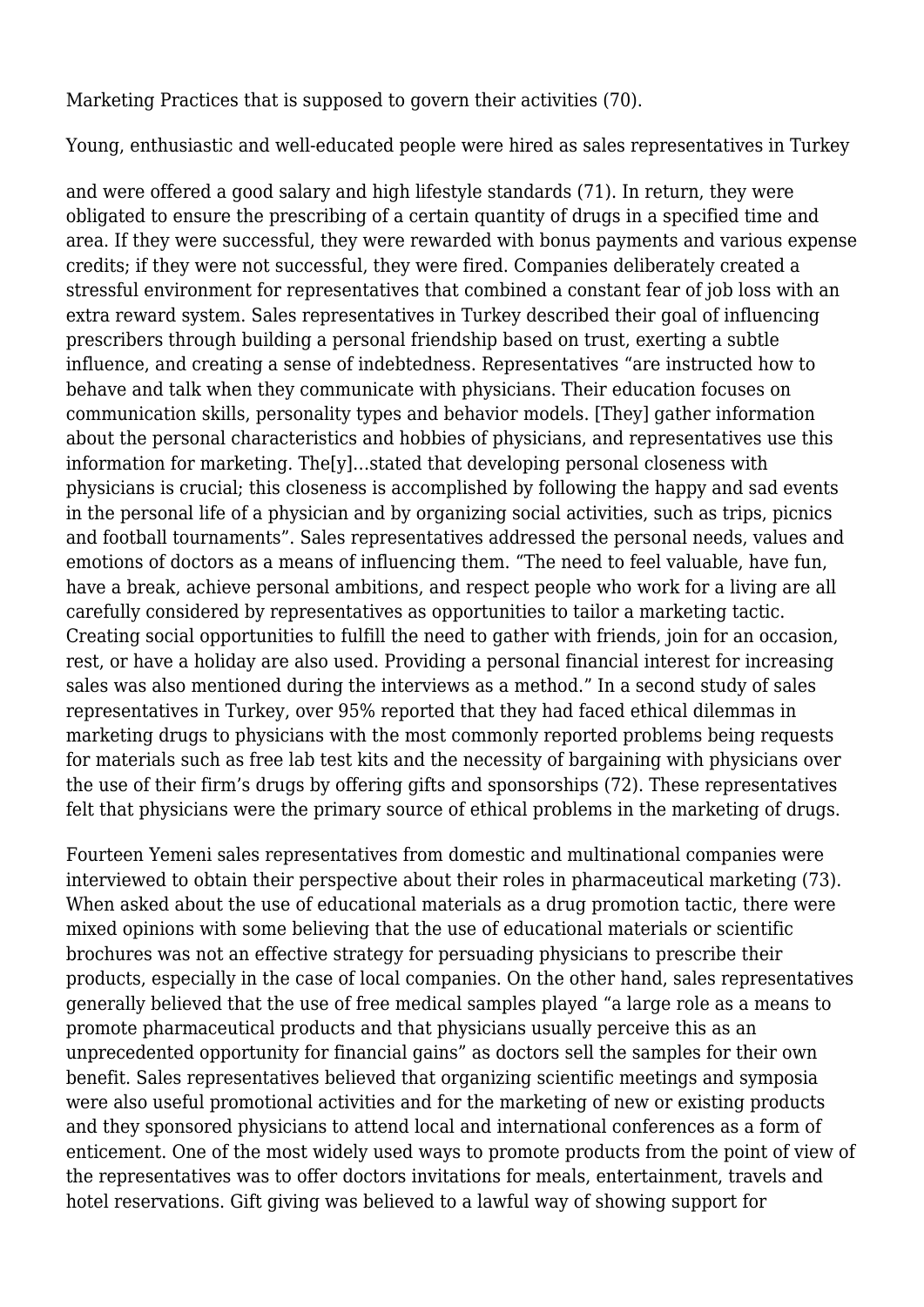physicians who prescribed products made by their company, with gifts ranging from lowcost items to very expensive ones. Finally, sales representatives felt that offering bonuses and commissions to doctors was an effective strategy in promoting drug products and increasing the volume of sales. Overall, sales representatives strongly asserted that pharmaceutical companies use unfavourable promotional methods to ensure that their products sell (74).

Most of the same themes as described above emerged from interviews with sales representatives from Jordan (75). Most pharmaceutical representatives there said that market potential was the main driver behind approaching certain physicians and not others. They targeted physicians who were most likely to prescribe their drugs. Pharmaceutical company representatives were also incentivized by their companies. They received bonuses when they increased the sales and revenues of the company. Conversely, poor performance provided grounds for warnings and potentially dismissal.

In Pakistan, sales representatives believed that around 70% of prescribers asked for inducements and almost two-thirds demanded unethical inducements like excessive free samples, gifts, leisure trips and cars. Almost all sales representatives responded that they demand that prescribers use the product that they were promoting (76).

## *Perspective of doctors*

Doctors in Pakistan saw an average of 7 sales representatives per day (14). Over 80% of Pakistani doctors expected good communication skills and good knowledge from sales representatives and at the same time over half of them demanded CME and a third wanted gifts, incentives and inducements. The consensus of the overwhelming majority of physicians was that multinational pharmaceutical companies have well defined promotional practices while national companies are mainly involved in unethical promotional practices (76).

Researchers surveyed 446 physicians in Izmir Turkey and found that 80% regularly saw sales representatives, with 44% spending 15 minutes or more on a daily basis with them (77). Over 80% were reading some or all of the information left behind by the sales representatives. Out of 32 physicians who were interviewed in Yemen, all but one saw sales representatives with a maximum of 30 visits per week (median 5 visits per week) (78). The main reasons for seeing sales representatives were friendship and social interaction and the benefits that doctors got from the representatives, such as financial support in the form of business deals. They also emphasized that representatives provided them with educational and scientific benefits.

Ninety five percent of consultants and 85.7% of residents in a large public hospital in Lima Peru had at least one monthly interaction with sales representatives (79). Four out of five attended meetings with sales representatives in restaurants where presumably meals were served. The main reasons for seeing sales representatives were ''out of respect for another's job'' (81.1%) and ''to obtain medical samples for my patients'' (55.2%). Seventy-four percent of consultants had 5 or more meetings with sales representatives per month compared to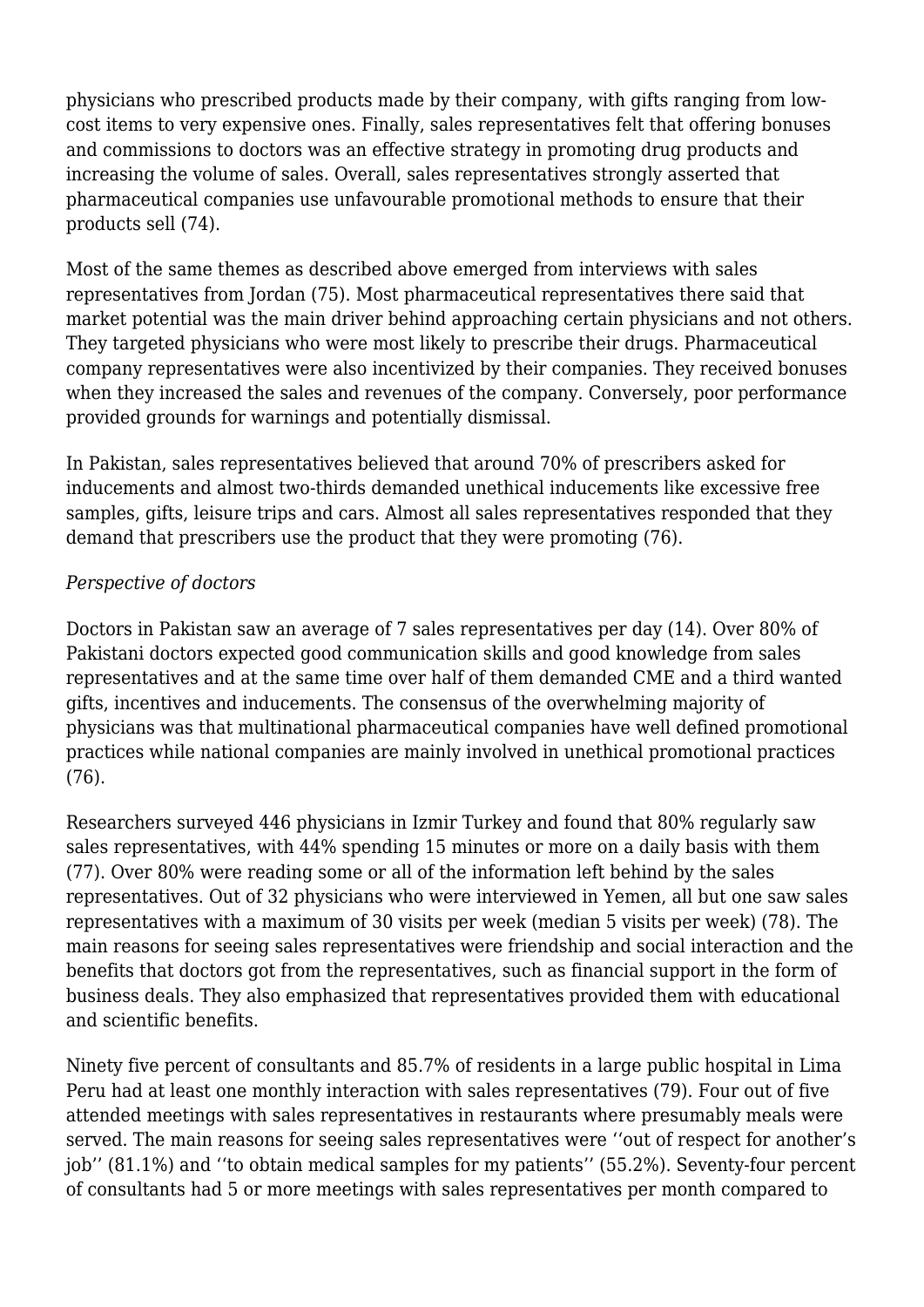only 20% of residents.

Nearly half of hospital consultants and residents surveyed in Tatarstan communicated with pharmaceutical representatives 1–2 times a week (80). The most widespread marketing technique was pen-gifting with over 90% receiving pens at least once a year. Sixty-three percent of physicians and 79% of residents had dinners at conferences once or more often during the year before the survey.

Over 4 in 10 Bangladeshi physicians did not realize that sales representatives received information about their prescribing practices (81). When told that drug companies profiled them, 27% of doctors were not entirely comfortable with that, but they understood why the companies collected the information. Physicians saw 2 to 30 sales representatives a day and spent a total of 5 to 120 minutes per day with them.

Eighty-one out of 83 doctors in health facilities in Northern Ethiopia saw sales representatives, although the frequency of the interactions was lower than in other countries (82); 32 were visited only occasionally while just 1 saw sales representatives on a daily basis. Almost half of the doctors spent 2-10 minutes with the sales representatives. Thirty-six of the 83 doctors stated that the sales representatives focused on selling their products and fewer than 5% felt that their focus was on the scientific merits of the drugs. Sales representatives provided little safety information to doctors – drug contraindications (4.8%), drug-drug interaction (4.8%) and precautions (6%). In addition, almost two-thirds of physicians said that the sales representatives had never informed them adequately and accurately. Iraqi specialists likewise felt that they were not provided with good information about contraindications and side effects but they were satisfied with the information about indications (83).

Most (94%) of the 608 doctors practicing in public and private settings in three Libyan cities who responded to a survey reported that they had been visited by sales representatives at least 'once' in the last year (84). Half met with sales representatives at least once a month, and 20% at least once a week. Almost 95% reported that the major benefit they derived from seeing sales representatives was receiving new information about products with smaller numbers mentioning invitations to conferences and receipt of gifts (85). Nineteen Egyptian physicians were interviewed about their relationship with sales representatives. All of the physicians were visited by the sales representatives once a day and acknowledged the business-related aspects of pharmaceutical promotion (86). According to one "It is a cautious relationship based on mutual benefit. They offer some benefits e.g., by inviting you to attend conferences, symposia on medicines. Sometimes they give out gifts or free medical samples. So there is a benefit for the physician". Ninety-six percent of Sudanese doctors enjoyed being visited by sales representatives. The two main things they expected during a visit were scientific information and samples (68). Over a third of Indian doctors in a tertiary care hospital interacted with sales representatives at least once a week, and a quarter see sales representatives at least twice a month. Almost two-thirds said that they had received a variety of gifts from sales representatives in the previous year, including stationery items, drug sample, textbooks and journal reprints (87).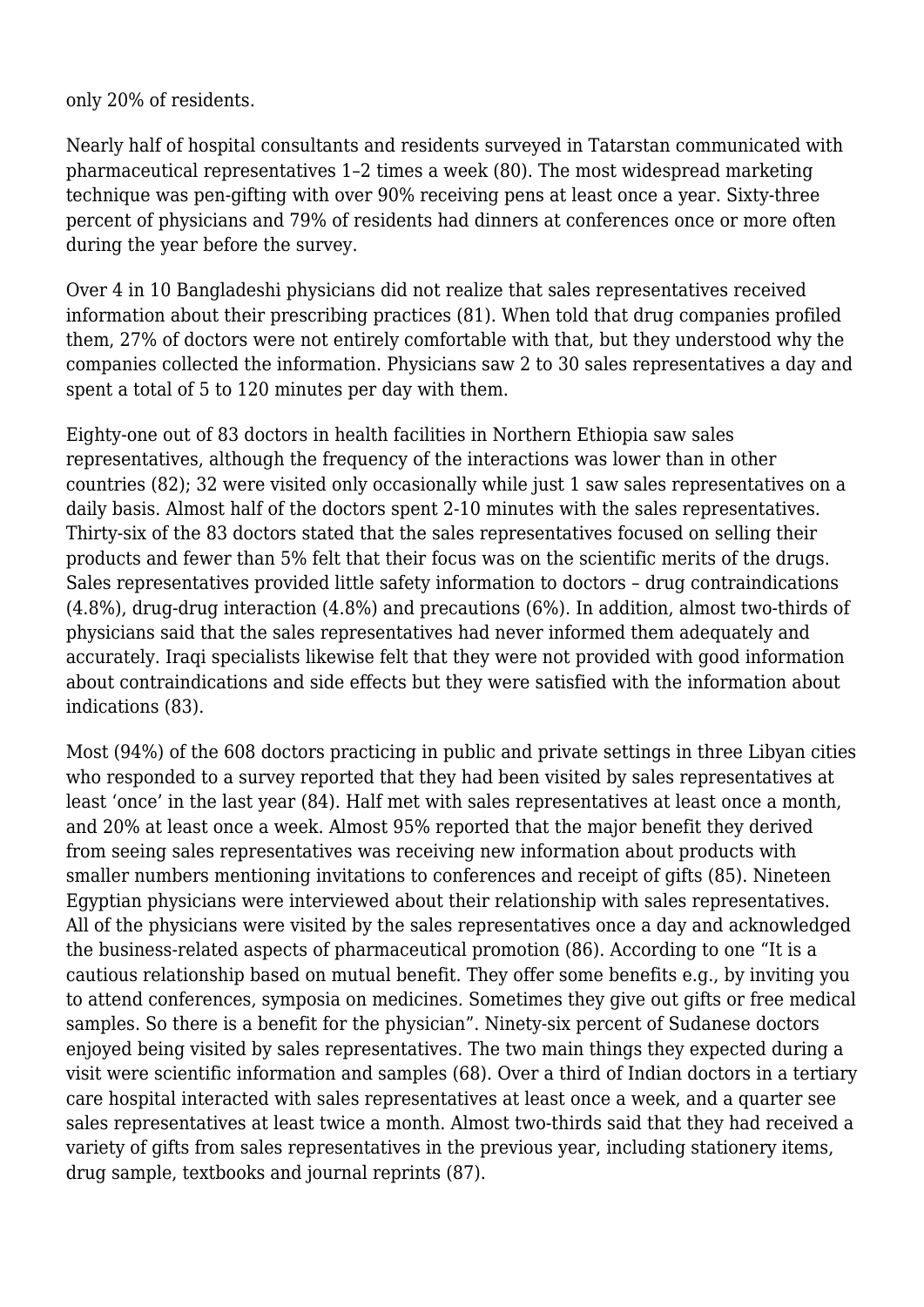Yemeni doctors benefitted from promotional practices in their country by demanding that pharmaceutical companies satisfy their needs, either scientifically or personally thereby contributing to the unethical practices (74).

A comparison of information given out by sales representatives in Australia and Malaysia showed few differences (88). Information on indications and dosages was usually provided in pharmaceutical representatives' presentations. However, contraindications, precautions, drug interactions and adverse effects were often missing in both countries.

Sales representatives in India also participated in what appears to be a uniquely, but common, Indian phenomenon, screening patients at "health camps" that doctors run or participate in (89). Free health camps provide access to affordable medical care for those who would otherwise be unable to easily receive care, such as slum dwellers and transgender people. Some camps focused on a single disease and others provide general care. Not only do these camps create new customers and capture market share, but they allow companies to influence prescribing. At one such camp, sales representatives and technicians from four Indian drug companies screened patients for heart problems, lung disease, diabetes, and other conditions. One of the sales representatives at this camp commented that "I am conducting ECG camp, then doctor is prescribing my brand…This is the main purpose of this camp." The Indian subsidiaries of Abbott Laboratories were particularly active in participating in camps with each of the company's business divisions organizing health camps. "An Abbott rep who does screening at diabetes camps told The BMJ that his services are an investment in the doctor and have nothing to do with charity. 'The only objective is the business transaction.'" Hans Hogerzeil, a professor of global health at Groningen University in the Netherlands and until 2011 director for essential medicines and pharmaceutical policies at the World Health Organization, referred to this type of activity as "market penetration with a label of corporate social responsibility."

## *Gifts and drug samples*

Just as nearly all doctors meet with sales representatives, at least occasionally, the large majority of doctors availabled themselves of the gifts and drug samples that sales representatives offered.

Egyptian physicians described how companies' gifts to them ranged from office supplies, to cash and invitations to conferences or sponsored continuing medical education (CME) events. Physicians commonly accepted free samples to distribute to the poor or charity institutions (86). In Pakistan doctors were given gifts and incentives including air conditioners, cars, cash, home appliances and domestic cattle. Gift giving on special occasions such as birthdays or religious holidays was a common practice (14). Threequarters of Sudanese doctors found receiving gifts from companies ethically acceptable with scientific books and stationery being the most preferred gifts. All 600 doctors accepted drug samples with three-quarters of them using the samples for patients and the remainder being kept on hand, thrown away or given to relatives or others (68). The main gifts that they preferred were scientific books (65%) and stationery (12%). Lebanese physicians considered the acceptance of gifts acceptance as a unethical practice but 53% of them used the free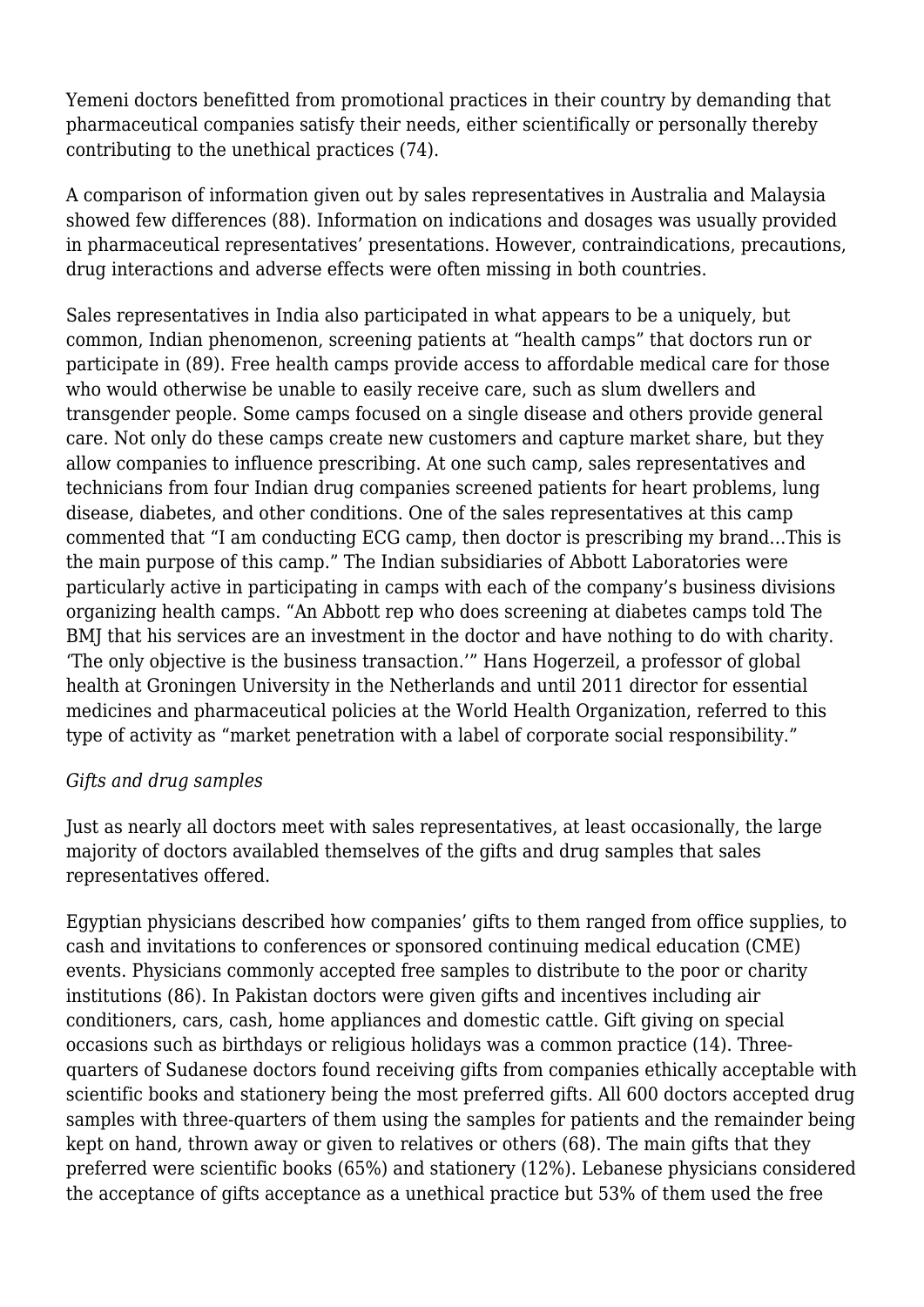samples they accepted to treat their patients (90).

Doctors in public and private hospitals in Buenos Aires frequently received drug samples (86%) (91). Over 80% of Peruvian doctors believed that it was ethical to accept drug samples and over two-thirds said the same thing about companies paying for their continuing medical education (79). When presented with a clinical vignette regarding the acceptance of samples, more than 82% of participants were willing to accept them so that they could offer them as free treatment to their resource-poor patients. However, only 58% accepted the offer when asked to give talks to other physicians in support of the company's products, and only 9% accepted if they felt obligated to prescribe other drugs from the same company.

Only a small percentage (16%) of Saudi Arabian doctors thought that it was ethical to accept pharmaceutical company gifts and 44% agreed that pharmaceutical companies should be banned from giving gifts to physicians. But, over half of the respondents also agreed or strongly agreed that doctors at their institution received gifts and an equal number disagreed that patients should be informed about the gifts given to their doctors by drug companies (92). In a second study, 80% of Saudi doctors who answered a survey about gifts said that they accepted gifts of any type (93). The most common gifts were free drug samples (58%), stationary items such as pens and notepads (53%), free meals (38%) and financial support to attend educational activities (33%). In a third survey of Saudi physicians, almost all reported participation in at least one of the mentioned promotional activities offered by drug companies (94). Glossy advertisement materials (62%) and free drug samples (42%) were the gifts most commonly received. Two-thirds of physicians indicated that the most appropriate gifts were conference registration fees and free drug samples.

Half of Ethiopian doctors accepted gifts and almost one quarter accepted them always or frequently (82). The most frequent gifts were stationery, drug samples, dinner invitations and coffee cups. While a quarter of Libyan doctors disapproved of accepting gifts, an equal number approved of the practice and the other half would accept gifts in some cases (85). At the same time, almost three quarters received simple gifts from pharmaceutical companies and nearly half of them received gits at least twice during the previous year (84). For respondents who did not disapprove of gift provision, just over half reported that they would only accept educational gifts. In contrast 18% respondents reported that they would accept only non-educational gifts (85). Of the 99 (16%) respondents who admitted receiving a textbook, 61 (62%) received one book, 31 received two to five books and 7 doctors received more than five textbooks in the 12 months before the survey. Approximately one-third of doctors acknowledged that they had also received gifts such as travel, luggage and assistance with conference attendance or provision of meals at least once during the previous year.

Over two-thirds reported that they had been given drug samples and almost half reported receiving free samples at least twice during the last 12 months, but this practice was more common in the private sector (90%) compared to the public sector (65%) (84).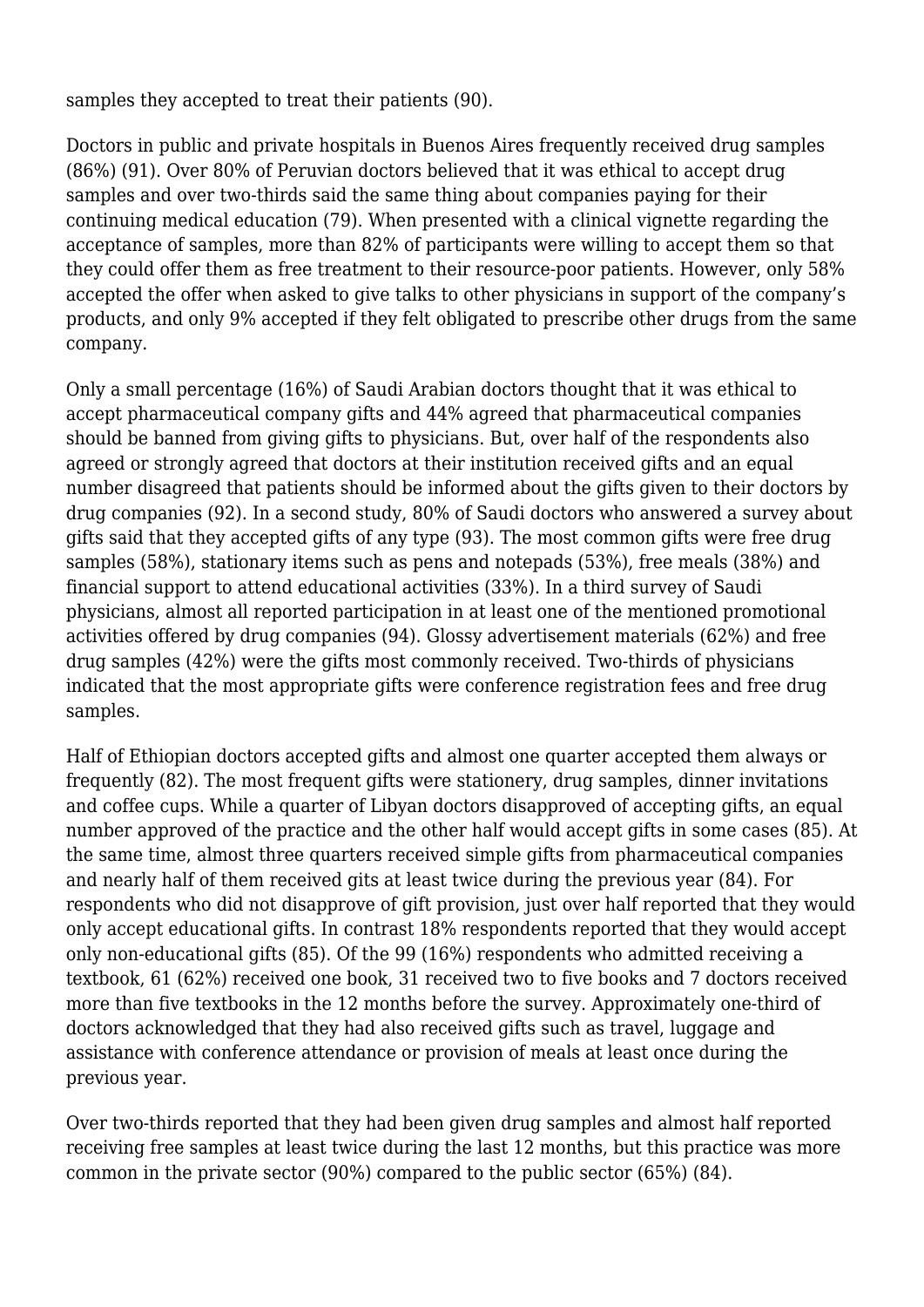Nearly 90% of Nigerian doctors had attended a drug promotion forum, nearly all of whom had done so in the previous 6 months (95). These took place in on going hospital academic programs such as grand rounds, drug lunch, clinics and medical association activities. More than two-thirds received some promotional materials such as pens and notebooks during these events.

Giving gifts was one method used by sales representatives in Turkey to build mutual relationships and exerting a subtle influence on doctors (71). Gifts frequently took the form of financial supports for healthcare services such as establishing a clinic inside the hospital, providing medical equipment and devices to clinics and buying office supplies or consumable materials. Physicians reacted much more positively when the companies bought office supplies or consumable materials (e.g., air-conditioners or printer toner) rather than personal gifts. Receiving financial support from companies was accepted as a natural part of the relationship.

In Bangladesh, gifts included items for both professional and personal use (70). "The professional items include sponsorship for attending medical conference and seminar; medical equipment and books; items for doctors' waiting area (chairs, water filter, TV, etc.), personalized visiting card, prescription pads & prescription folders; and cash for products prescription. Items for personal use include costs of air ticket and hotel accommodation for pleasure trips with family and friends; decoration for home; exclusive gifts such as home, flat, car, etc. Other gifts include food items, mobile recharge cards, Internet modem, cash or sponsorship for personal programmes such as wedding, birthday, naming ceremony." Brand names were usually inscribed on small inexpensive gifts so that they worked as reminders for the doctors. A second study in Bangladesh found that 84% of doctors received free drug samples from a drug company representative (81). A third survey of 200 practicing doctors found that the majority of them preferred to receive literature over gifts or samples (96). Eighty-five percent of doctors thought that gifts were helpful in remembering the brand name and a slightly larger percent supported indication-oriented gifts because these helped them to remember the positioning of the brand. Three quarters liked regular visits from sales representatives who brought any sort of gift.

Pharmaceutical companies were prepared to offer a wide variety of incentives to physicians in Jordan in return for more prescriptions and some physicians also specifically ask for gifts (75). It also appeared that the value of gifts was linked to the number of prescriptions written. Pharmaceutical companies offered greater incentives for physicians with a larger number of prescriptions. Gifts could be money or non-monetary ones. Monetary gifts included office equipment, electronics and monthly payments while non-monetary incentives included invitations to be guest speakers at high profile meetings, or opportunities to appear on television. A few physicians and pharmaceutical representatives reported cases of being offered sexual favors provided either by the representatives themselves or through nightclub invitations or room service during travel.

Over 90% of Iraqi specialists accepted low cost gifts and over two-thirds of them considered that taking such a gift every time a sales representative visits was justifiable (97). In contrast, 59% of these doctors didn't accept high cost gifts. Drug samples were used by 59%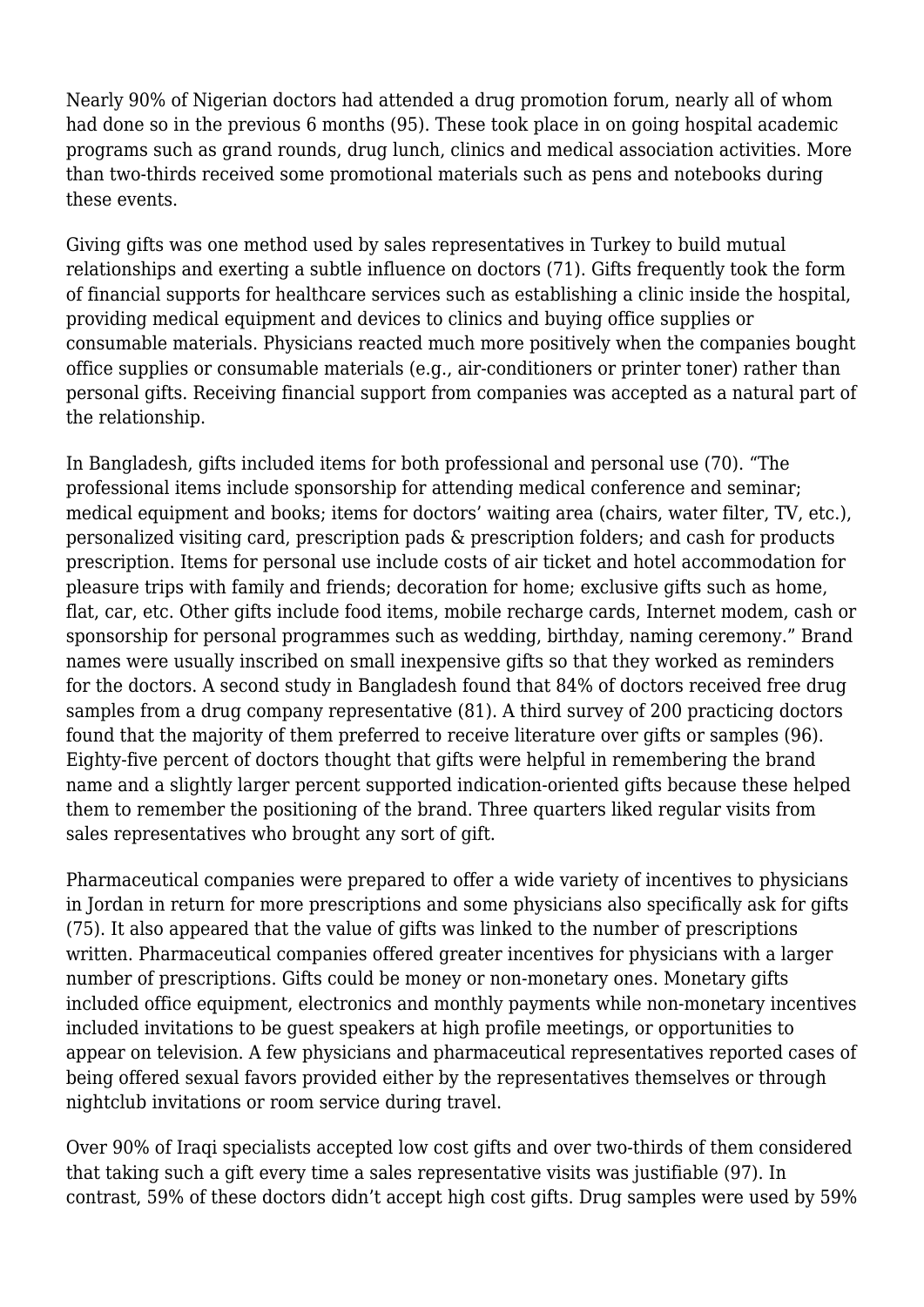of these doctors to treat some people and 5% take samples for their own personal use.

Among Brazilian doctors who prescribed antiretroviral drugs for the treatment of HIV/AIDS, the most commonly accepted gifts were inexpensive objects for their office (47%); 40% accepted invitations to take part in continuing education courses and events (40%), and 38% took scientific journals sponsored by companies (98).

## *Continuing medical education and medical conferences*

About 4,000 doctors registered to attend the Cardiological Society of India's (CSI) annual conference in 2009 but fewer than half of them participated in the academic program of the conference. Instead the majority could be found in the extracurricular events in the hospitality tent where loud music could be heard, films were screened and pearl, diamond and gold jewellery was sold at one end. Bags, calendars, books, diaries, perfumes and chocolates were distributed for free from stalls and there were lucky draws and on-the-spot quizzes to win prizes (99). However, this may have been an anomaly as most participants attending 40 CME courses in India in 2009 were either sponsored by an institution (40%), self-sponsored (39%) and only 20% were sponsored by a pharmaceutical company (100). In contrast, when Indian pediatricians were surveyed 87.5% of the respondents were in favor of pharmaceutical companies sponsoring a CME event, while under 10% were of the opinion that a delegate should pay for the CME without any sponsorship (101).

Senior Egyptian physicians described industry sponsored conferences and CME events as important. One said: "This CME is really important. It is good that they offer good education to junior medical staff to give them better opportunities to help them deliver a better service to the patients. It is important to employ promotion in a good way". Another doctor's view about companies sponsoring attendance at conferences was that "Being sponsored at conferences or invited to them is good because you get good updates. Sometimes they [the companies] hold them at a resort, which is nice, and then you can get time off" (86).

Pharmaceutical companies in Turkey used "contributions for educational needs for professional development, such as organizing scientific meetings or covering meeting expenses, and training courses on certain clinical applications…to build relationships" (71). The scientific meetings supported or organized by companies were usually far from scientific; physicians generally saw these meetings as a social activity where companies aimed to increase their sales.

# **Exposure of students to promotion and education about promotion**

In late 2004, Mintzes surveyed medical and pharmacy schools around the world about whether they taught about drug promotion as part of their curriculum, what topics were covered, how much time was spent, whether ethics and regulation were covered and what the main objectives of the courses were (102). Out of the 137 medical schools that responded, 9 came from Africa, 11 from South-East Asia and 1 from Eastern Mediterranean. Combining results for pharmacy and medical schools, one half of the schools in Africa spent more than 10 hours on the topic and 45% and 44%, respectively, did the same in South-East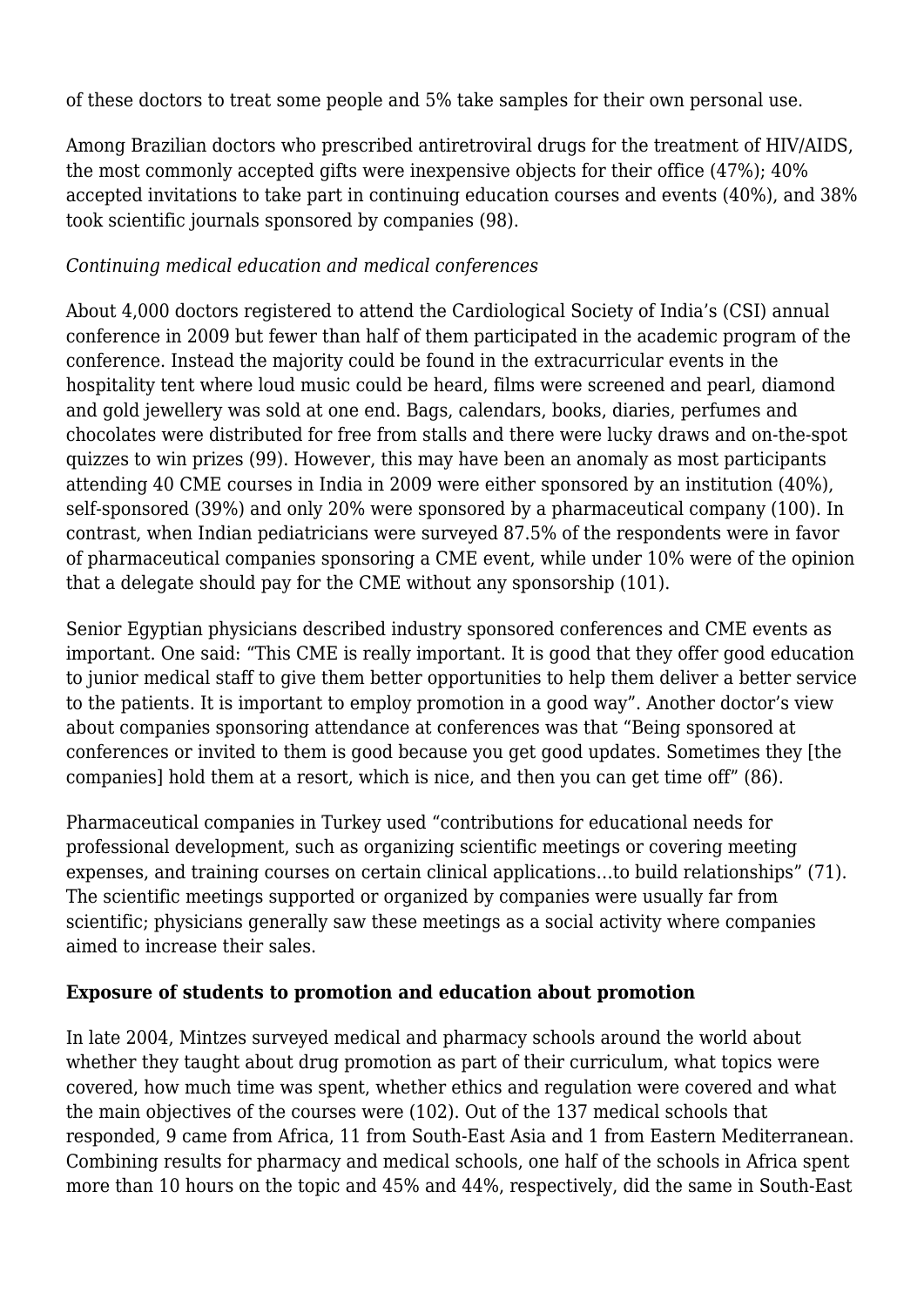Asia and Eastern Mediterranean. More than half of the schools in all three regions discussed journal advertisements and sales representatives, whereas the results were more mixed for free samples, use of "opinion leaders", sponsored conferences and seminars and gifts. Seventy-three percent of the medical schools in South-East Asia touched on ethics and regulation as did 88% in Africa. The single medical school from Eastern Mediterranean that responded did not include either of these topics in its curriculum. The main objectives behind the courses, again combining results for medical and pharmacy schools, were to teach critical appraisal of drug promotion, encourage students to use independent information sources and improve prescribing. Interestingly, decreasing students' use of drug promotion was not a major objective.

Around the same time as Mintzes did her survey, one medical school in Nepal undertook an initiative involving small groups of students in interactive learning sessions to teach them about common methods of drug promotion, unethical promotion practices, ways in which promotional materials give false impressions of the absolute and relative risks and the riskbenefit ratio, the interpretation of graphs used in advertisements and how to optimize time spent with sales representatives (32). The school also introduced role-playing activities to illustrate the interaction between sales representatives and doctors. After use of a teaching module about promotion, developed by Health Action International and the World Health Organization (103), medical students' knowledge, attitudes and skills about pharmaceutical promotion was significantly improved (104).

Nearly all (91%) third year Turkish medical students were exposed to indirect marketing methods through observation of physician–sales representative relationships (105). Virtually the same number were exposed to advertisements in the clinical environment and almost two-thirds were exposed to indirect marketing, advertisements and direct exposure through receipt of information booklets, gifts, and invitations to pharmaceutical company-sponsored meetings. Over 60% of Kuwaiti medical students indicated that they had participated in at least one promotional activity – including receipt of a meal, a non-educational gift, a reprint or glossy advertisement, a book, a personal drug sample and a stethoscope (106). A total of 10% of medical student reported participating in four or more events or gifts. Students received non-educational gifts a mean of 3.6 times per year and conference registration fees 3.2 times a year.

One hundred postgraduate medical students at a single medical school in India were given a drug advertisement and asked to evaluate it according to the 11 criteria in the WHO ethical criteria for medicinal drug promotion (107). Only one third were aware of WHO criteria. Fourteen percent evaluated the importance of references to the scientific literature, 29% the importance of name and address of manufacturer or distributor and 33% the inclusion of the of dosage form or regimen. Indian medical students and interns tended not to be able to critically appraise drug promotion but showed considerable improvement after teaching and training sessions (108).

# **Medical students' and residents' attitudes about promotion**

Over 40% of Pakistani medical students believed that there should not be any interaction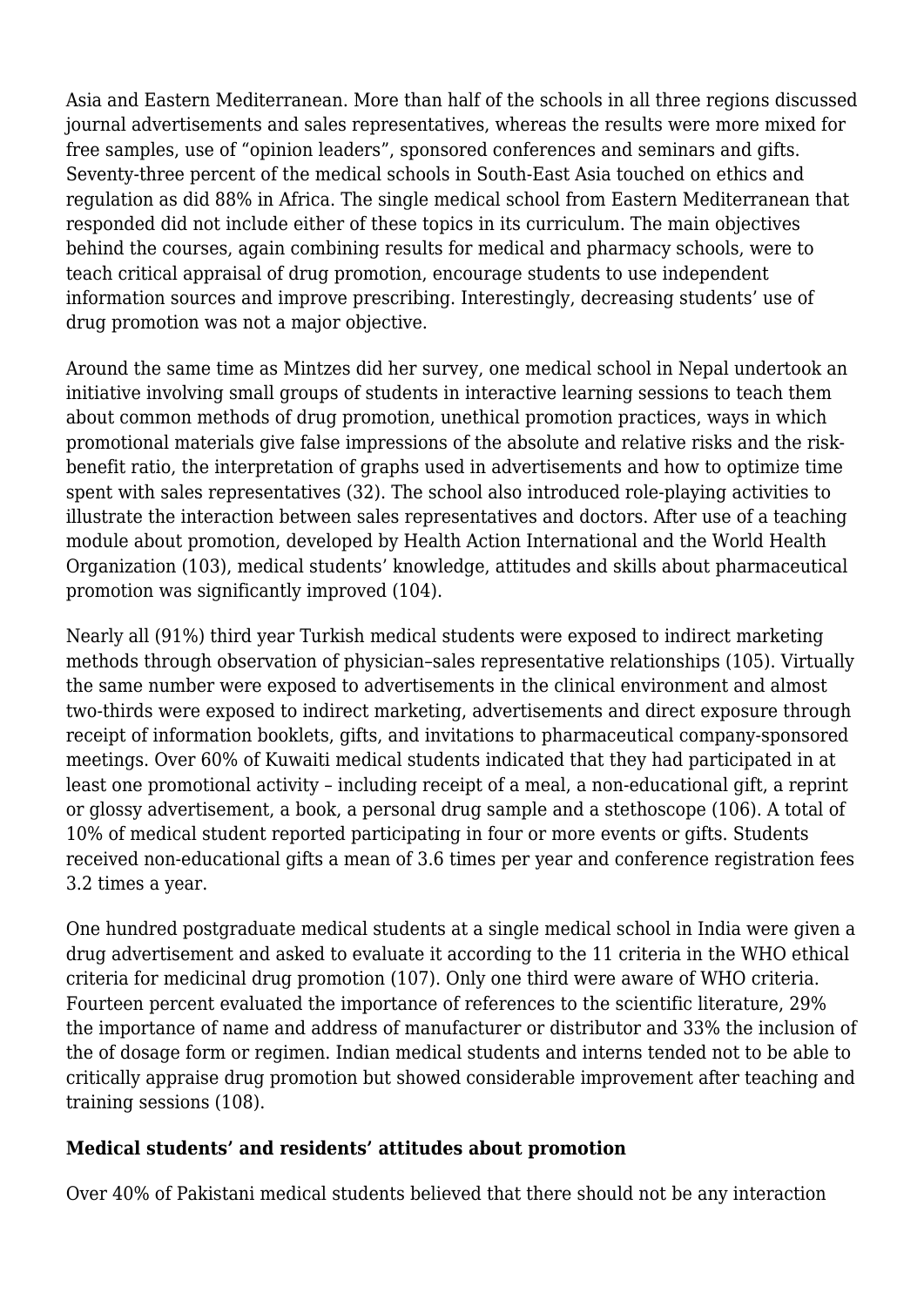with drug companies while they were in medical school (109). However, over 80% were in favour of pharmaceutical sponsorship of student-body events/seminars and more than onethird were

comfortable receiving gifts from drug companies. When asked whether there was a need to incorporate guidelines in the undergraduate curriculum with regard to interactions with drug companies, 84.2% students at a private medical school agreed, compared to 54.9% at a public one. The odds of Turkish medical students having positive opinions about interactions with industry were almost three times higher for those who had been directly exposed to marketing through receiving booklets, gifts, and company sponsored meeting invitations compared to those who had not been exposed directly (105). The reverse was also true – students who had been directly exposed to marketing activities were less likely to have negative opinions about these activities than students who had not been directly exposed.

A textbook was considered the most appropriate promotional gift by 70% of Kuwaiti medical students with non-educational gifts such as pens and notepads also generally accepted (106). Paid travel to an international conference or a sponsored international vacation were also considered appropriate by over 50%. Although more than 60% of students agreed that most drug company talks were biased, there was little indication that they were otherwise skeptical of pharmaceutical promotion. Students who reported receiving training on the ethics of drug promotion were no different compared to their compatriots in the perceived appropriateness of gifts or attitudes to pharmaceutical marketing.

Forty-five percent of Indian psychiatry residents felt that interactions between psychiatrists and the pharmaceutical industry were of benefit to the psychiatrists and 71% thought that they were beneficial to drug companies. Nearly half said that it was acceptable to take free samples so that they could prescribe to poor patients. Three quarters of residents believed that they were competent enough to decide what they should accept from a pharmaceutical company. While 58% reported being aware of the Medical Council of India guidelines for the regulation of physician-industry interactions, only 35% believed that there should actually be some external regulation of the interactions between a psychiatrist and a pharmaceutical company (110).

Results from a second survey of Indian interns and residents were somewhat different. Three quarters stated that they had never actively sought a gift or service from a sales representative or a pharmaceutical company, but over 80% had received pens and pads and almost 30% had received books. Nearly 90% considered that accepting cash was unethical, but a majority believed that receiving gifts did not affect their prescribing practices. At the same time, over half said that the government should prohibit pharmaceutical companies from giving gifts to doctors and over half supported the amendment in the Medical Council of India code that banned the acceptance of gifts (111).

# **Doctors attitudes about the acceptability and accuracy of promotion**

*Promotion in general*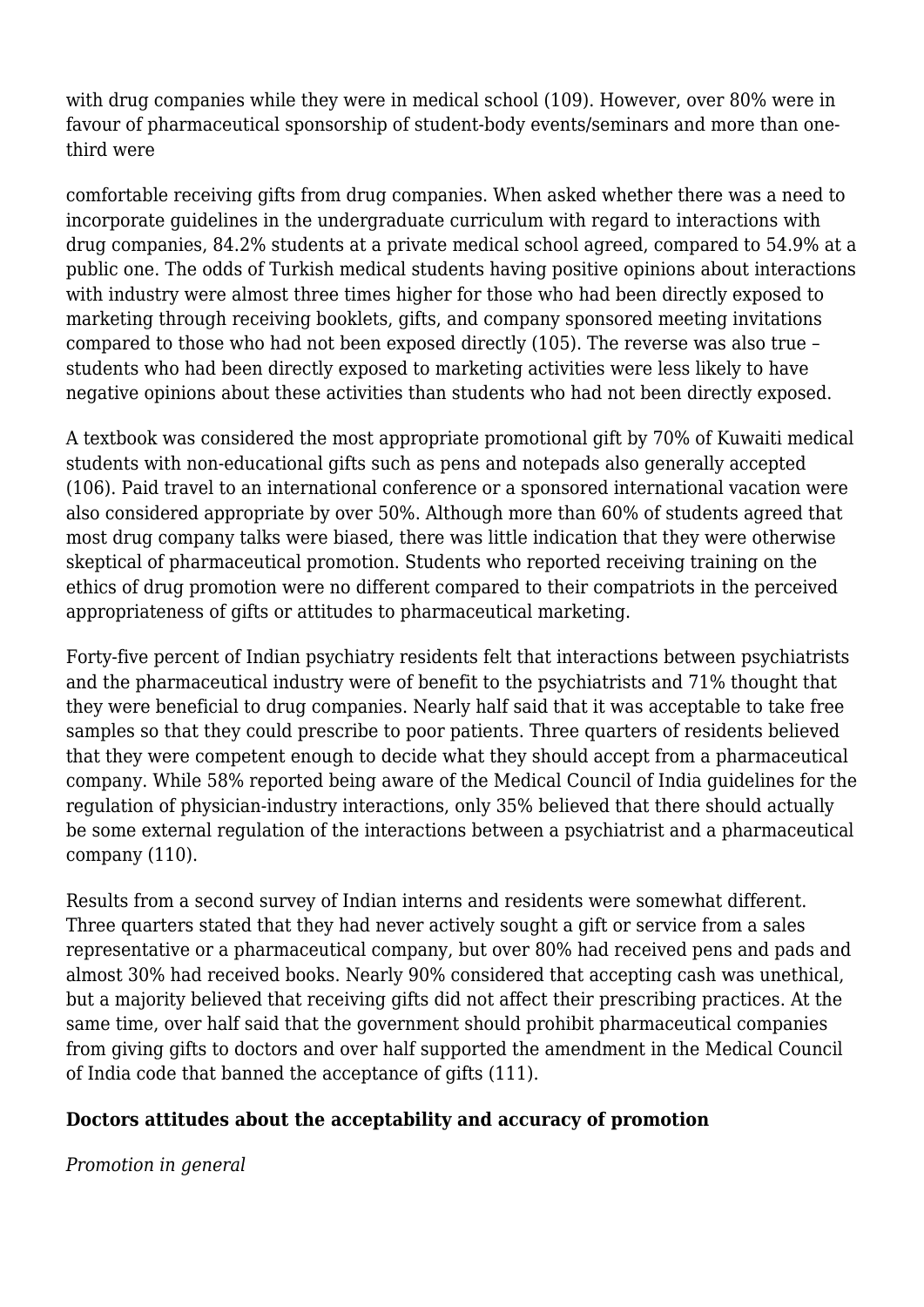An analysis of the opinions of doctors and employees of pharmaceutical companies in Pakistan concluded that both were equally responsible for the initiation of unethical promotion practices in the country but that doctors were the group most responsible for the continuation of these practices. Doctors not only demanded different rewards from companies for prescribing products made by them but some doctors refused to prescribe the drugs made by companies that were reluctant to reward them. The most commonly used unethical practices were monetary rewards and sending doctors to conferences and meeting in other countries (112).

The opinions described in Pakistan were echoed in a survey of physicians, sales representatives and pharmacists in Yemen. Most respondents agreed that promotional

activities were irresponsible and that the blame was shared by physicians and sales representatives. Physicians insisted that pharmacists dispense the particular brand that they prescribed in order to repay the representatives for the favours that they bestowed on the doctors. Within the context of the physician's preferences for particular representatives, financial benefits were desirable due to physicians' low incomes, as documented by their preference for personal and non-medical services and free drug samples. Seventy percent of doctors demanded services in exchange for prescriptions from pharmaceutical companies. Another finding from the survey was that frequent visits by sales representatives increase doctors' exposure to promotion and lead to an increase in a positive attitude about the products being promoted (113).

## *Sales representatives*

Seventy-five percent of Sudanese doctors felt that the information that they received from sales representatives was balanced and almost 100% felt that sales representatives were vital to their practice and they appreciated their visits (68). Eighty-six percent and 74%, respectively, of Bangladesh doctors found information from sales representatives very or somewhat useful and somewhat accurate (81) and physicians in Yemen recognized the professional authority of sales representatives as information providers about medicines' indications, side effects and contraindications. Some physicians cited scientific discussions about the qualities of drugs as a reason for seeing sales representatives (78). Over 90% of doctors in a teaching hospital in Sudan believed that information provided by sales representatives was valuable and all of them said that used this information particularly for newly marketed medicines. Almost 8 in 10 doctors said that they were positively influenced by sales representatives (114). Similarly, in Pakistan pharmaceutical sales representatives were the most common source of information about new drugs and the most common factor that influenced doctors to start prescribing new drugs (115). On the other hand, Pakistani doctors also felt that sales representatives only responded appropriately about a quarter of the time to questions about new drugs, but half of the doctors believed that seeing sales representatives was justifiable (116). The most common source of information about new drugs for Saudi physicians was sales representatives and sales representatives were the second most effective method of reminding doctors about what to prescribe (117).

In contrast, Libyan doctors were generally negative about the quality of the information that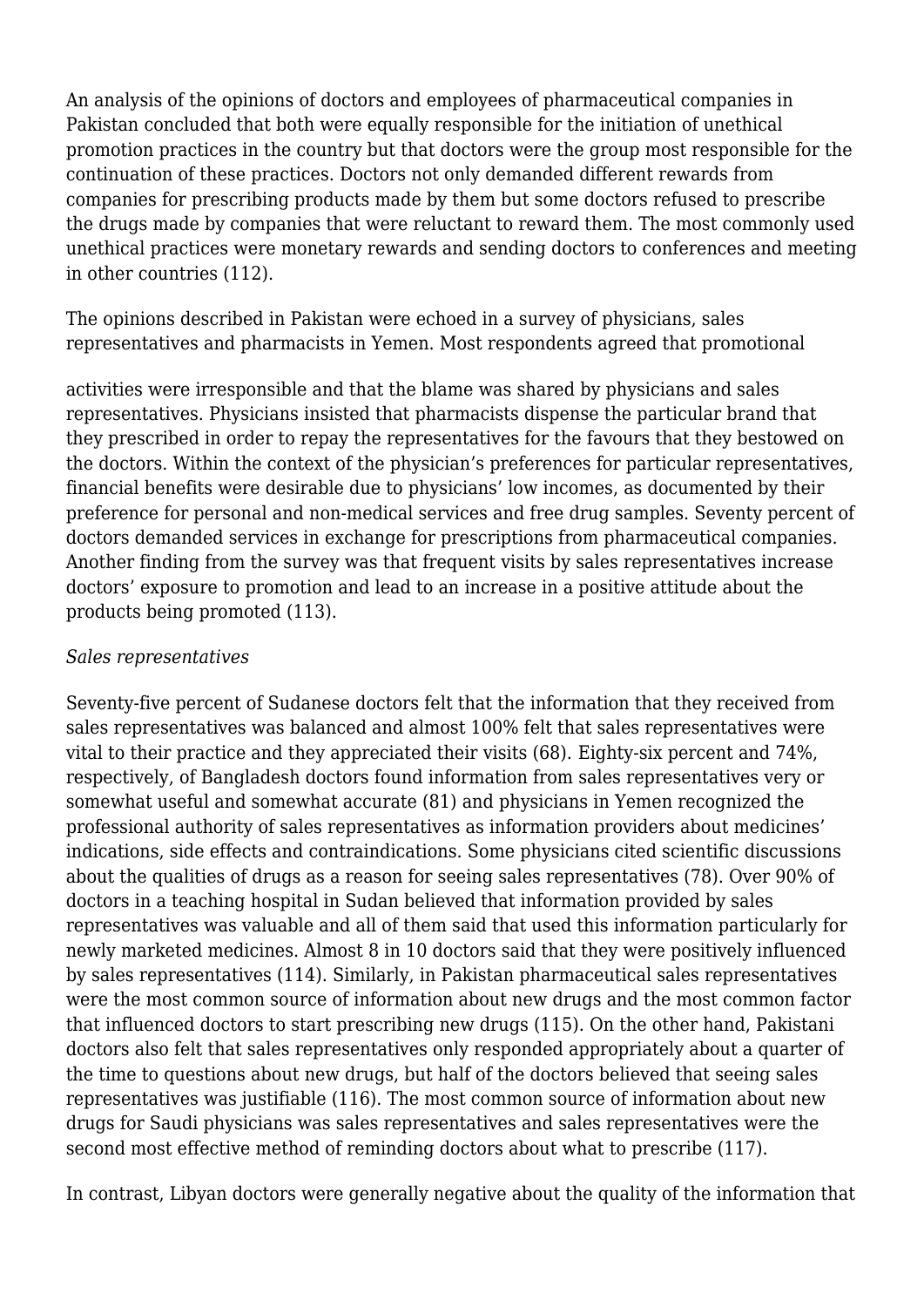they received from sales representatives with only 13% rating it as high and three quarters as average. In addition, only 6% said that the information was never or rarely exaggerated (118). Although sales representatives ranked highly among Thai consultants and residents as a means of first learning about a new drug, the information that they gave was perceived as the least reliable of 12 different sources (119). Seventy-five percent of physicians in Peru, considered that the information given to them by sales representatives was ''not trustworthy'' and 80% stated that representatives ''prioritize the promotion of their products over patients' benefit''. But, despite these views, almost half stated that the information provided by pharmaceutical representatives helped them ''learn about new products'' and ''stay up to date'' (79).

The majority of Libyan doctors disagreed or strongly disagreed with the statement that sales representatives should be the main source of drug information but nearly one fifth agreed with this proposition. Over half of surveyed participants reported that they approved of developing policies for restricting the interactions of sales representatives with doctors (85).

Similarly, over 60% of Turkish doctors supported the prohibition of visits by sales representatives to physicians and two-thirds did not think that the information that sales representatives provided was reliable (77). Equal numbers of physicians in Tatarstan approved and disapproved of the introduction of policies restricting interactions of pharmaceutical representatives with medical staff (80).Senior Egyptian physicians tended to judge sales representatives' scientific knowledge as being insufficient and in general, more experienced physicians tended to be more critical towards sales representatives' knowledge. In contrast, younger physicians more often assumed that pharmaceutical companies provided unbiased scientific knowledge and were less critical of the information provided (86).

Eighty-four percent of Indian doctors in a tertiary care hospital did not think that a visit from sales representatives was the only way to learn about new drugs, but at the same time, over half thought that they were a source of accurate information about drugs and have a valuable teaching role. To further show how ambivalent doctors were about sales representatives, over two-thirds felt that they exaggerated the benefits of medicines and downplayed the risks and contraindications of medicines. Eighty-percent thought that there was a need to strengthen ethical norms regulating interactions between doctors and the pharmaceutical industry, but only 30% had actually read the existing guidelines.

## *Samples*

Libyan doctors who received free samples (on more than five occasions) were more than twice as likely as those who had not received free samples to be agreeable to accepting gifts (85). Pakistani doctors believed that samples were the most frequently used promotional tool and they were satisfied with samples being used in this manner (116).

## *Continuing medical education*

Over 60% of Indian doctors felt that drug company sponsored talks were biased (94),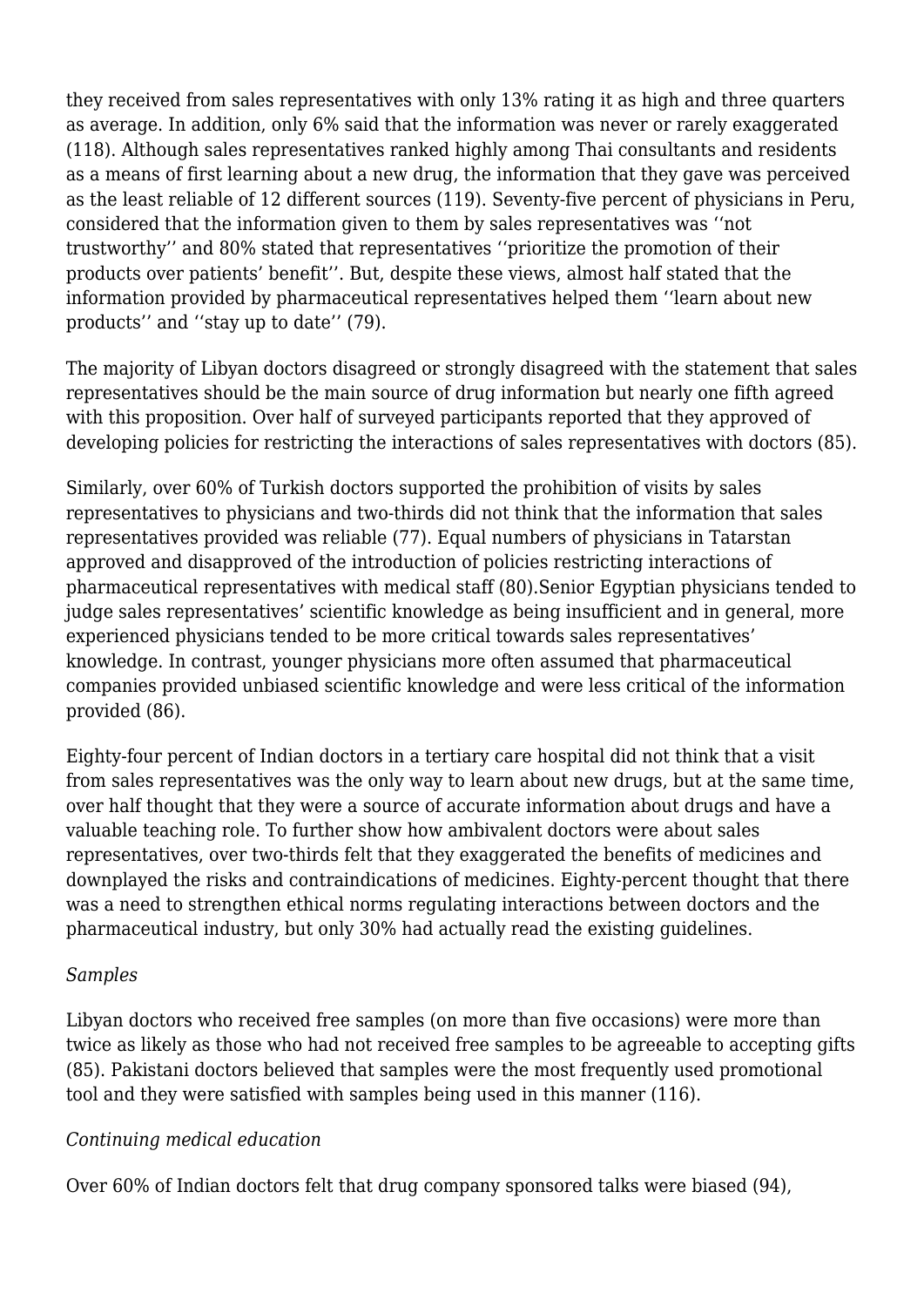## **Importance of promotion to the way that doctors prescribe**

## *Promotional in general*

Just under half of Nigerian doctors working in a teaching hospital agreed that doctors tended to prescribe promoted drugs in preference to alternatives, while just over half disagreed with the statement. At the same time, two-thirds felt that drug promotion material was an incentive for doctors to prescribe the promoted drug more often (95). Half of the Turkish physicians in one study completely agreed/agreed that promotional campaigns affected physicians' drug selection (120).

Over 60% of Libyan doctors reported that they believed pharmaceutical promotion had minimal influence on doctors' prescribing practices in general and specifically, 80% believed that promotion had only a minimal influence on their own practice. Even doctors who thought that promotion had a major influence believed that they themselves were not affected (85). The majority of physicians and residents in a study in Tatarstan also considered their prescribing practice to be independent of the influence from pharmaceutical promotion. "At the same time both physicians and residents underestimated the influence of pharmaceutical advertising on their own prescribing practice as compared with influence on their colleagues' decision making" (80). Ninety percent of Brazilian doctors who treated HIV patients said that drug companies had little or no influence on their prescribing (98) but another study surveying a wide variety of specialists in Brazil concluded that there was a strong positive effect of advertising on prescribing behaviour (121). Physicians in Sudan agreed that the factors that had the most effect on their prescribing behaviour were continuous medical education and objective information offered by companies, followed by advertisements, journals and direct marketing and free samples. Over half thought that they were personally influenced by pharmaceutical promotion in general, while over 70% thought that their colleagues were influenced (122).

Indian physicians agreed that the most important strategy that influenced prescription behaviour was the public relations profile of companies, including developing a good rapport with doctors through methods such as sponsoring physicians to attend conferences and organizing meetings related to products. Sales promotion and sales representatives' visits were rated next after public relations (123). Another study of Indian doctors reached essentially the same conclusion, that the three most important factors influencing their prescribing were a company's sales representatives, followed by the CME and the scientific literature that it offered (124). Two-thirds of Indian doctors working in a tertiary care hospital thought that discussions with sales representatives had an impact on their prescribing (87). Similarly, for most Bangladeshi physicians the most important and effective strategy influencing their prescribing behaviour was the public relations strategy of the company, which could involve sponsoring physicians to go to conferences, meetings where new drugs were launched and arranging special programs like World Diabetes Day. Also, as in India, after public relation, sales promotion and personal selling were rated the next most effective strategies (125).

In a study in Ethiopia into the effect of promotion on prescribing on a mix of different types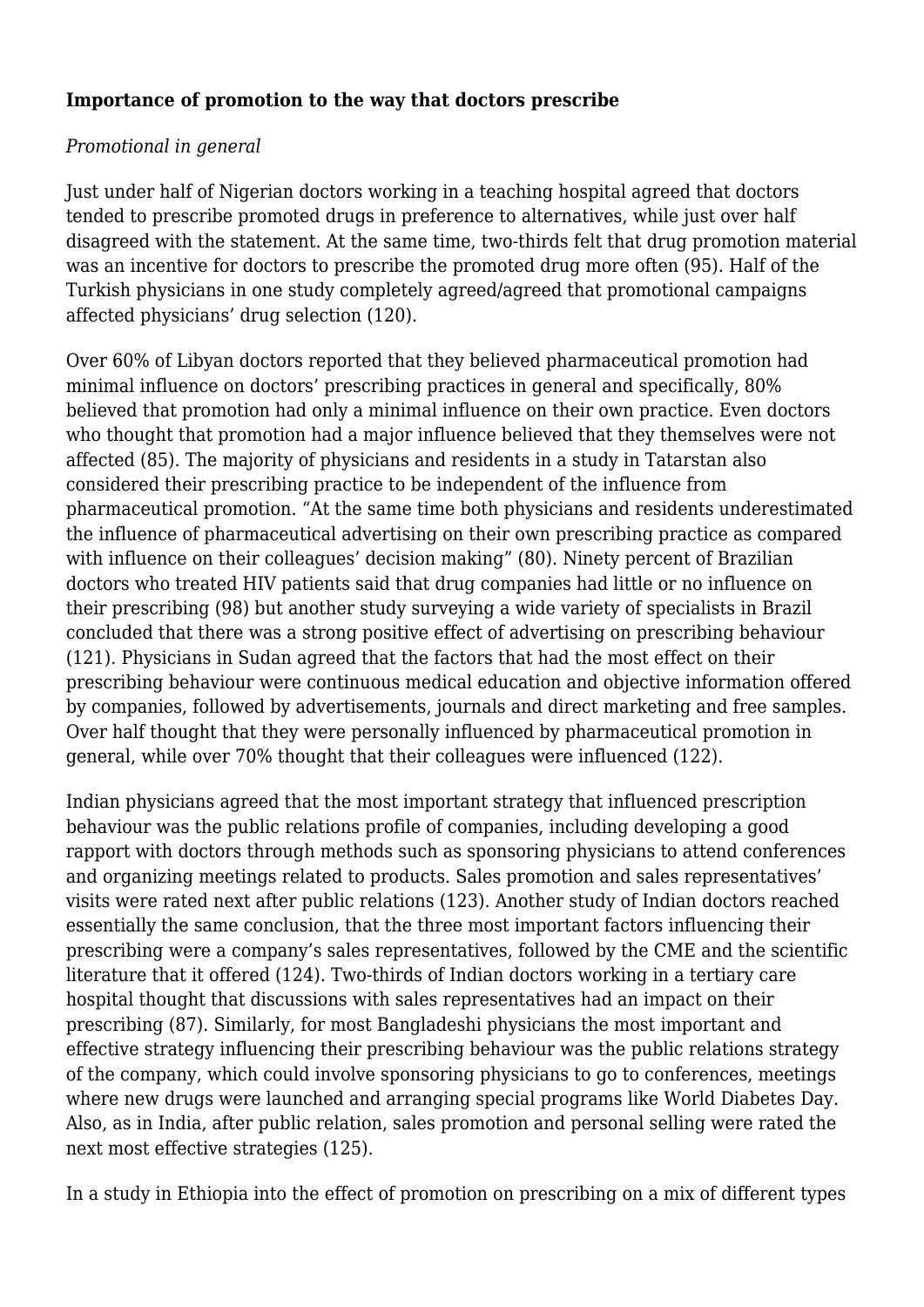of doctors, the most important factor was sales promotion, defined as a combination of the detailing ability of sales representatives and their accuracy, product knowledge and reliability, exhibits in conferences and product brochures and booklets. The second most important factor was personal selling, i.e., their relationships with sales representatives, the personality of the representatives and whether the doctors were visited regularly by them (126).

## *Sales representatives*

Sixteen percent of Sudanese doctors said that their choice of what to prescribe was affected by sales representatives and an additional 44% said it was sometimes affected (68). Just over 50% of Lebanese doctors said that visits by sales representatives either always or mostly influenced their choice of what to prescribe (90). Saudi physicians were also equally divided about whether seeing sales representatives would increase their preference for prescribing the promoted drug. About 62% of the participants agreed that drug information from pharmaceutical sales representatives influenced their decisions but two thirds also believed that drug information from other sources was more important and reliable than from sales representatives (92). This split among Saudi doctors in whether their prescribing was affected by sales representatives was also seen in a second study (127). In a third Saudi study, 84% of general practitioners considered sales representatives an efficient source of information and 31% said they might change their prescribing following visits from representatives (128). In another Saudi study, almost 60% strongly agreed or agreed that frequent visits from sales representatives affected physicians' drug selection whereas only 30% strongly disagreed or disagreed with that position (117). Over 60% of Turkish physicians reported that sales representatives had no influence over their prescribing (77) and over half of Pakistani doctors reported that their decisions about prescribing of generic medicines was influenced by sales representatives (129).

General practitioners in Turkey self-reported that their prescribing decisions were affected by frequent visits by sales representatives (130). Similarly, according to self-reports from over half of Nigerian doctors, sales representatives were an accurate and reliable drug information resource. They felt that representatives increased their awareness of the promoted drugs and their prescribing behaviour was influenced by information from sales representatives (131). In India, the most influential type of promotion was the activities of sales representatives including their rapport with the doctors and their personality traits, samples and leaflets and

brochures given by them to doctors (132). However, in Yemen, doctors reported that sales representatives had no impact on their prescribing (133).

In one study that directly examined prescribing behaviour, visits to Ethiopian doctors by sales representatives lead to a higher rate of antibiotic prescribing for acute tonsillopharyngitis, a disease that is usually viral in origin (134).

*Samples*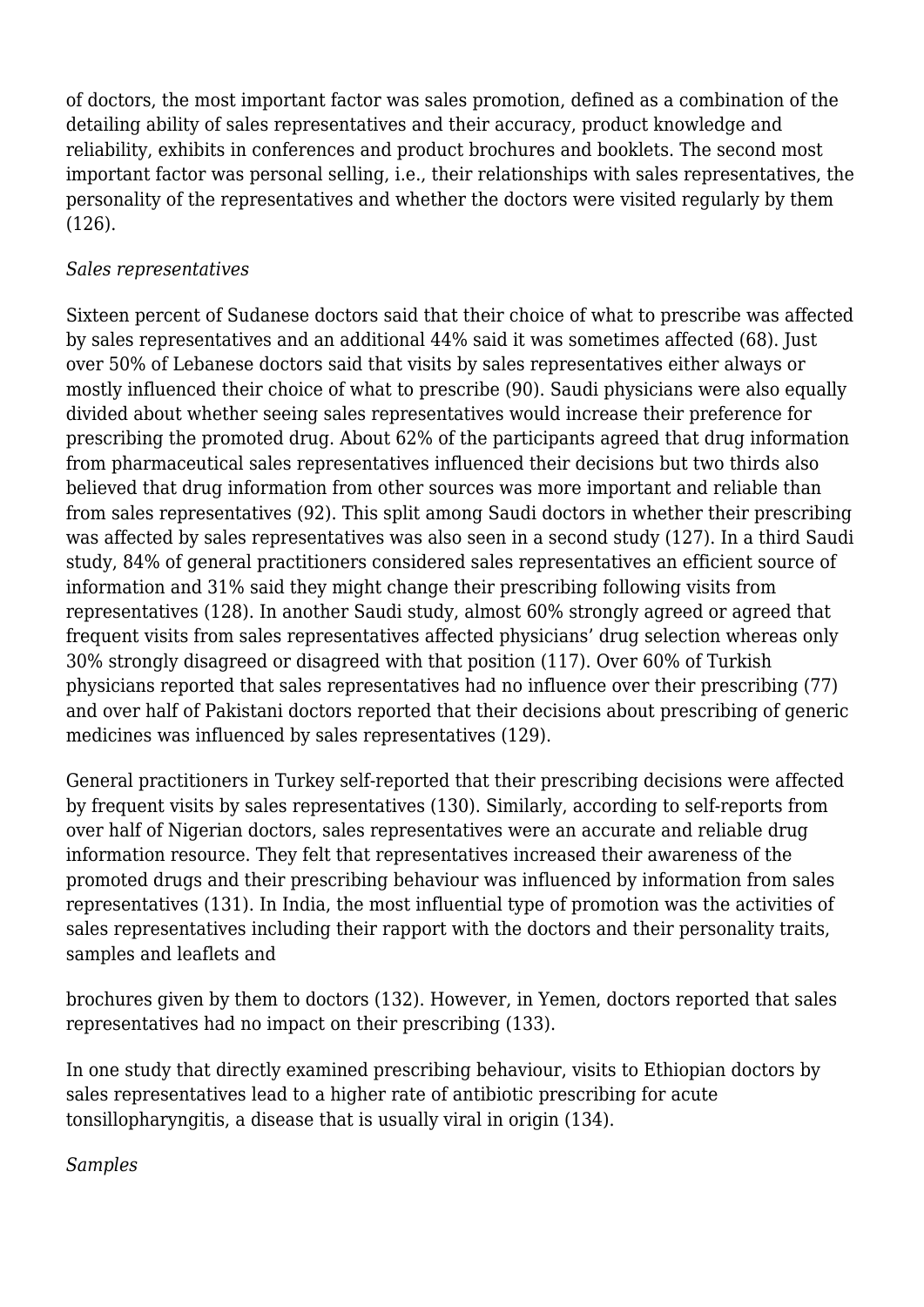Forty-five percent of Lebanese doctors said that samples always or mostly motivated their choice of what drug to prescribe (90). All the Pakistani doctors who used samples to treat patient with rheumatoid arthritis ignored their choice of first-line therapy (135).

# *Gifts*

Half of Brazilian doctors believe that receiving benefits from the pharmaceutical industry has an influence on medical prescription, but only 27% accept this as influential in their own

prescribing behaviour (91). This finding is similar to one from Saudi Arabia where more than half disagreed that accepting pharmaceutical company gifts could affect their own decisions, but only a third disagreed that accepting pharmaceutical company gifts could affect the decisions of other physicians (92). A third study, this time in Peru, came to the same finding. The majority (88.5%) of doctors thought that receiving gifts or lunches from industry had no influence on their personal prescribing behavior, but only a third thought the same thing about their colleagues. There was also a negative relationship between the amount of exposure to industry's promotional activities and reporting that gifts, lunches and other benefits affected prescribing behaviour, i.e., the more exposure there was to promotional activities, the less doctors thought that it affected their prescribing (79). Reinforcing this finding about the effect of exposure to promotion was a study in Iraqi where there was a positive direct correlation between gift acceptance by a physician and the justification of a continuous supply of gifts and a positive correlation between the acceptance of gifts and switching prescribing (97).

In Jordan, there was a strong positive relationship between pharmaceutical companies' gifts to doctors (cash commissions for prescribing particular brands, gifts of substantial value, free samples and money for sponsoring a drug trial) and their prescribing behaviour (136). The odds of Ethiopian physicians who received gifts from sales representatives prescribing products made by the company employing the sales representative was six times higher than those who reported not accepting any gifts (82). However, doctors in India, especially young graduates, considered gifts such as direct payments and passes or tickets to nonacademic events unethical and were accepted by very few of them. In addition, physicians told the researchers that electronic appliances, home utensils, and dinners for themselves and their partners did not affect how they prescribed (137).

# *Continuing medical education*

There was no correlation between sponsored lectures and the prescribing behaviour of Saudi doctors (127), but in an Indian study, doctors ranked conferences and symposia as the form of promotion having the most influence on their prescribing (138). The type of promotion that had the strongest effect on the prescribing of Pakistani doctors was what was termed "scientific promotional tools" such as the provision of journals, textbooks and the participation of the company in conferences (139).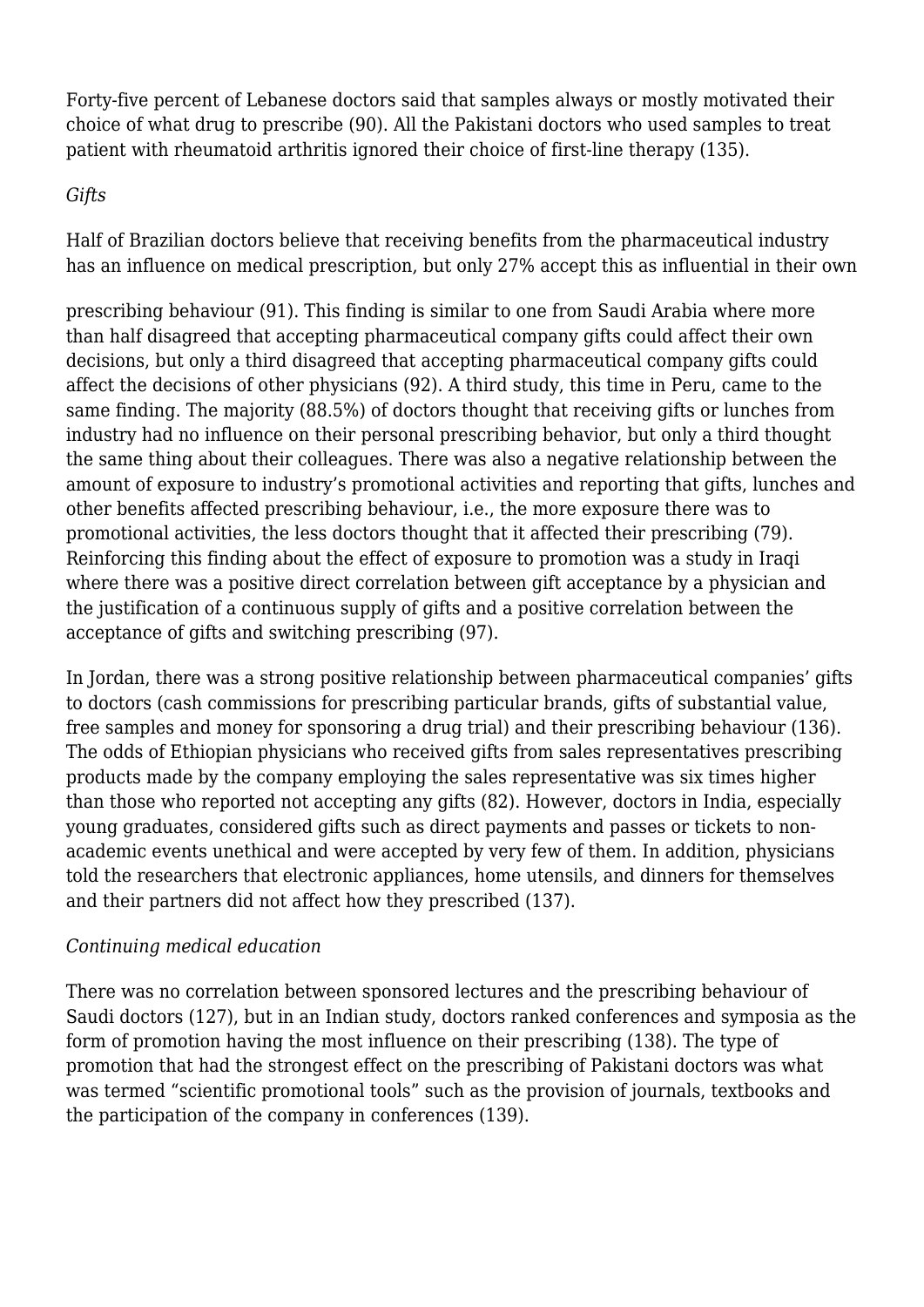| Compari         | WHO Ethical Criteria, 1988                               | IFPMA Code of Practice, 2019                                                |
|-----------------|----------------------------------------------------------|-----------------------------------------------------------------------------|
| son             |                                                          |                                                                             |
| criteria        |                                                          |                                                                             |
| Who             | developed on the basis of a                              | drafted by an industry selected task                                        |
| drafted         | consensus involving health                               | force.                                                                      |
| the             | workers, drug regulatory<br>agencies, consumers and      |                                                                             |
| documen         | the industry                                             |                                                                             |
| t<br>Definitio  |                                                          |                                                                             |
| n of            | "all informational and<br>persuasive activities be       | "any activity undertaken, organized<br>or sponsored by a member company     |
| "Promoti        | manufactures and                                         | which is directed at healthcare                                             |
| on"             | distributors, the effect of                              | professionals to promote the                                                |
|                 | which is to induce the                                   | prescription, recommendation, supply,                                       |
|                 | prescription, supply,                                    | administration. or consumption of its                                       |
|                 | purchase and/or use of                                   | pharmaceutical product(s) through all                                       |
|                 | medicinal drugs."                                        | media, including the internet"                                              |
| <b>Advertis</b> | "should not generally be                                 | Not regulated in the code.                                                  |
| ements          | permitted for prescription                               |                                                                             |
| to the          | drugs or to promote drugs<br>for certain serious         |                                                                             |
| general         | conditions that can be                                   |                                                                             |
| public          | treated only by qualified                                |                                                                             |
|                 | health practitioners                                     |                                                                             |
|                 | advertisements should not                                |                                                                             |
|                 | be directed at children"                                 |                                                                             |
| Standard        | "be reliable, accurate,                                  | "Promotional information should be                                          |
| s of            | truthful, informative,                                   | clear, legible, accurate, balanced, fair,                                   |
| promotio        | balanced, up-to-date,                                    | objective and sufficiently complete to                                      |
| n and           | capable of substantiation                                | enable the recipient to form his or her                                     |
| requirem        | and in good taste. They                                  | own opinion of the therapeutic value                                        |
| ents for        | should not contain                                       | of the pharmaceutical product<br>concerned."                                |
| scientific      | misleading or unverifiable<br>statements or omissions    |                                                                             |
| evidence        | likely to induce medically                               |                                                                             |
| of the          | unjustifiable drug use or to                             |                                                                             |
| claims          | give rise to undue risks."                               |                                                                             |
| Commun          | Not present in the WHO                                   | Not regulated in the code                                                   |
| ication         | Ethical criteria; not                                    |                                                                             |
| to the          | considered by WHO to be                                  |                                                                             |
| public          | appropriate                                              |                                                                             |
| Pharmac         | "should not offer                                        | Not regulated in the code                                                   |
| eutical         | inducements to prescribers                               |                                                                             |
| sales           | and dispensers. Prescribers<br>and dispensers should not |                                                                             |
| represen        | solicit such inducements. In                             |                                                                             |
| tatives         | order to avoid                                           |                                                                             |
|                 | overpromotion, the main                                  |                                                                             |
|                 | part of remuneration of                                  |                                                                             |
|                 | medical representatives                                  |                                                                             |
|                 | should not be directly                                   |                                                                             |
|                 | related to the volume of                                 |                                                                             |
|                 | sales they generate."                                    |                                                                             |
| Symposi         |                                                          |                                                                             |
|                 | "Symposia are useful for                                 | "The purpose and focus of all                                               |
| a and           | disseminating information.                               | symposia, congresses and other                                              |
| other           | The objective scientific                                 | promotional,                                                                |
| scientific      | content of such meetings                                 | scientific or professional meetings (an                                     |
| meetings        | should be paramount, and<br>presentations                | "Event") for HCPs [Health Care                                              |
|                 | by independent scientists                                | Professionals] organized or sponsored<br>by a company should be to provide. |
|                 | and health professionals are                             | scientific or educational information                                       |
|                 | helpful to this end. Their                               | and/or                                                                      |
|                 | educational value may be                                 | inform HCPs about products."                                                |
|                 | enhanced if they are                                     |                                                                             |
|                 | organized by scientific                                  |                                                                             |
|                 | or professional bodies."                                 |                                                                             |
| Hospitali       | "Entertainment or other                                  | "Refreshments and/or meals                                                  |
| ty and          | hospitality, and any gifts                               | incidental to the main purpose of the                                       |
| entertain       | offered to members of the                                | Event can only be provided: exclusively                                     |
| ment            | medical and allied                                       | to participants of the Event; and if                                        |
|                 | professions, should be                                   | they are moderate and reasonable as                                         |
|                 | secondary to the main<br>purpose of the meeting and      | judged by local standards. No<br>entertainment or other leisure or          |
|                 | should be kept to a modest<br>level."                    | social activities should be provided or                                     |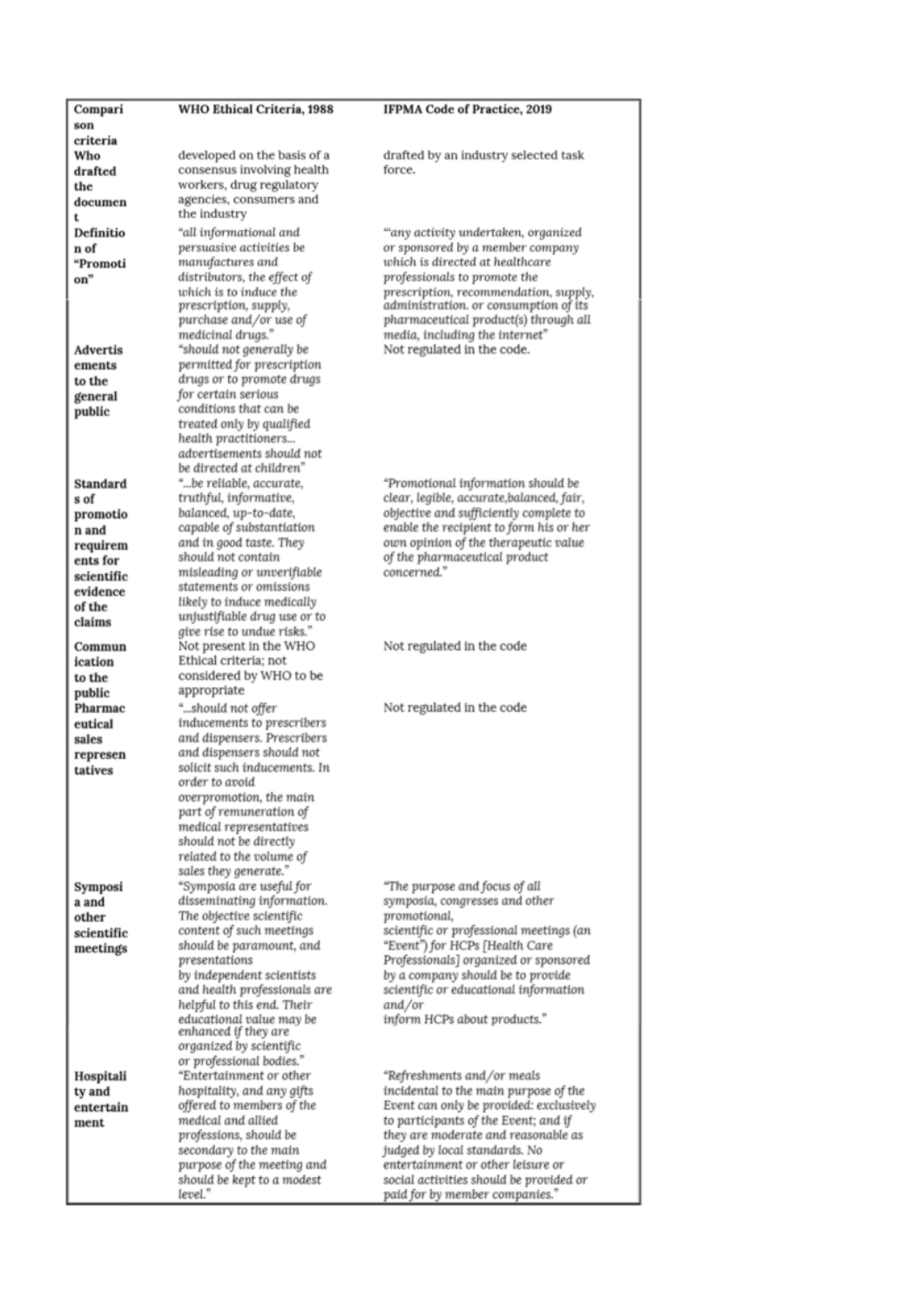# **References**

1. World Health Organization. Ethical criteria for medicinal drug promotion. Geneva: World Health Organization 1988.

2. Hancock G. Not bishops but businessmen. New Internationalist. 1977:11-3.

3. Derrick R. Trends in promotion: PMLive; 2011 [Available from: [http://www.pmlive.com/pharma\\_news/trends\\_in\\_promotion\\_273187](http://www.pmlive.com/pharma_news/trends_in_promotion_273187).

4. Agarwal A, Dreszer J, Mina J. What's next for pharma in emerging markets? : McKinsey & Company; 2017 [Available from: [https://www.mckinsey.com/industries/pharmaceuticals-and-medical-products/our-insights/w](https://www.mckinsey.com/industries/pharmaceuticals-and-medical-products/our-insights/whats-next-for-pharma-in-emerging-markets) [hats-next-for-pharma-in-emerging-markets.](https://www.mckinsey.com/industries/pharmaceuticals-and-medical-products/our-insights/whats-next-for-pharma-in-emerging-markets)

5. Brody H, Light D. The inverse benefit law: how drug marketing undermines patient safety and public health. American Journal of Public Health. 2011;101:399-404.

6. Spurling G, Mansfield PR, Montgomery B, Lexchin J, Doust J, Othman N, et al. Information from pharmaceutical companies and the quality, quantity, and cost of physicians' prescribing: a systematic review. PLoS Medicine. 2010;7:e1000352.

7. OECD. Health at a glance 2017: OECD indicators. Paris; 2017.

8. Niëns L, Cameron A, Van de Poel E, Ewen M, Brouwer W, Laing R. Quantifying the impoverishing effects of purchasing medicines: a cross-country comparison of the affordability of medicines in the developing world. PLoS Medicine. 2010;7:e1000333.

9. International Federation of Pharmaceutical Manufacturers and Associations. The pharmaceutical industry and global health: facts and figures 2017. Geneva; 2017.

10. The World Bank. World Bank Country and Lending Groups: The World Bank; 2019 [Available from:

[https://datahelpdesk.worldbank.org/knowledgebase/articles/906519-world-bank-country-and](https://datahelpdesk.worldbank.org/knowledgebase/articles/906519-world-bank-country-and-lending-groups) [-lending-groups.](https://datahelpdesk.worldbank.org/knowledgebase/articles/906519-world-bank-country-and-lending-groups)

11. Schaaber J, Velbinger K, Jenkes C, Wagner C, Zettler E. Data and facts 2004: German drugs in the Third World. Bielefeld; 2004.

12. BUKO Pharma-Kampagne. At the expense of the poor? Examination of the business behaviour of Boehringer Ingelheim, Bayer and Baxter in Brazil. Bielefeld; 2012.

13. BUKO Pharma-Kampagne. At any price? Examination of the business behavior of Boehringer Ingelheim, Bayer and Baxter in India. Bielefeld; 2011.

14. Consumers International. Marketing overdose: campaigning against irresponsible drug promotion. London; 2009.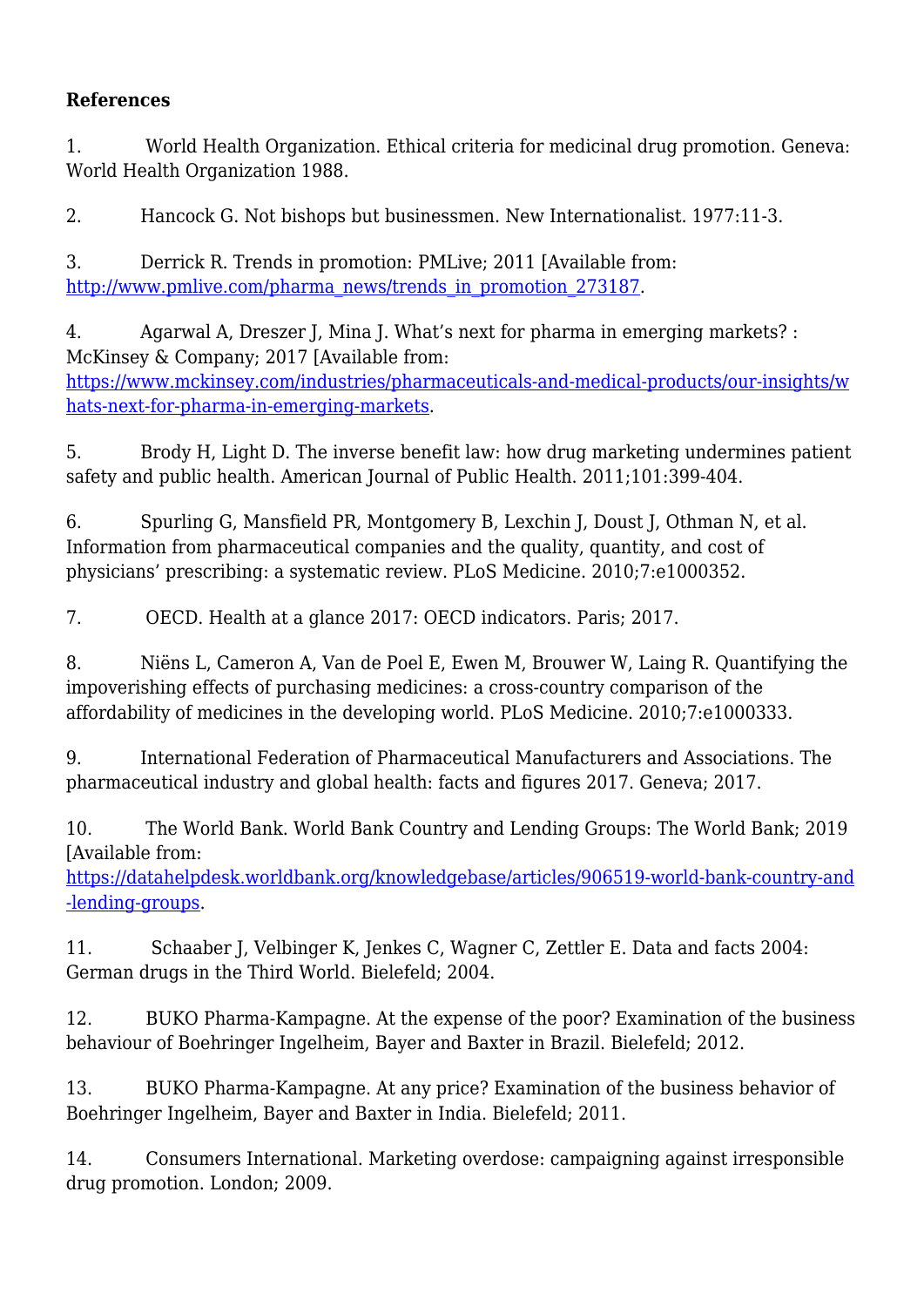15. Wirtz V, Mol P, Verdijk J, Vander Stichele R, Taxis K. Use of antibacterial fixeddose combinations in the private sector in eight Latin American countries between 1999 and 2009. Tropical Medicine and International Health. 2013;18(4):416-25.

16. Auwal F, Dahiru M, Abdu-Aguye S. Availability and rationality of fixed dose combinations available in Kaduna, Nigeria. Pharmacy Practice. 2019;17(2):1740.

17. Sarkar C, Das B. Prescribing trend of fixed-dose drug combinations in a tertiary hospital in Nepal. Journal of Institute of Medicine. 2000;22(3/4).

18. Health Action International Asia-Pacific. Advocacy and campaigns to remove irrational fixed dose combinations. A toolkit to identify irrational fixed dose combinations. 2008.

19. Poudel A, Ibrahim M, Mishra P, Palaian S. Assessment of the availability and rationality of unregistered fixed dose drug combinations in Nepal: a multicenter crosssectional study. Global Health Research and Policy. 2017;2:14.

20. Rayasam S, Dudhgaonkar S, Dakhale G, Hire R, Deshmukh P, Gaikwad N. The irrational fixed dose combinations in the Indian drug market: an evaluation of prescribing pattern using WHO guidelines. International Journal of Basic & Clinical Pharmacology. 2013;2(4):452-7.

21. Balat J, Gandhi A, PaTel P, Dikshit R. A study of use of fixed dose combinations in Ahmedabad, India. Indian Journal of Pharmacology. 2014;46(5):503-9.

22. World Health Organization. Annex 5: Guidelines for registration of fixed-dose combination medicinal products 2005 [Available from: [https://www.who.int/medicines/areas/quality\\_safety/quality\\_assurance/GuidelinesRegistratio](https://www.who.int/medicines/areas/quality_safety/quality_assurance/GuidelinesRegistrationFixedDoseCombinationTRS929Annex5.pdf?ua=1) [nFixedDoseCombinationTRS929Annex5.pdf?ua=1.](https://www.who.int/medicines/areas/quality_safety/quality_assurance/GuidelinesRegistrationFixedDoseCombinationTRS929Annex5.pdf?ua=1)

23. European Medicines Agency. Guideline on fixed combination medicinal products London2008 [Available from:

[https://www.ema.europa.eu/en/documents/scientific-guideline/draft-guideline-fixed-combinat](https://www.ema.europa.eu/en/documents/scientific-guideline/draft-guideline-fixed-combination-medicinal-products-revision-1_en.pdf) [ion-medicinal-products-revision-1\\_en.pdf](https://www.ema.europa.eu/en/documents/scientific-guideline/draft-guideline-fixed-combination-medicinal-products-revision-1_en.pdf).

24. Dalal K, Ganguly B, Gor A. Assessment of rationality of fixed dose combinations approved in CDSCO list. Journal of Clinical and Diagnostic Research. 2016;10(4):F05-F8.

25. Shah S, Patel J, Desai M, Dikshit R. Critical analysis of antimicrobial and respiratory fixed dose combinations available

in Indian market. Internatiional Journal of Medicine and Public Health. 2015;5(2):161-4.

26. Vijayakumar, Poovi G, TVSS S, Thirumurugan G, Dhanaraju M. Prescribing pattern of fixed dose combiniations focus on cardiovascular drugs in out patient department of private hospitals. Journal of Pharmacology and Toxicology. 2010;5(5):215-21.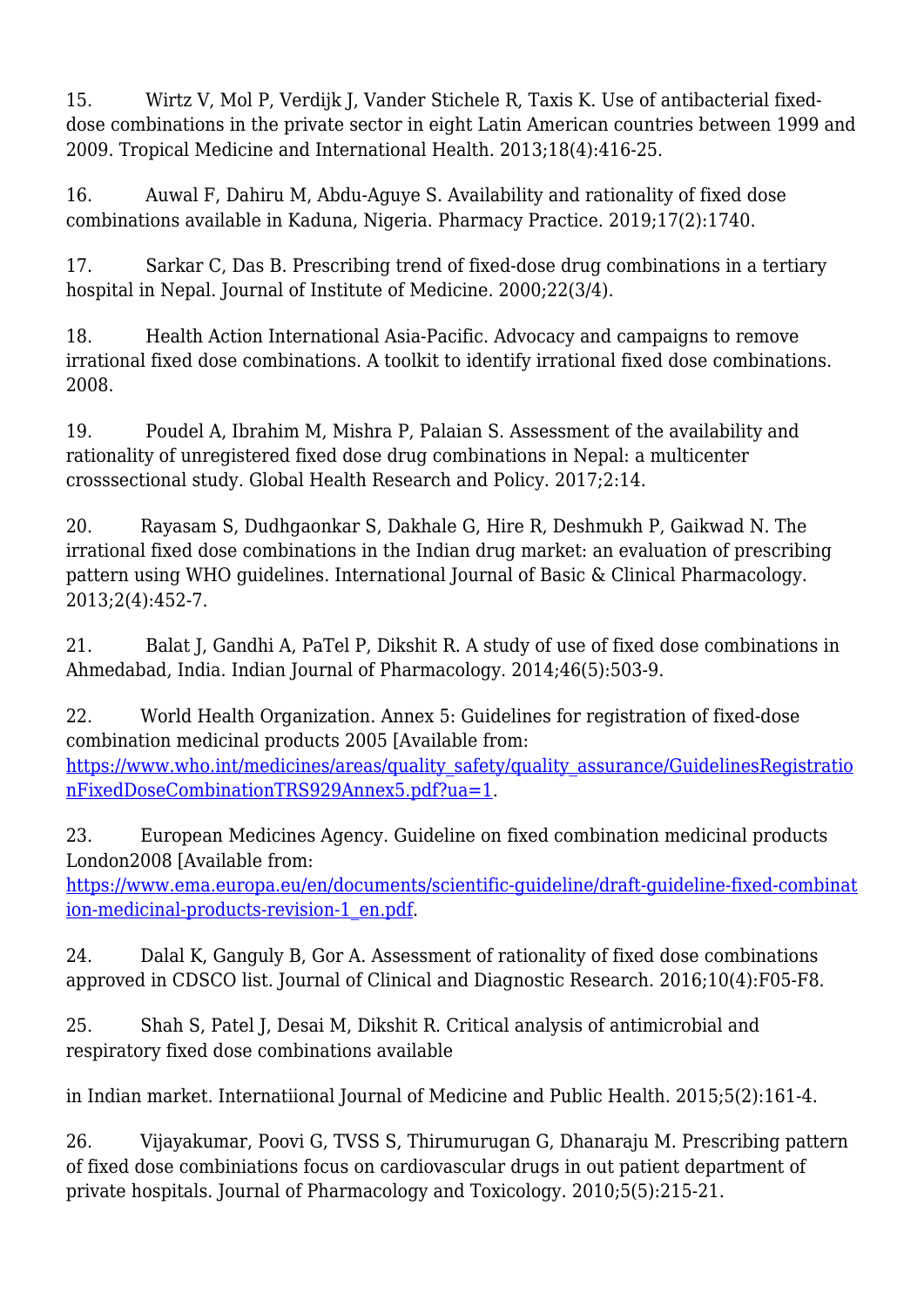27. Devi.A.S M, Sriram S, Rajalingam B, Anthraper A, Varghese R, Phani.A V. Evaluation of the ratioinality of fixed dose combinations of cardiovascular drugs in a multispecialty tertiary care hospital in Coimbatore, Tamilnadu, India. Hygeia Journal for Drugs and Medicines. 2012;4(1):51-8.

28. Prajapati K, Shah S, Desai M. Critical analysis of cardiovascular and central nervous system fixed dose combinations available in Indian market. Journal of Clinical and Diagnostic Research. 2016;10(12):FC36-FC9.

29. Roy V, Malhotra R, Tayal V, Bansal A, Gupta K. Fixed-dose combinations for cough and common cold in India: an assessment of availability and rationality. Fundamental and Clinical Pharmacology. 2011;25:258-66.

30. Roy N, Madhiwalla N, Pai S. Drug promotional practices in Mumbai: a qualitative study. Indian Journal of Medical Ethics. 2007;4:57-61.

31. Thawani V, Gharpure K. Monitoring misuse of the WHO name and emblem in medicine promotion in India. Indian Journal of Medical Ethics. 2009;6:10-4.

32. Giri B, Shankar P. Learning how drug companies promote medicines in Nepal. PLoS Medicine. 2005;2:e256.

33. Othman N, Vitry A, Roughead E. Quality of pharmaceutical advertisements in medical journals: a systematic review. PLoS One. 2009;4:e6350.

34. Sibanda N, Gavaza P, Maponga C, Mugore L. Pharmaceutical manufacturers' compliance with drug advertisement regulations in Zimbabwe. American Journal of Health System Pharmacy. 2004;61:2678-81.

35. Dhanaraj E, Nigam A, Bagani S, Singh H, Tiwari P. Supported and unsupported claims in medicinal drug advertisements in Indian medical journals. Indian Journal of Medical Ethics. 2011;8(3):170-4.

36. Charan J, Yadav P, Saxena D, Kantharia N. Drug advertisements published in Indian Medical Journals: Are they ethical? Journal of Pharmacy & BioAllied Sciences. 2011;3(3):403-6.

37. Oshikoya K, Senbanjo I, Soipe A. Adequacy of pharmacological information provided in pharmaceutical drug advertisements in African medical journals. Pharmacy Practice. 2009;7:100-7.

38. Islam M, Farah S. Sources of information in drug advertisements: Evidence from the drug indexing journal of Bangladesh. Indian Journal of Medical Ethics. 2008;5(3).

39. Wzorek L, Correr C, Badaro Trindade A, Pontarolo R. Analysis of medicine advertisement produced in Brazil. Pharmacy Practice. 2007;5:105-8.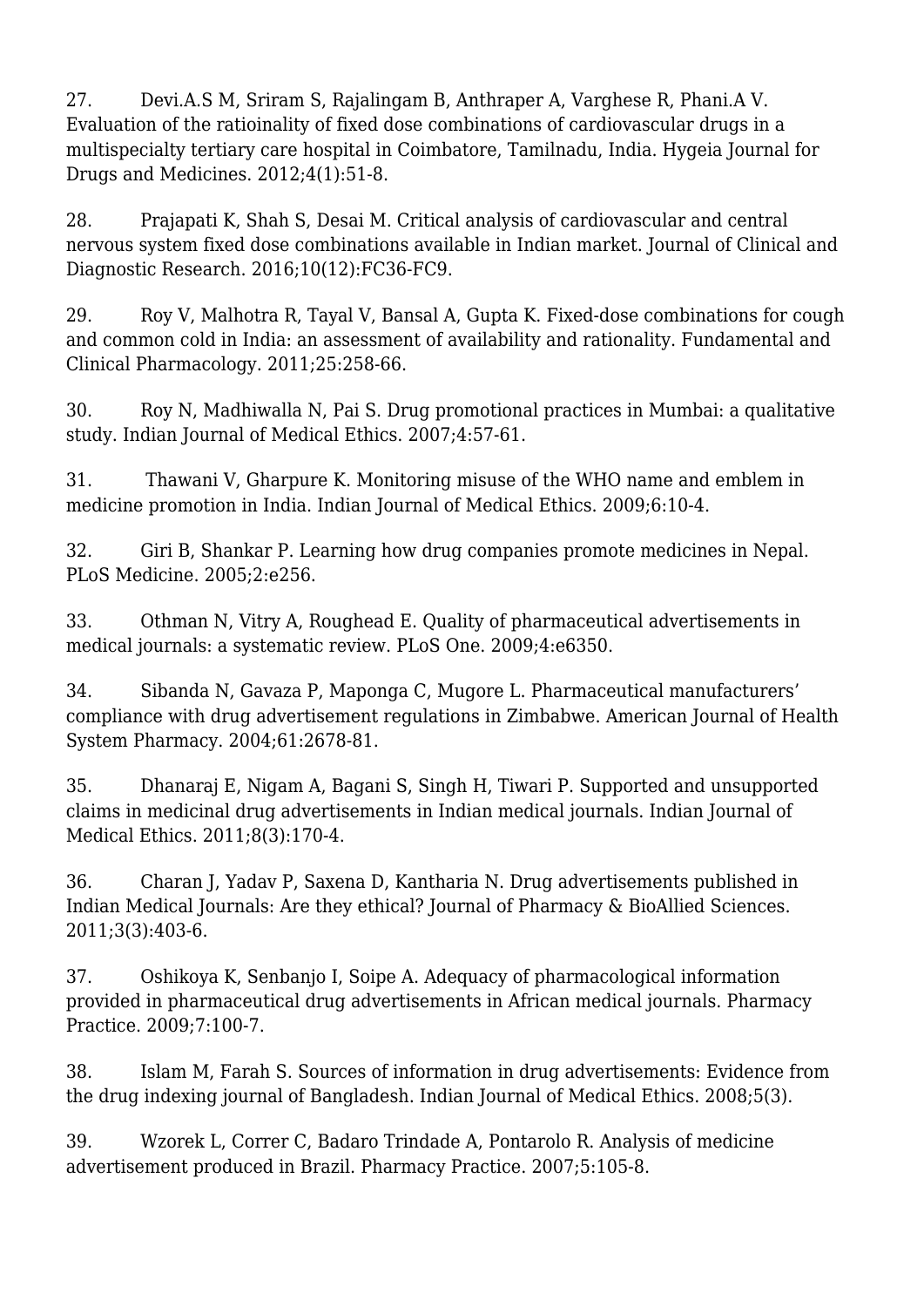40. Tandon V, Gupta B, Khajuria V. Pharmaceutical drug advertisements in national and international journals. Indian Journal of Pharmacology. 2004;36:313-5.

41. Mastroianni P, Galduróz J, Carlini E. Psychoactive drug advertising: a comparison of technical information from three countries: Brazil, United States and United Kingdom. Sao Paulo Medical Journal. 2005;123:209-14.

42. Othman N, Vitry A, Roughead E. Quality of claims, references and the presentation of risk results in medical journal advertising: a comparative study in Australia, Malaysia and the United States. BMC Public Health. 2010;10:294.

43. Şahne B, Yeğenoğlu S, Üner M, Wertheimer A. Adherence of drug advertisements to the international marketing codes. Hacettepe University Journal of the Faculty of Pharmacy. 2012;32(1):53-66.

44. Alam K, Shah A, Ojha P, Palaien S, Shankar P. Evalaution of drug promotional materials in a hospital setting in Nepal. Southern Med Review. 2009;2:2-6.

45. Phoolen S, Kumar S, Kumar J. Evaluation of the rationality of psychotropic drug promotional literatures in Nepal. Journal of Drug Delivery & Therapeutics. 2012;2(6):6-8.

46. Kommalage M, Navanarasie D, Basnayake S. Scientific research-based evidence used in drug promotion material distributed in Sri Lanka. Ceylon Medical Journal. 2016;61:199.

47. Islam M, Farah S. Misleading promotion of drugs in Bangladesh: evidence from drug promotional brochures distributed to general practitioners by the pharmaceutical companies. Journal of Public Health 2007;29:212-3.

48. Islam M. Off-label promotion of drugs in Bangladesh: evidence from promotional brochures circulated among general practioners by pharmaceutical companies. International Journal of Pharmacy Practcie. 2008;16:409-12.

49. Mali S, Dudhgaonkar S, Bachewar N. Evaluation of rationality of promotional drug literature using World Health Organization guidelines. Indian Journal of Pharmacology. 2010;42:267-72.

50. Ganashree P, Bhuvana K, Sarala N. Critical review of drug promotional literature using the World Health Organization guidelines. Journal of Research in Pharmacy Practice. 2016;5:162-5.

51. Garje Y, Ghodke B, Lalan H, Senpaty S, Kuman R, Solunke S. Assessment of promotional drug literature using World Health Organisation (WHO) guidelines. Indian Journal of Applied Research. 2014;4(2):3-5.

52. Parli K, Reema R, Devang R, Supriya M. Evaluation of promotional drug literature provided by medical representative at a tertiary care hospital. International Journal of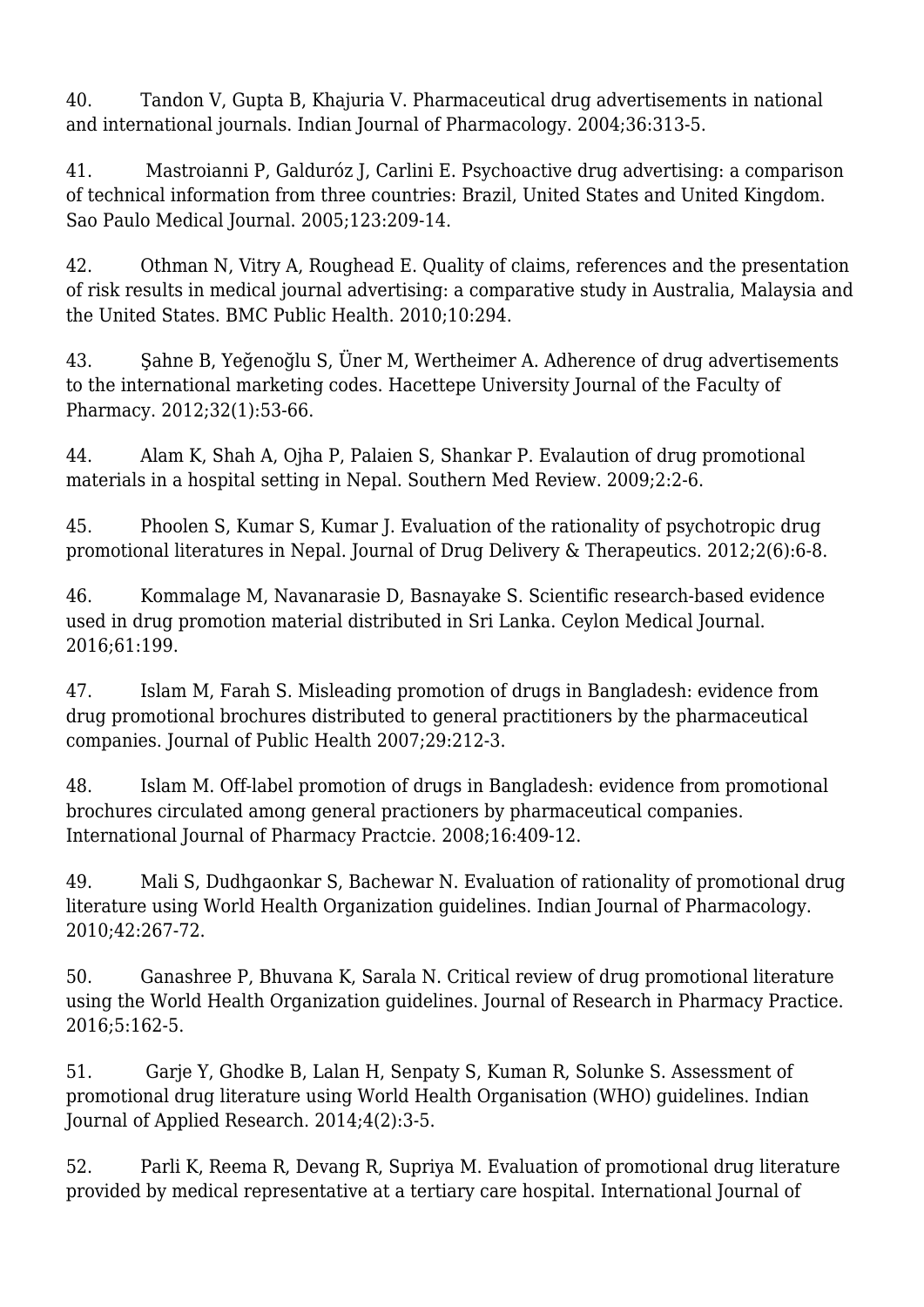Pharmaceutical Sciences and Research. 2017;8(4):1744-50.

53. Rakesh K, Chowta M, Sayeli V, Vangalapati B, Pai S, Tiwary G. Evaluation of rationality of drug promotioinal literature using WHO guidelines in a tertiary care hospital. International Journal of Pharmaceutical Sciences Review and Research. 2016;36(2):139-42.

54. Randhawa G, Singh N, Rai J, Kaur G, Kashyap R. A critical analysis of claims and their authenticity in Indian drug promotional advertisements. Advances in Medicine. 2015;469147.

55. Saibhavana D, Mukta N, Nithyananda K. Critical evaluation of drug promotional literature for drugs used in cardiovascular diseases. International Journal of Pharmacy and Pharmaceutical Sciences. 2015;7(4).

56. Jadav S, Dumatar C, Dikshit R. Drug promotional literatures (DPLs) evaluation as per World Health Organization (WHO) criteria. Journal of Applied Pharmaceutical Science. 2014;4(6):84-8.

57. Saushal S, Singh J, Biswas A. A critical appraisal of drug advertisements and their impact on prescribing: An observational, cross-sectional study. Anaesthesia, Pain & Intensive Care. 2015;19(4):489-94.

58. Khakhkhar T, Mehta M, Shah R, Sharma D. Evaluation of drug promotional literatures using WHO guidelines. Journal of Pharmaceutical Negative Results. 2013;4(1):33-8.

59. Rohra D, Gilani A, Memon I, Perven G, Khan M, Zafar H, et al. Critical evaluation of the claims made by pharmaceutical companies in drug promotional material in Pakistan. Journal of Pharmacy & Pharmaceutical Sciences. 2006;9:50-9.

60. Rohra D, Bashir M, Khwaja U, Nazir M. Critical appraisal of apparently evidencebased written advertising in Pakistan. Pharmacy World & Science. 2008;30:216-21.

61. Vakani F, Naqvi K, Amin A. Content audit of drug advertisements in Pakistan. Indian Journal of Medical Ethics. 2011;8(3):167-9.

62. Mastroianni P, Noto A, Galduróz J. Psychoactive drug advertising: analysis of scientific information. Revista Saúde Pública. 2008;42(3).

63. Mikhael E. Evaluating the reliability and accuracy of the promotional brochures for the generic pharmaceutical companies in Iraq using World Health Organization guidelines. Journal of Pharmacy & BioAllied Sciences. 2015;7(1):65-8.

64. Sibanda N, Gavaza P, Maponga C, Mugore L. Pharmaceutical manufacturers' compliance with drug advertisement regulations in Zimbabwe. American Journal of Health-System Pharmacy. 2004;61:2678-81.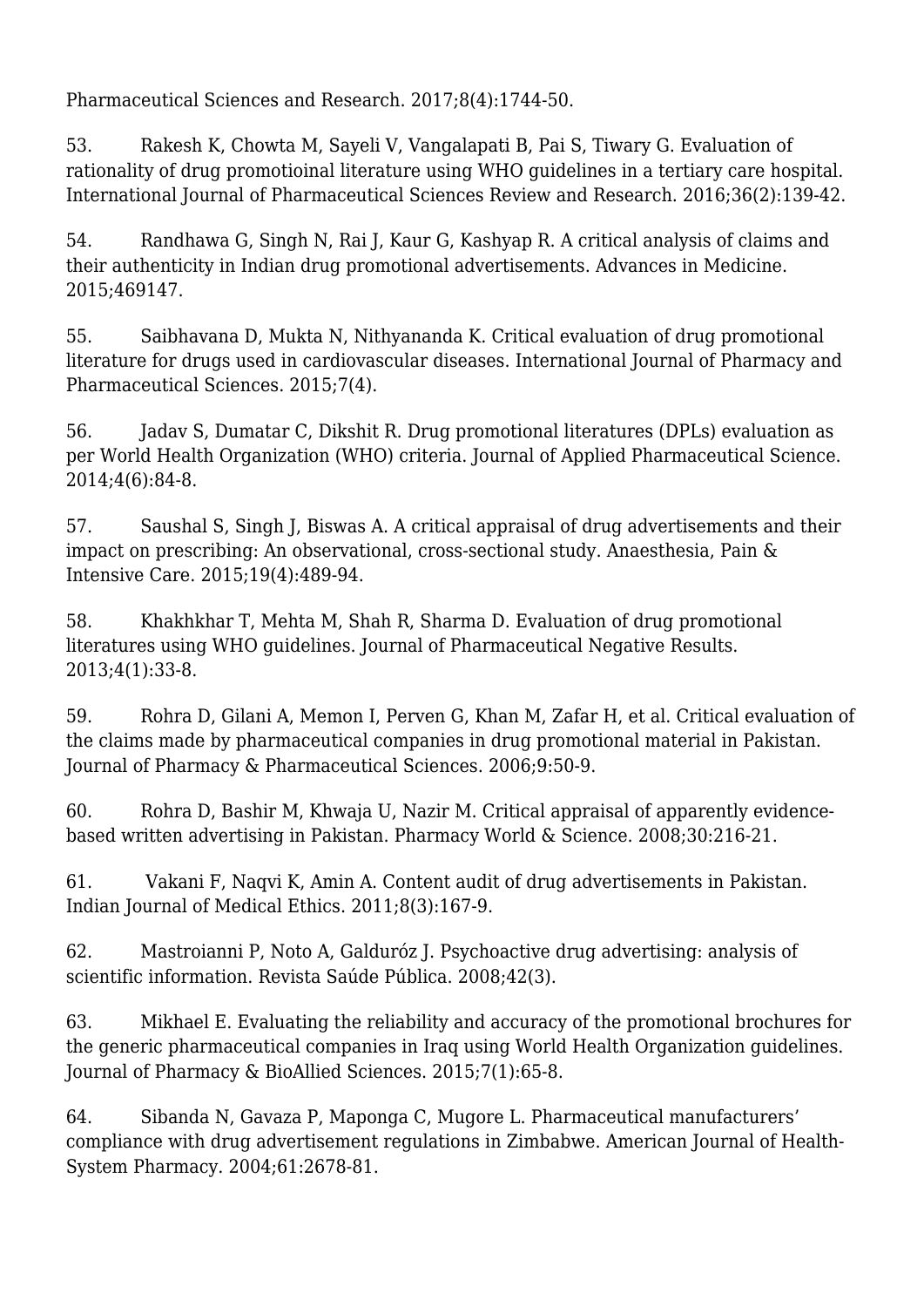65. Alssageer M. Analysis of informative and persuasive content in pharmaceutical company brochures in Libya. Libyan Journal of Pharmacy and Clinical Pharmacology. 2013;2:1-13.

66. de Barros J. One more case of the double standard: discrepancies between drug information provided to Brazilian and American physicians. Pharmacoepidemiology and Drug Safety. 2000;9:281-7.

67. imshealth. Global pharmaceuticals marketing channel reference Boulogne-Billancourt: imshealth; 2015 [Available from: [https://docplayer.net/8669723-Global-pharmaceuticals-marketing-channel-reference-edition.](https://docplayer.net/8669723-Global-pharmaceuticals-marketing-channel-reference-edition.html) [html.](https://docplayer.net/8669723-Global-pharmaceuticals-marketing-channel-reference-edition.html)

68. Idris K, Yousif M, Mustafa A. Influence of pharmaceutical industry's promotion on the doctors' prescribing patterns in Sudan. The Journal of Medicine Use in Developing Countries. 2009;1(3):3-13.

69. Tagelsir A, ESam A. Does the promotion of pharmaceutical products in Sudan comply with the ethical criteria? Perception and current practices of pharmaceutical representatives in Khartoum State. European Journal of Pharmaceutical and Medical Research. 2016;3(11):37-40.

70. Mohiuddin M, Rashid S, Shuvro M, Nahar N, Ahmed S. Qualitative insights into promotion of pharmaceutical products in Bangladesh: how ethical are the practices? BMC Medical Ethics. 2015;16:80.

71. Civaner M. Sale strategies of pharmaceutical companies in a "pharmerging" country: The problems will not improve if the gaps remain. Health Policy. 2012;106:225-32.

72. Tengilimoglu D, Kisa A, Ekiyor A. The pharmaceutical sales rep/physician relationship in Turkey: ethical issues in an international context. Health Marketing Quartely. 2004;22:21-39.

73. Al-Areefi M, Hassali M, Ibrahim M. A qualitative study exploring medical representatives' views on current drug promotion techniques in Yemen. Journal of Medical Marketing. 2012;12(3):143-9.

74. Al-Hamdi A, Hassali M, Ibrahim M. Impact of pharmaceutical promotion on healthcare professional's practices and behaviour: views from general practitioners, medicine dispensers and medical representatives in Yemen. Journal of Medical Marketing. 2012;12(4):240-6.

75. Hajjar R, Bassatne A, Cheaito M, El Dine R, Traboulsy S, Haddadin F, et al. Characterizing the interaction between physicians, pharmacists and pharmaceutical representatives in a middle-income country: a qualitative study. PLoS One. 2017;12:e0184662.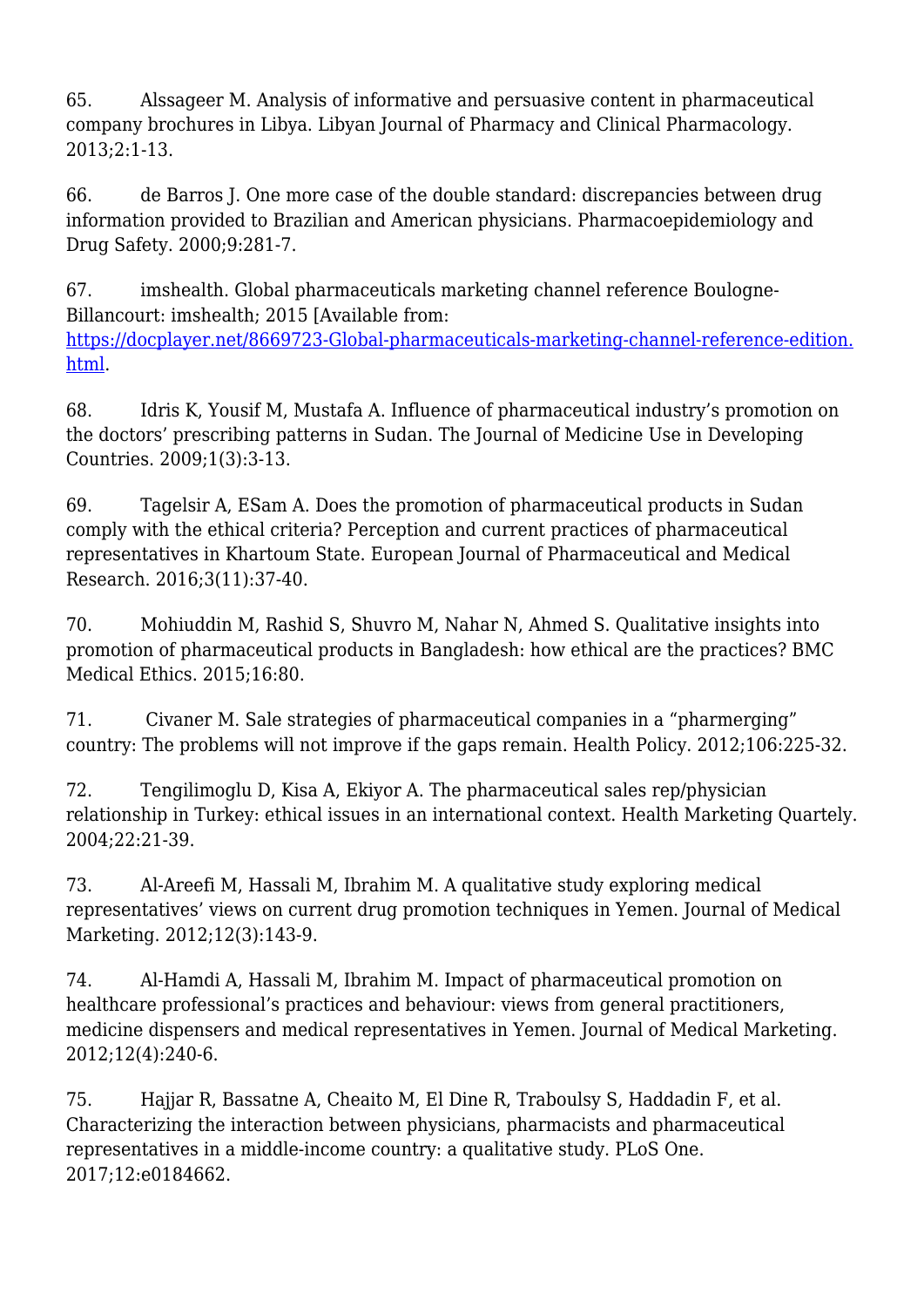76. Khan N, Naqvi A, Ahmad R, Ahmed F, McGarry K, Fazlani R, et al. Perceptions and attitudes of medical sales representatives (MSRs) and prescribers regarding pharmaceutical sales promotion and prescribing practices in Pakistan. Journal of Young Pharmacists. 2016;8(3):244-50.

77. Güldal D, Şemin S. The influences of drug companies' advertising programs on physicians. International Journal of Health Services. 2000;30:585-95.

78. Al-Areefi M, Hassali M, Ibrahim M. Physicians' perceptions of medical representative visits in Yemen: a qualitative study. BMC Health Services Reserach. 2013;13:331.

79. De Ferrari A, Gentille C, Davalos L, Huayanay L, Malaga G. Attitudes and relationship between physicians and the pharmaceutical industry in a public general hospital in Lima, Peru. PLoS One. 2014;9:e100114.

80. Burashnikova I, Ziganshin A, Ziganshina L. Attitudes to pharmaceutical promotion techniques among healthcare professionals in the Republic of Tatarstan, Russia. International Journal of Risk & Safety in Medicine. 2008;20:57-71.

81. Hossain M, Kawsar S, Tanmy T, Yousuf A. Assessment of influencing factors on prescription practiices of physicians in Bangladesh. International Research Journal of Pharmacy. 2013;4(8):112-6.

82. Workneh B, Gebrehiwot M, Bayo T, GIdey M, Belay Y, Tesfaye D, et al. Influence of medical representatives on prescribing practices in Mekelle, Northern Ethiopia. PLoS One. 2016;11:e0156795.

83. Mikhael E, Alhilali D, Al Mutawalli B, Toma N. The reliability and accuracy of medical and pharmaceutical inforamtion that were given by drug companies through medical representatives to Iraqi physicians. International Journal of Pharmacy and Pharmaceutical Sciences. 2014;6:627-30.

84. Alssageer M, Kowalski S. A survey of pharmaceutical company representative interactions with doctors in Libya. Libyan Journal of Medicine. 2012;7:18556.

85. Alssageer M, Kowalski S. What do Libyan doctors perceive as the benefits, ethical issues and influences of their interactions with pharmaceutical company representatives? Pan African Medical Journal. 2013;14:132.

86. Kamal S, Holmberg C, Russell J, Bochenek T, Tobiasz-Adamczyk B, Fischer C, et al. Perceptions and attitudes of Egyptian health professionals and policy-makers towards pharmaceutical sales representatives and other promotional activities. PLoS One. 2015;10:e0140457.

87. Gupta S, Nayak R, Sivaranjani R. A study on the interactions of doctors with medical representatives of pharmaceutical companies in a tertiary care teaching hospital of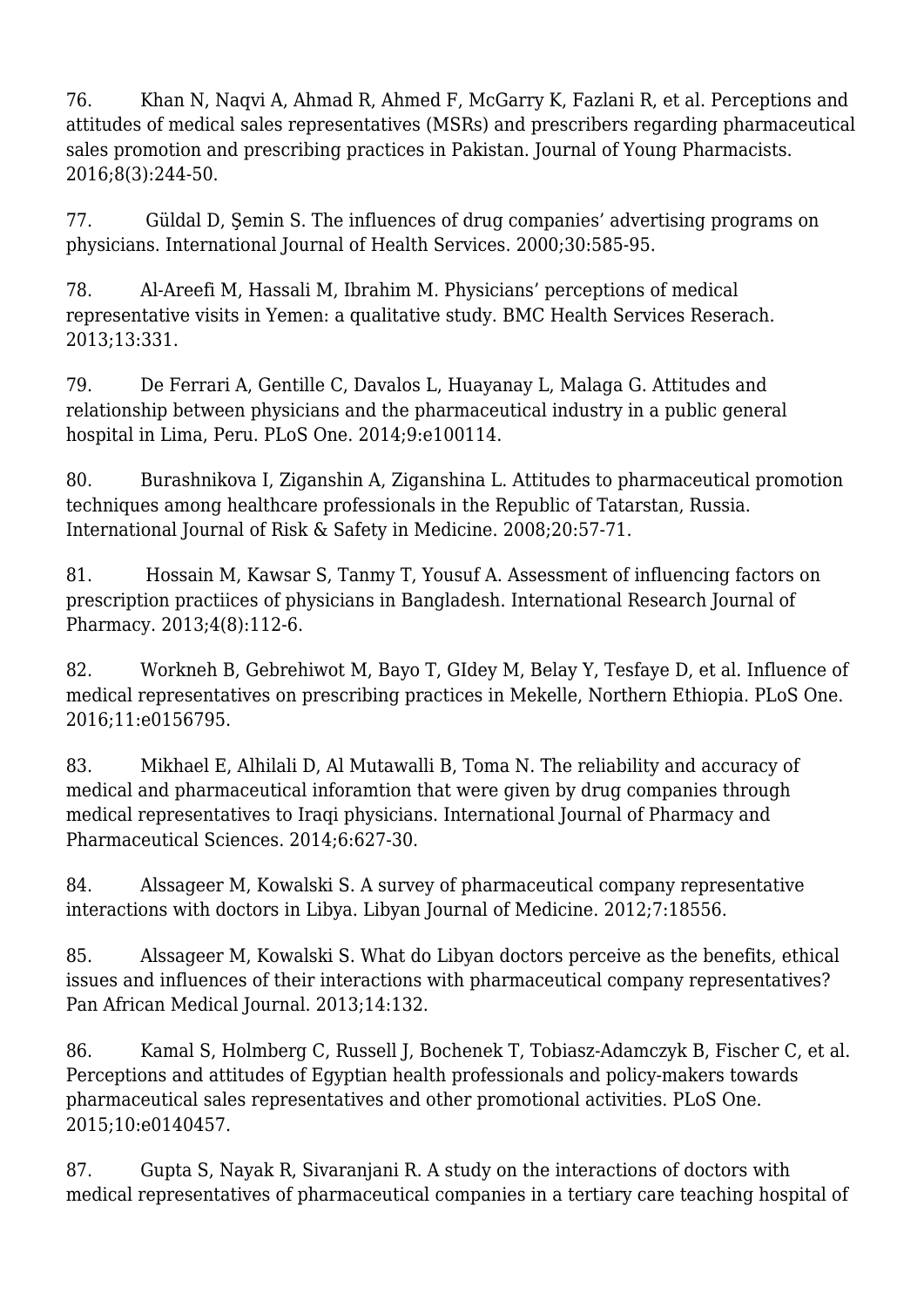South India. Journal of Pharmacy & BioAllied Sciences. 2016;8(1):47-51.

88. Othman N, Vitry A, Roughead E, Ismail S, Omar K. Medicines information provided by pharmaceutical representatives: a comparative study in Australia and Malaysia. BMC Public Health. 2010;10:743.

89. Joelving F. India's "health camps": the drug rep will see you now. BMJ. 2015;351:h6413.

90. Khazzaka M. Pharmaceutical marketing strategies' influence on physicians' prescribing pattern in Lebanon: ethics, gifts, and samples. BMC Health Services Reserach. 2019;19:80.

91. Castresana L, Mejia R, Aznar M. The attitude of physicians regarding the promotion strategies of the pharmaceutical industry. Medicina (B Aires). 2005;65:247-51.

92. Alosaimi F, Al Kaabba A, Qadi M, Albahlal A, Adabdulkarim Y, Alabduljabbar M, et al. Physicians' attitudes towards interaction with the pharmaceutical industry. Eastern Mediterranean Health Journal. 2014:812-9.

93. Alosaimi F, Al Kaabba A, Qadi M, Albahlal A, Alabdulkarim Y, Alabduljabbar M, et al. Acceptance of pharmaceutical gifts: variability by specialty and job rank in a Saudi healthcare setting. Saudi Medical Journal 2013;34(8):854-60.

94. Zaki N. Pharmacists' and physicians' perception and exposure to drug promotion: A Saudi study. Saudi Pharmaceutical Journal. 2014;22:528-36.

95. Akande T, Aderibigbe S. Influence of drug promotion on prescribing habits of doctors in a teaching hospital. African Journal of Medicine and Medical Sciences. 2007;36:207-11.

96. Sultana S, Khosru K. Practice of using gifts as promotional materials for marketing of pharmaceutical products in Bangladesh: a survey conducted on general physicians and representatives from pharmaceutical companies. Stamford Journal of Pharmaceutical Sciences. 2011;4(2):13-8.

97. Mikhael E, Alhilali D. Gift acceptance and its effect on prescribing behavior among Iraqui specialist physicians. Pharmacology & Pharmacy. 2014;4:705-15.

98. Scheffer M. Interaction between pharmaceutical companies and physicians who prescribe antiretroviral drugs for treating AIDS. Sao Paulo Medical Journal. 2014;132(1):55-60.

99. Nagarajan R. Docs bunk med meet for freebies. Times of India. 2009 December 20.

100. Venkataraman R, Ranganathan L, PonNish A, Abraham B, Ramakrishnan N. Funding sources for continuing medical education: an observational study. Indian Journal of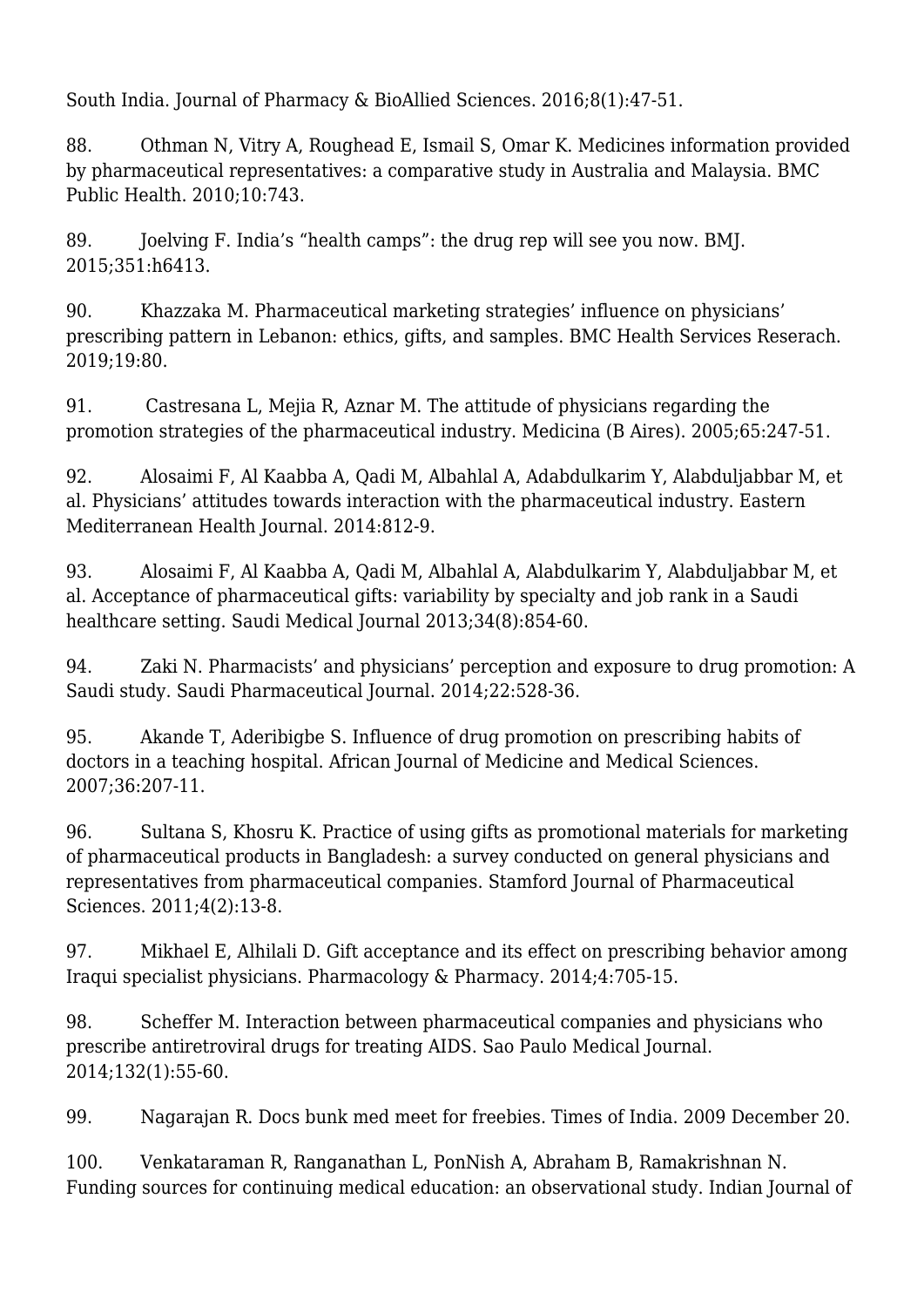Critical Care Medicine. 2014;18:513-7.

101. Jain M, Khatib S, Shenoi A. Questionnaire survey on sponsorship of continuing medical education program by pharmaceutical companies. Indian Pediatrics. 2000;37:190-2.

102. Mintzes B. Educational initiatives for medical and pharmacy students about drug promotion: an international cross-sectional survey. 2005.

103. Mintzes B, Mangin D, Hayes L. Understanding and responding to pharmaceutical promotion: a practical guide. 2010.

104. Shankar P, Singh K, Piryani R. Knowledge, attitude and skills before and after a module on pharmaceutical promotion in a Nepalese medical school. BMC Research Notes. 2012;5:8.

105. Sarikaya O, Civaner M, Vatansever K. Exposure of medical students to pharmaceutical marketing in primary care settings: frequent and influential. Advances in Health Science Education. 2009;14:713-24.

106. Ball D, AL-Manea S. Exposure and attitudes to pharmaceutical promotion among pharmacy and medical students in Kuwait. Pharmacy Education. 2007;7:303-13.

107. Jaiswal S, Dhruw T, Hishikar R, Sheohare R, Halwai A. Assessment of knowledge of medical post graduate students regarding promotional drug literature using WHO criteria. Indian Journal of Pharmacy and Pharmacology. 2018;5:198-201.

108. Sayyad H, Ghongane B, Saache S, Tiwari S. Teaching critical appraisal of drug promotional brochures on ability of medical students to identify violations of existing WHO Guidelines. IOSR Journal of Dental and Medical Sciences. 2017;16(2):43-8.

109. Siddiqui U, Shakoor A, Kiani S, Ali F, Sharif M, Kumar A, et al. Attitudes of medical students towards incentives offered by pharmaceutical companies- perspective from a developing nation- a cross sectional study. BMC Medical Ethics. 2014;15:36.

110. Balhara Y, Mathur S, Anand N. A study of attitude and knowledge of the psychiatry resident doctors toward clinician-pharmaceutical industry interaction. Indian Journal of Psychological Medicine. 2012;34(1):61-5.

111. Sharma V, Aggarwal S, Singh H, Garg S, Sharma A, Sharma R. Attitudes and practices of medical graduates in Delhi towards gifts from the pharmaceutical industry. Indian Journal of Medical Ethics. 2010;7(4):223-5.

112. Ahmed R, Jalees T. Pharmaceutical industry in Pakistan: unethical pharmaceutical marketing practices. Market Forces: Journal of Management, Business & Economics. 2008;4(2):30-8.

113. Al-Hamdi A, Ibrahim M, Hassali M. The role of healthcare professionals in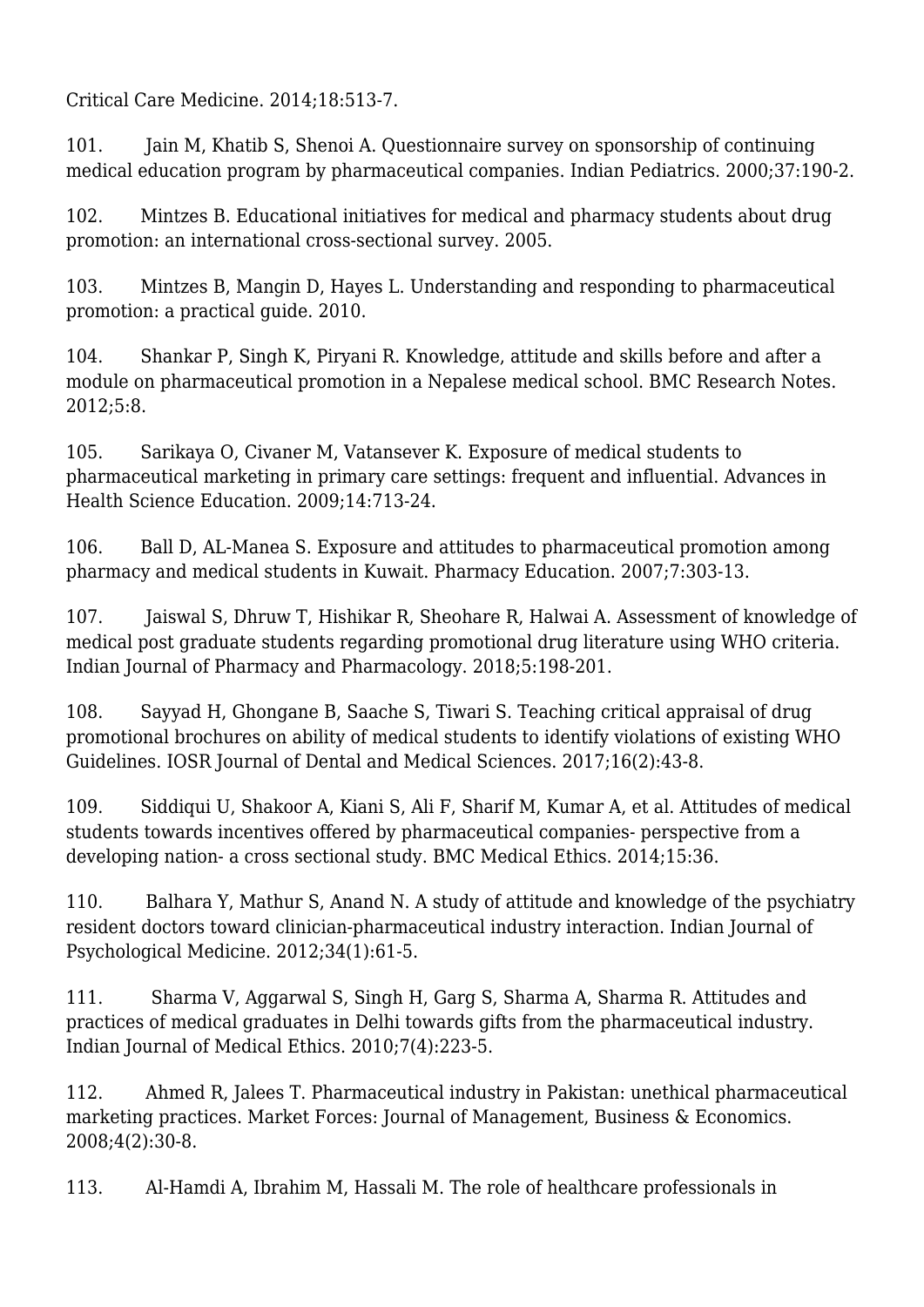establishing unhealthy pharmaceutical promotion activities in Yemen. Journal of Medical Marketing. 2013;13(3):142-50.

114. Hussein L, Elkheir H. The impact of drug promotion practices on health professional prescribing in teaching

hospitals, Khartoum State. Suden Journal of Rational Use of Medicine. 2012(1):8-10.

115. Rohra D, Jawaid A, Tauseef-ur-Rehman, Sukkurwala A, Palanpurwala A, Gangwani R. Prescription of new drugs by general practitioners in Pakistan: an exploration into information sources, prescription influences and general attitudes. Pakistan Journal of Medical Research. 2007;46(1):5-10.

116. Khan H, Sarfraz R, Mahmood A, Maheen S, Alamgeer, Zaman M, et al. Emerging trends of unethical pharmaceutical marketing practice in Pakistan. Indo American Journal of Pharmaceutical Research. 2013;3(10):8127-31.

117. Ibrahim I, Bélanger C. Pharmaceutical representatives and prescription decisions by physicians in Saudi Arabia. Journal of Marketing Management. 2015;3(2):69-79.

118. Alssageer M, Kowalski S. Doctors' opinions of information provided by Libyan pharmaceutical company representatives. Libyan Journal of Medicine. 2012;7:19708.

119. Layton M, Sritanyarat W, Chadbunchachai S, Wertheimer A. Sources of information for new drugs among physicians in Thailand. Pharmacy World & Science. 2007;29:619-27.

120. Kisa S. Factors that influence prescribing decisions among Turkish physicians. Clinical Research and Regulatory Affairs. 2006;23:177-89.

121. Ladeira W, Dalmoro M, Maehler A, Araujo C. Drug prescription practices in Brazil: a structural equation model. International Journal of Pharmaceutical and Healthcare Marketing. 2011;5(4):262-78.

122. Mohammed R, Kheder S. The impact of pharmaceutical promotion on rational prescribing and drug use in Sudan. Sudan Medical Monitor. 2017;12:19-23.

123. Narendran R, Narendranathan M. Influence of pharmaceutical marketing on prescription practices of physicians. Journal of the Indian Medical Association. 2013;111(1):47-50.

124. Dhanawade S, Pawar S, Ghewari A. Effective promtional tools for pharmaceutical products in the perecption of physicians: an analysis. Ethos. 2009;2(1):46-56.

125. Biswas K, Ferdousy U. Influence of pharmaceutical marketing on prescription behavior of physicians: a cross-sectional study in Bangladesh. Journal of Accounting & Marketing. 2016;5(2):160.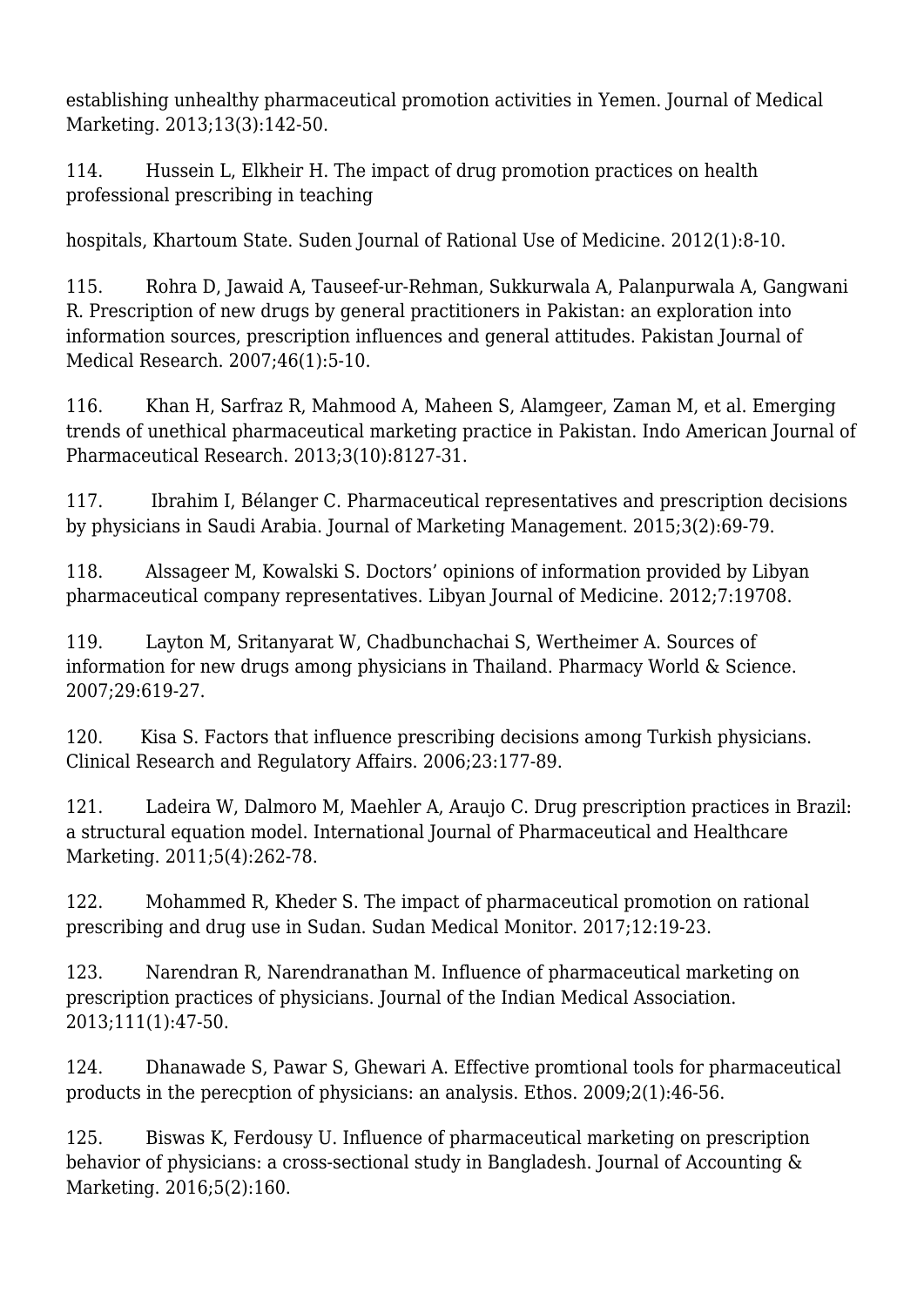126. Negash M, Adamu A. The impact of pharmaceutical promotion strategies on prescribing behavior of physicians. A developing country experience: case of Addis Ababa, Ethiopia. Pacific Business Review International. 2017;9(8):9-18.

127. Al Zahrani H. The impact of pharmaceutical promotions on primary health care physicians' prescribing behaviour in KAMC in Central Region. International Journal of Medical Science and Public Health. 2014;3:358-64.

128. Ben Abdelaziz A, Harrabi I, Rahmani S, Ghedira A, Gaha K, Ghannem H. [Attitudes of general practitioners to pharmaceutical sales representatives in Sousse]. Eastern Mediterranean Health Journal. 2003;9(5/6):1075.

129. Jamshed S, Ibrahim M, Hassali M, Masood I, Low B, Shafie A, et al. Perception and attitude of general practitioners regarding generic medicines in Karachi, Pakistan: a questionnaire based study. Southern Med Review. 2012;5(1):22-30.

130. Vancelik S, Beyhun N, Acemoglu H, Calikoglu O. Impact of pharmaceutical promotion on prescribing decisions of general practitioners in Eastern Turkey. BMC Public Health. 2007;7:122.

131. Oshikoya K, Oreagba I, Adeyemi O. Sources of drug information and their influence on the prescribing behaviour of doctors in a teaching hospital in Ibadan, Nigeria. Pan African Medical Journal. 2011;9:13.

132. Kasliwal N, Bansal I. Influence of pharmaceutical promotional tools on doctors prescribing behaviour: an exploratory study. Indian Journal of Marketing. 2013;43(8).

133. Murshid M, Mohaidin Z. The influence of information, brand, medical representatives and sales promotion on physician prescribing decision. Jorunal of Pharmaceutical Health Services Research. 2018;9:259-69.

134. Canli H, Saatci E, Bozdemir N, Akpinar E, Kiroglu M. The antibiotic prescribing behaviour of physicians for acute tonsillopharyngitis in primary care. Ethiopian Medical Journal. 2006;44(2):139-43.

135. Rafique S, Sarwar W, Rashid A, Sheerin F. Influence of free drug samples on prescribing by physicians: A cross sectional survey. Journal of the Pakistan Medical Association. 2017;67(465-467).

136. Ghaith A, Aldmour H, Alabbadi I. Investigating the effect of pharmaceutical companies' gifts on doctors' prescribing behavior in Jordan. European Journal of Social Sciences. 2013;36:528-36.

137. Pathak G, Bhola S. Impact of promotional items on business outcomes in pharmaceutical industry. Pravara Management Review. 2013;12(2):38-45.

138. Handa M, Vohra A, Srivastava V. Perception of physicians towards pharmaceutical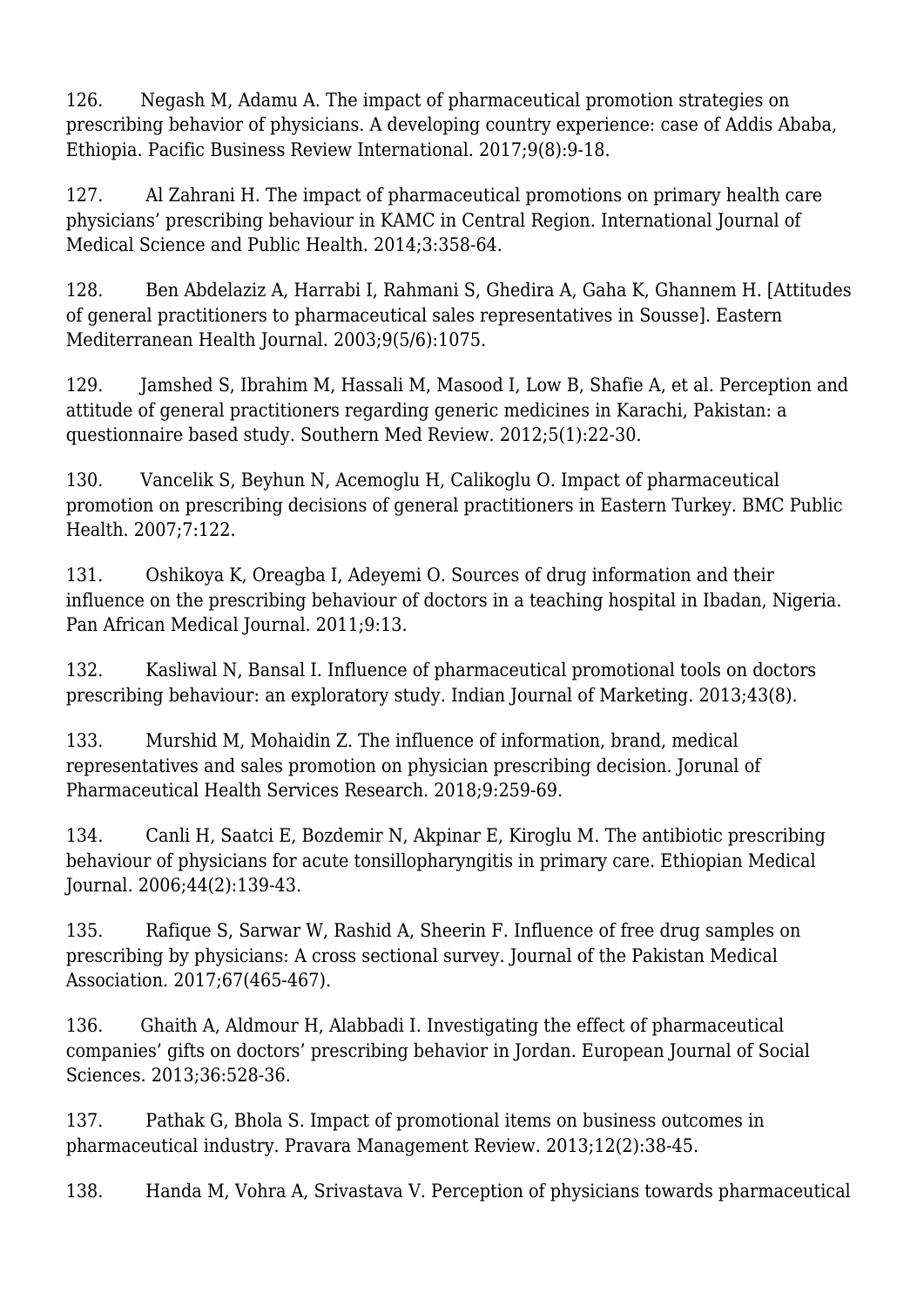promotion in India. Journal of Medical Marketing. 2013;13(2):82-92.

139. Ali Z, Rana M, Mahmood A, Hanan M, Noshina S, Naila K. Relationship between doctors' prescribing behavior and pharmaceutical promotional tools: a Pakistani case. Iran Journal of Public Health. 2015;44(5):709-10.

140. International Federation of Pharmaceutical Manufacturers and Associations. Code of practice. Geneva; 2019.

141. The international industry discusses marketing standards. Health Horizons. 1988:18-9.

142. World Health Organization. International code of marketing of breast-milk substitutes. Geneva; 1981.

143. Health Action International. Promoting health or promoting drugs? A HAI presentation on rational drug use. The Hague; 1987.

144. International Federation of Pharmaceutical Manufacturers and Associations. IFPMA Code of Practice 2019 – key changes (slides webinar) Geneva: IFPMA; 2019 [Available from:

[https://www.ifpma.org/resource-centre/ifpma-code-of-practice-2019-key-changes-slides-webi](https://www.ifpma.org/resource-centre/ifpma-code-of-practice-2019-key-changes-slides-webinar/) [nar/.](https://www.ifpma.org/resource-centre/ifpma-code-of-practice-2019-key-changes-slides-webinar/)

145. Parker L, Williams J, Bero L. Ethical drug marketing criteria for the 21st century. BMJ. 2018;361:k1809.

146. Alves T, Mintzes B, Lexchin J. Medicines information and the regulation of the promotion of pharmaceuticals. Science and Engineering Ethics. 2018.

147. Francer J, Izquierdo J, Music T, Narsai K, Nikidis C, Simmonds H, et al. Ethical pharmaceutical promotion and communications worldwide: codes and regulations. Philosophy, Ethics, and Humanities in Medicine. 2014;9:7.

148. World Health Organization. The world medicines situation. Geneva; 2004.

149. Vacca C, editor Entender la publicidad y promoción farmacéutica: experiencias de docencia y investigación en América Latina. Porto Alegre Congress; 2010; Brazil: FEFAS Magazine.

150. Mastroianni PdC, Galduróz J, Carlini E. Influence of the legislation on the advertisement of psychoactive medications in Brazil. Revista Brasileira de Psiquiatria. 2003;25(3):146-55.

151. Bala-Miller P, Macmullen J, Upchurch L. Drugs, doctors and dinners: how drug companies influence health in the developing world. London; 2007.